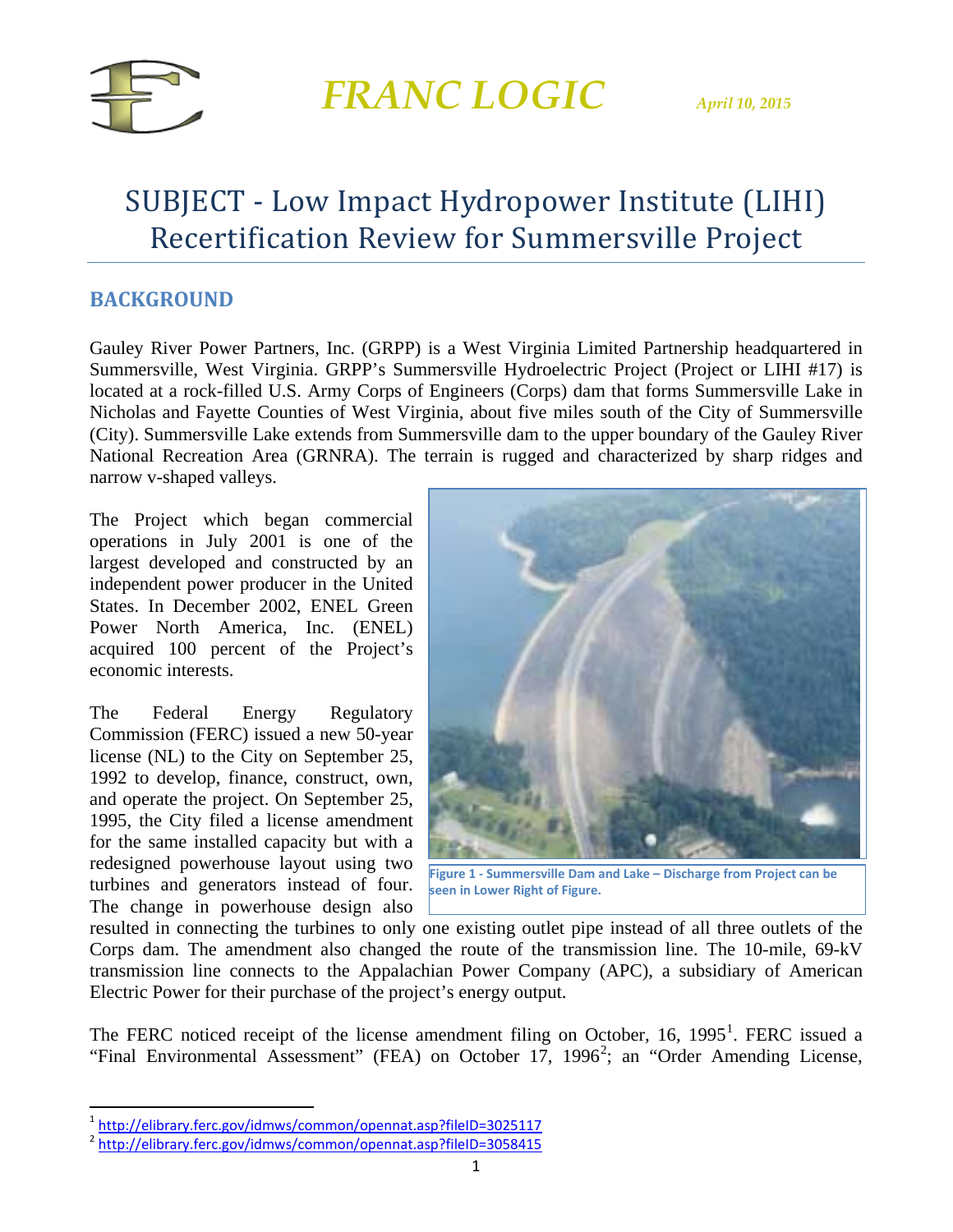

Revising Annual Charges, and Lifting Stay" on October, 18, 1996<sup>[3](#page-1-0)</sup>; an "Order Amending License" (AL) on November 5, 1999<sup>[4](#page-1-1)</sup>; and an "Order Approving As-Built Transmission Line Drawing Under Article 31[5](#page-1-2)" on October 17, 2001<sup>5</sup>. This FERC project (P-10813) was certified by LIHI on November 10, 2009. Its certification ended on November 10, 2014 and was extended to March 31, 2015.

The Summersville Dam was authorized by Congress in 1938. It was originally constructed in conjunction with two other dams to control flood waters. The dams operated as a system, controlling

flow releases into the Ohio River.

Summersville dam was built in 1966 at a cost of \$48 million (1966 dollars). It is an earthen structure 393 feet high and 2,280 feet long. Summersville Lake is the largest lake in West Virginia; with a maximum depth of 327-feet and over 60 miles of shoreline at its summer pool water level of 1,652-feet. The lake has a surface area that varies seasonally between 928 acres and 4,280 acres. The minimum (winter) pool of 4,280 acres occurs at a surface elevation of 1,710 feet. The seasonal (summer) pool is targeted at 2,790 acres; water elevation of 1,652-feet.

Summersville Lake is managed by the **Figure 2 - View of Corps Valve House from Dam**Corps for flood control, low-flow



augmentation, and recreation per license articles 309 and 402 and the Hydro Operating Plan  $(HOP)^6$  $(HOP)^6$ , agreed to by the City and the Corps on September 9, 2002. As required by the HOP, the project operates in a run-of-river mode (ROR), with no ability to impound water and no discretion over flow releases, which are dictated by the Corps.

The Corps regulates water levels in the reservoir by selecting flows to be released downstream. The Corps lowers the reservoir level in anticipation of heavy snows and rain in the winter and spring. In the fall, recreational boaters raft and kayak down the river, especially during the fall draw down period.

Under standard operating conditions, changes in discharge cannot exceed 1,500 cubic feet per second (cfs) per hour or cause changes in water surface elevations downstream of the dam greater than 1 foot per hour.

A continuous minimum flow of 100-cfs is provided. Additionally, the Corps is required to provide 20 days of whitewater rafting flows each year beginning the first weekend after Labor Day.

<span id="page-1-0"></span><sup>&</sup>lt;sup>3</sup> <http://elibrary.ferc.gov/idmws/common/opennat.asp?fileID=8241947>

<sup>4</sup> <http://elibrary.ferc.gov/idmws/common/opennat.asp?fileID=3175769>

<span id="page-1-2"></span><span id="page-1-1"></span><sup>5</sup> <http://elibrary.ferc.gov/idmws/common/OpenNat.asp?fileID=6004272>

<span id="page-1-3"></span><sup>6</sup> <http://elibrary.ferc.gov/idmws/common/OpenNat.asp?fileID=9594236>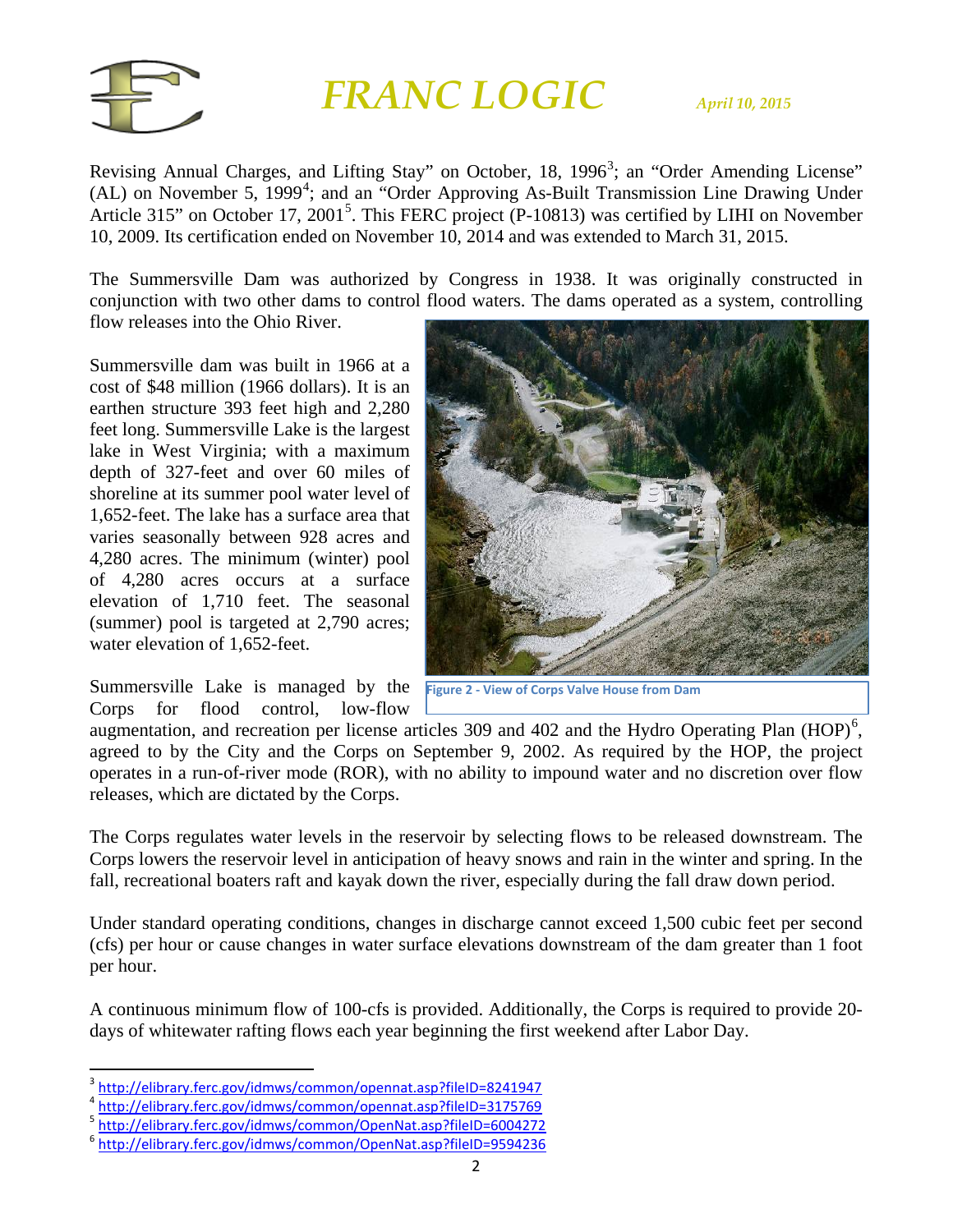

Water is released from the reservoir through an intake structure that leads to a 29-foot-diameter outlet tunnel, which splits into four steel tunnels each leading to a butterfly valve and a Howell-Bunger valve (HBV). The HBVs aerate the water in its controlled release to the Gauley River. Three of the HBVs

are located in the Corps' valve house located directly downstream of the reservoir and the dam.

A 17-foot diameter steel penstock connects to the butterfly value of the fourth HBV. The penstock directs water to the project powerhouse approximately 150 feet downstream of the valve house. The Project's switchyard is adjacent to the powerhouse that contains a step-up transformer which connects to the 69 kV transmission line.

The Project consists of a single development with two 40 megawatts (MW) horizontal Francis turbinegenerators producing an average annual



**Figure 3 - View of Howell-Bunger Valves**

generation (AAE) of 206 gigawatt-hours (GWh). The annual plant factor is 29.4%.

The Project's operation is entirely dependent upon the Corps operation of the dam and is operated in effect as a ROR facility. Operations are coordinated with the Corps on a day-to-day and hour-by-hour basis. When water releases are sufficient to operate one turbine at its minimum hydraulic capacity (600-cfs), the project generates electricity. Turbine flows are increased until the total hydraulic capacity of 4,300-cfs is passed. Flows below 600-cfs are released through one or more of the HBVs, as are flows in excess of the 4,300-cfs released through the turbines.

The operating mechanisms for the turbines are controlled automatically, with operations monitored remotely. The controls ensure that flows in the river are automatically maintained in the event of an unscheduled turbine shut down. The Corps' operational control of the dam and the flows released from the dam are not altered or adversely impacted by implementation and operation of the hydroelectric project.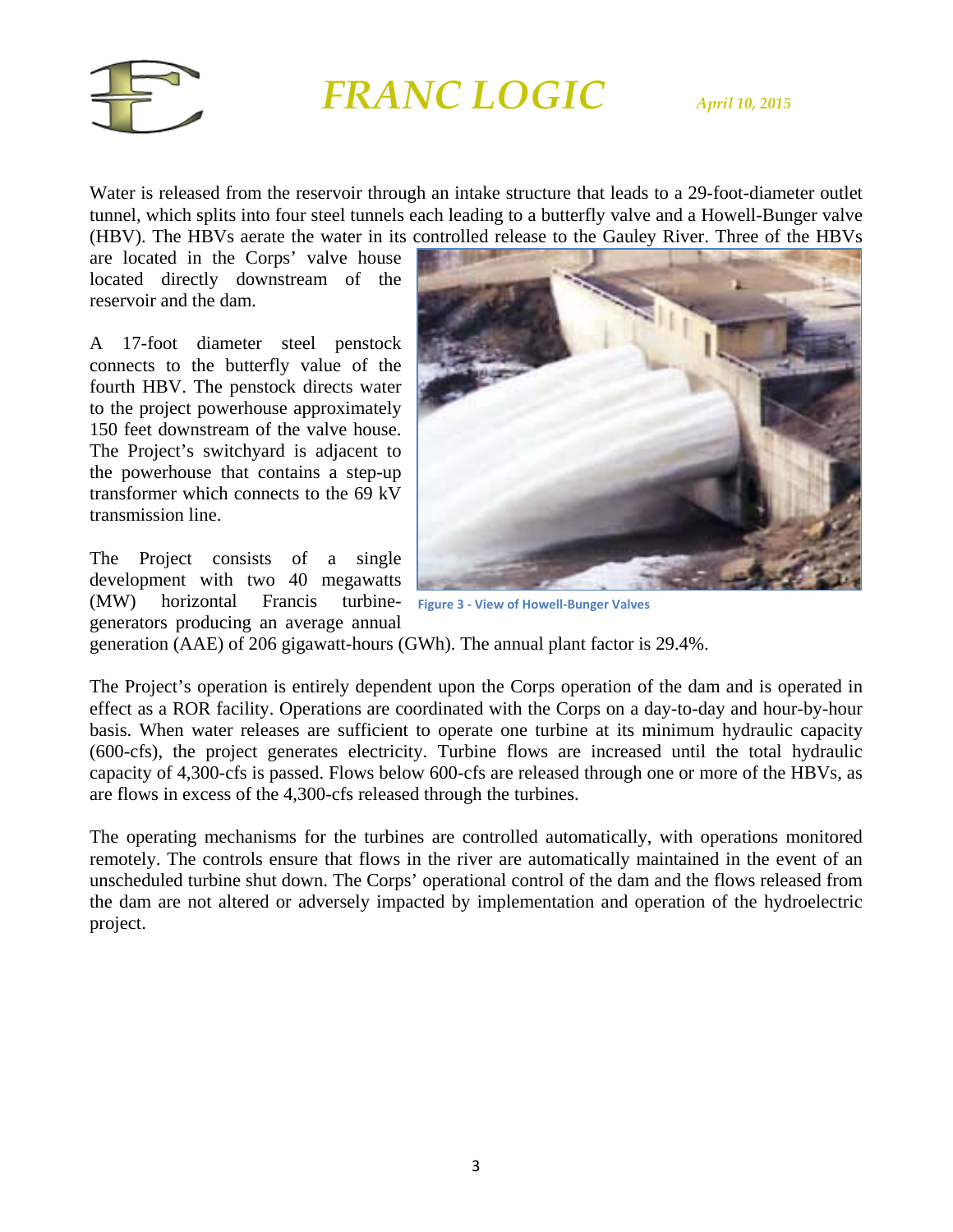

### **LIHI RE-CERTIFICATION PROCESS**

Recertification review focuses solely on determining the answers to the following two questions:

1) Has there been a material change in circumstances since the original certification was issued?

For purposes of recertification review, a "material change in circumstances" will mean one or both of the following:

(a) Non-compliance: Since receiving its last certification from LIHI, the certificate holder/applicant has not implemented, or has delayed implementing, or has done an inadequate job of implementing obligations at or near the facility that are of relevance to LIHI's criteria. These obligations could be in the form of terms and conditions of license(s), settlement agreements, resource agency recommendations or agreements, LIHI conditions of certification including annual notifications, agreements with local municipalities or other third parties or similar relevant obligations; or

(b) New or renewed issues of concern that are relevant to LIHI's criteria: Since receiving its last certification from LIHI, either new issues of concern and relevance to LIHI's criteria have emerged that did not exist or were not made known to LIHI at the time of certification, or there continues to be ongoing problems with previously known issues that appeared to LIHI to be resolved or on the road to resolution at the time of certification but in fact are not resolved, and are ongoing at the time of the re-certification application.

If a new license, settlement agreement, prescription, biological opinion or other similar regulatory decision has been made since the original recertification, these documents will be evaluated to determine if new or renewed issues have been raised.

2) Have any of LIHI's criteria, or the Board's interpretation of one or more criterion, changed in meaningful ways since original certification that are applicable to the circumstances of the facility seeking re-certification?

I reviewed the LIHI application to assess adherence to the LIHI certification criteria with the above in mind. The prior certification of the Project was issued on November 10, 2009 and terminated on November 10, 2014 and was extended to March 31, 2015. LIHI received a complete and timely application for a new term of certification for the Summersville project on September 18, 2014. LIHI posted the application for public notice on January 5, 2015, and the public comment period closed on March 7, 2015. No public comments were received by LIHI during the open comment period.

A FERC e-library search was conducted to verify claims in the application. The docket search contains documents from as far back as March of 2000. My review concentrated on the period from the start of the previous LIHI certification, approximately November of 2010 through March of 2015, for FERC docket number P-10813. Appendix B contains a reversed chronological list of docket items pertaining to this recertification.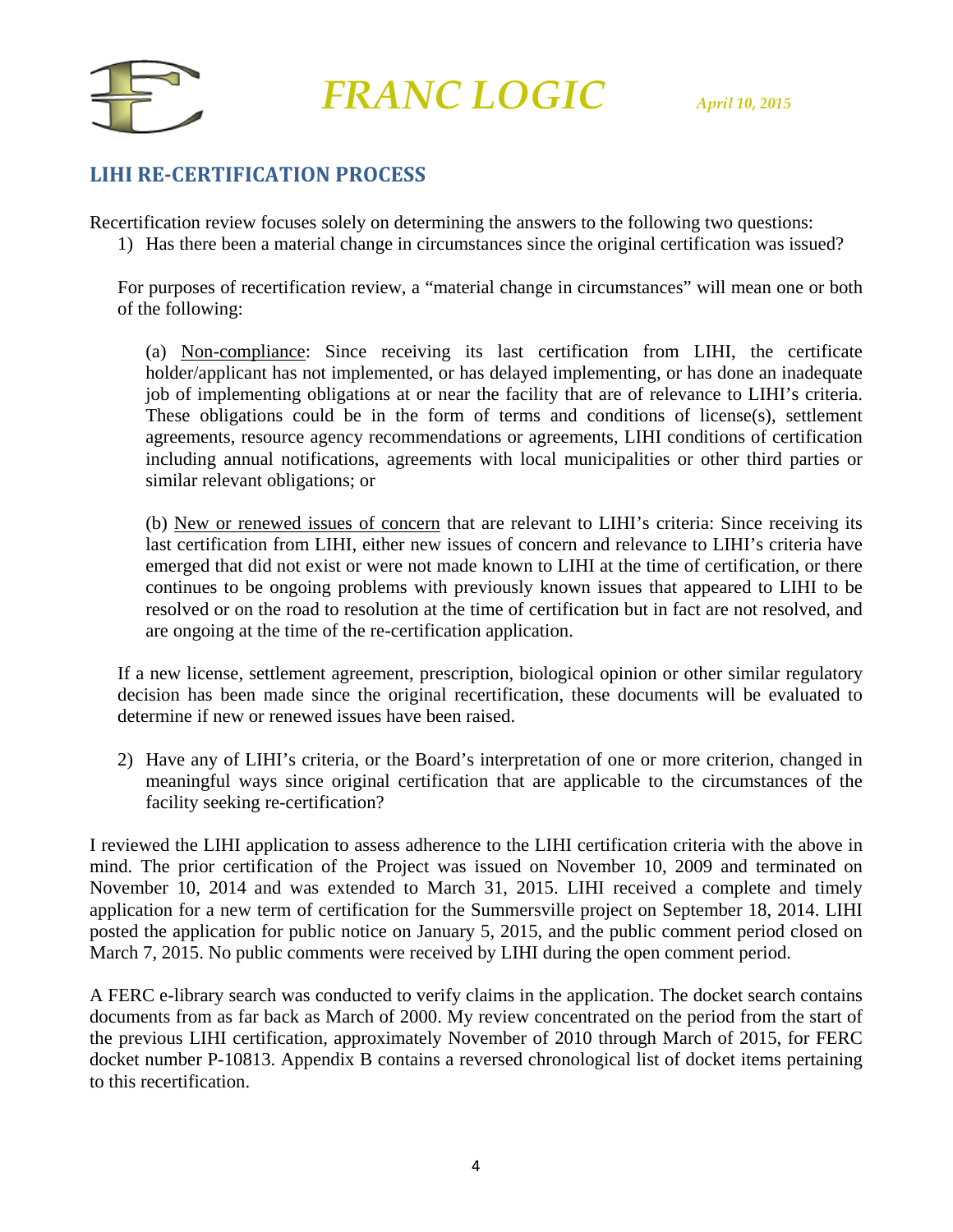

On February 17, 2015, this reviewer emailed the agencies listed in the Project's Recertification application (National Park Service (NPS)<sup>[7](#page-4-0)</sup>, West Virginia Division of Natural Resources (WVDNR)<sup>[8](#page-4-1)</sup>, Noah Corporation (NC)<sup>[9](#page-4-2)</sup>, City of Summersville (City)<sup>[10](#page-4-3)</sup>, Corps<sup>11</sup>, Kleinschmidt Associates (KA)<sup>12</sup>, IMPSA<sup>[13](#page-4-6)</sup> and Black & Veatch (BV)<sup>14</sup>). In my email I stated, "... I am the LIHI reviewer tasked with *determining whether Gauley River Power Partners, Inc. (GRPP)'s Summersville Project should be LIHI recertified. I am emailing you today because you have been identified in the application by the owner as resource agency and non-governmental organization contact familiar with the project. I would appreciate your perspective regarding the project's proposed operation with regard to satisfying its licensed environmental obligations (FERC articles) and your views pertaining to the project being "low impact". Without your input my review can only be based on the documents found in the FERC docket. Thank you for your time in this matter."*

After sending this email, I received notice that email addresses for Mr. Kerry Bledsoe (WVDNR) and Mr. Kenneth Stephens (NPS) were not active. After calling the WVDNR, I was informed that Mr. Bledsoe had retired. I was given the name of this replacement, Mr. Danny A. Bennett<sup>[15](#page-4-8)</sup>. On February 18, 2015, I personally talked to and emailed Mr. Bennett the same email above and a link to the LIHI application<sup>[16](#page-4-9)</sup>. After calling the NPS, I was directed to Mr. Mark Graham<sup>[17](#page-4-10)</sup>. Mark requested that I resend my email to him and two other NPS employees<sup>[18](#page-4-11)</sup> for their review. This request was honored on February 19, 2015. The referenced link to the LIHI application was also sent.

Agency responses follow:

• NPS – On March 3, 2015, in an email from Mark Graham, he stated, "*New River Gorge National River (National Park Service) has no comments on the Summersville Dam LIHI recertification. Thank you for the opportunity to review the application."*

No other comments have been received.

<span id="page-4-0"></span> $^7$  NPS, U.S. Dept. of the Interior, 104 Main Street, P 0 Box 246, Glen Jean, WV 25846 – Mr. Kenneth Stephens [stephens@nps.gov](mailto:stephens@nps.gov) -(304) 465-6531<br><sup>8</sup> WVDNR, Wildlife Resources Section, 1304 Goose Run Road, Fairmont, WV 26554 - Mr. Kerry Bledsoe -

<span id="page-4-1"></span>

<span id="page-4-3"></span><span id="page-4-2"></span>

kerrybledsoe@wydnr.gov (304) 367-2720<br><sup>9</sup> NC, PO Box 5550, Aiken, SC 29804 -James B. Price, PhD - <u>[jimprice@atlantic.net](mailto:jimprice@atlantic.net)</u> – (803) 642-2749<br><sup>10</sup> City, Hydropower Coordinator (City Council), L.J. Hughes & Sons, Inc., 320 Tur Mr. Michael Hughes - [hughes72@hotmail.com](mailto:hughes72@hotmail.com) -(304) 872-1111<br><sup>11</sup> Corps, Hydropower Coordinator, (CELRH-EC-WH), U.S. Army Corps of Engineers, 502 8th Street, Huntington, WV 25701-

<span id="page-4-4"></span><sup>2070 –</sup> Mr. Kenneth C. Halstead - [kenneth.c.halstead@lrh.usace.army.mil](mailto:kenneth.c.halstead@lrh.usace.army.mil) – (304) 528-7411<br><sup>12</sup> KA, 101 Trade Zone Drive, Suite 21A, West Columbia, SC 29170 – Mr. Paul Cyr - <u>[Paul.Cyr@KleinschmidtUSA.com](mailto:Paul.Cyr@KleinschmidtUSA.com)</u> – (803)

<span id="page-4-5"></span><sup>822-3177&</sup>lt;br><sup>13</sup> IMPSA, Water-to-Wire Package Supplier, Manor Oak II, Suite 605, 1910 Cochran Road, Pittsburgh, PA 15220 – Mr. Jim

<span id="page-4-6"></span>Patterson - *patterson@impsa.com* - (412) 344-7003 x 13 – cell (502) 817-2219<br><sup>14</sup> BV, EPC Contractor, 8400 Ward Parkway P 0 Box 8405, Kansas City, MO 64114-0405 – Mr. William Rothgeb –

<span id="page-4-7"></span>[RotgebWS@BV.com](mailto:RotgebWS@BV.com) – (913)458-3943<br>
<sup>15</sup> WVDNR – Mr. Danny A Bennett <u>[-Danny.A.Bennett@wvdnr.gov](mailto:-Danny.A.Bennett@wvdnr.gov)</u><br>
<sup>16</sup> <http://lowimpacthydro.org/lihi-certificate-17-summersville-project-west-virginia-ferc-10813/><br>
<sup>17</sup> NPS, Mark Graham - <u>ma</u>

<span id="page-4-9"></span><span id="page-4-8"></span>

<span id="page-4-10"></span>

<span id="page-4-11"></span>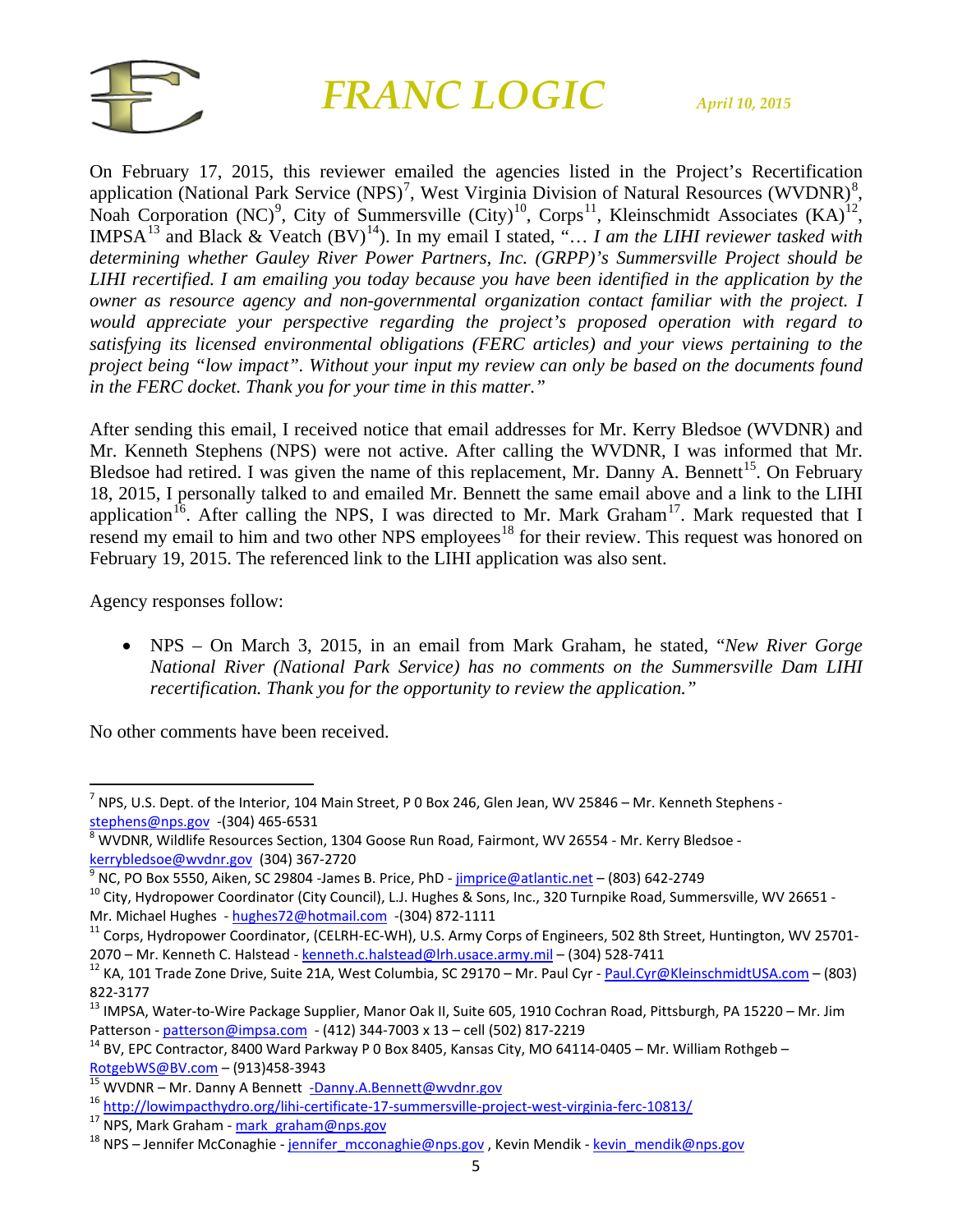

#### **RE-CERTIFICATION REVIEW**

This section contains my review of the Project with regard to LIHI's certification criteria focusing solely on determining if there has been a material change in circumstances since the original certification was issued.

#### LIHI Criterion-Flows

The WVDNR reviewed the original Summersville FERC license application and granted a 401 Water Quality Certification (WQC) in 1991, contingent on FERC including recommended conditions in the project license. A revised WQC was issued on January 29, 2001 as part of the amended license process (See Appendix A).

The WQC was amended to comply with the NPS's Gauley River Management Plan (GRMP - October 17, 1997) requirements, as was the December 10, 1998 Memorandum of Agreement (MOA) among the City, the Noah Corporation, and the WVDNR. Because the dam was already in place and being managed by the Corps for flood control, low-flow augmentation, and recreation, the focus was on maintaining the existing operational requirements. The WQC requires the licensee to operate the project pursuant to the Corps discharge schedule and to obtain approval of any alteration to the release schedule from the Corps and WVDNR. These conditions were incorporated in the subsequent AL order and HOP agreement.

The 1991 WQC, 1996 FEA, 1999 AL, 2001 WQC and 2002 HOP are the documents issued subsequent to December 31, 1986 regarding flow conditions for fish and wildlife protection, mitigation and enhancement pertaining to the Project's operation. The HOP adopted all of the flow conditions from the FEA and AL. A continuous minimum flow of 100-cfs is provided below the dam. All flow assessments pertaining both to the volume of flows and to ramping rates are attributable solely to the Corps and their operation.

Additionally, no new documentation pertaining to any minimum flow releases from the Project were found in the FERC docket.

*Throughout the prior LIHI certification period, no new areas of concern have occurred.*

#### LIHI Criterion-Water Quality

The Gauley River is a high quality stream within the National Recreation Area boundary and the WVDNR designates it for water quality purposes as a National Resource Water subject to the West Virginia's anti-degradation policy.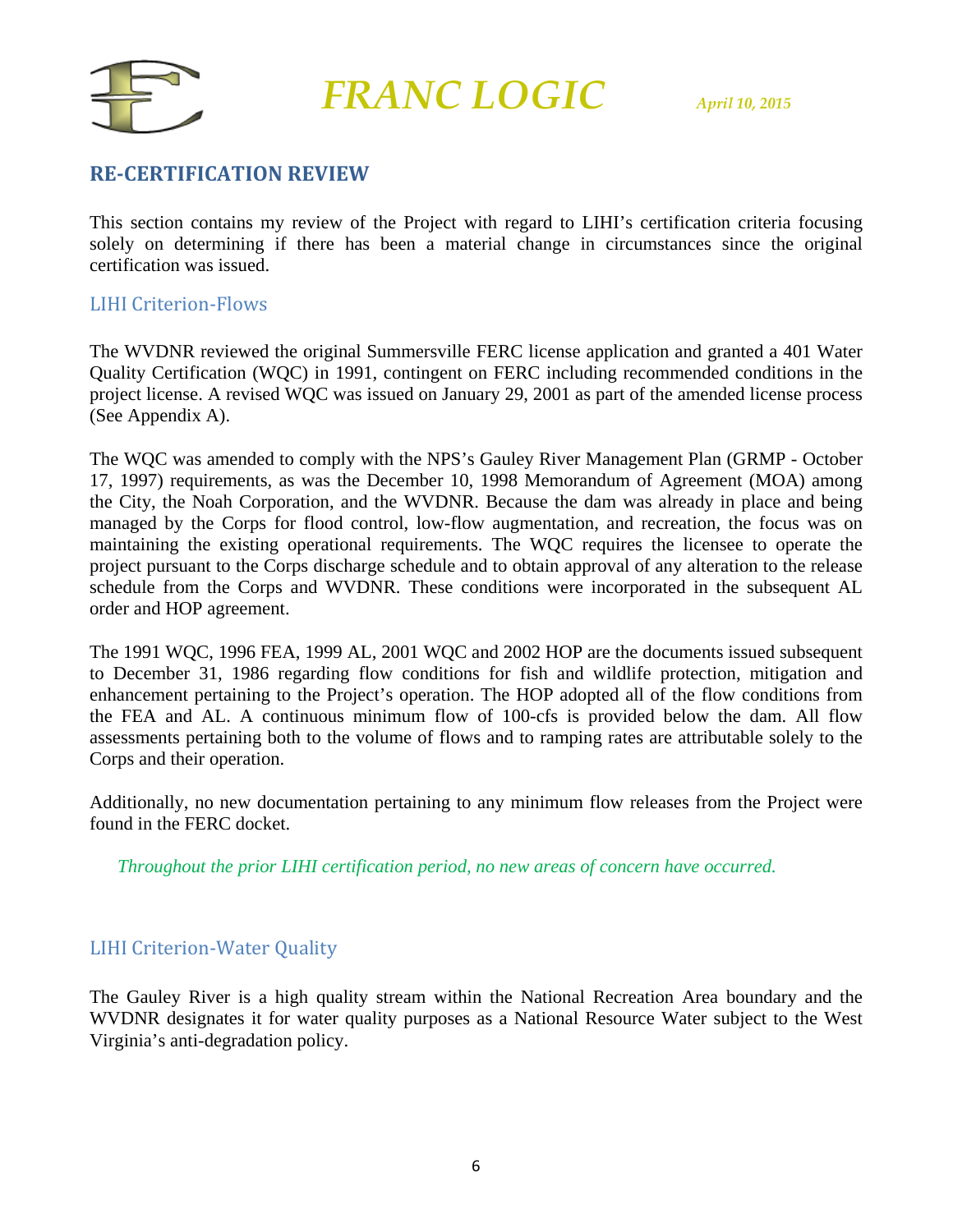

The 1999 AL requires the licensee to submit an annual report pertaining to dissolved oxygen monitoring and mitigation and to identify any potential impacts to water quality and aquatic habitat due to low dissolved oxygen (DO) concentrations by operating the project. As required by the AL Article 404, GRPP must submit an annual dissolved oxygen monitoring and mitigation report for the Project.

In an October 23, 2009 letter<sup>[19](#page-6-0)</sup> GRPP notifies FERC of a DO deficiency that occurred on September 28, [20](#page-6-1)09. In a May 27, 2010 letter<sup>20</sup> FERC informed the licensee that the DO deficiency that occurred will not be considered a violation of Article 404 of the license.

In an October 18, 2010 letter<sup>[21](#page-6-2)</sup> GRPP notified FERC of three separate DO deficiencies incidences. The first incident occurred September 20 and 21, 2010. It was the result of unintended overnight operation of Unit 2 at 750-cfs without the DO enhancement blower in operation during this time. Downstream DO averaged 5.2ppm for 11 hours. DO recovered 1 hour later when the flow was transferred to HBV#4. The second incident occurred on September 22 and 23, 2010 and was the result of slightly decreasing upstream DO levels overnight while the plant was unmanned, resulting in a slight decrease of downstream DO to just below 7ppm for 11 hours. Downstream DO recovered the  $12^{\text{th}}$  hour. The third incident occurred on September 25, 2010 and is one in which DO augmentation by bypassing 600-cfs to HBV#1 succeeded in providing brief and intermittent downstream DO readings above 7ppm at the plant from 11:30 to 12:30, but not at 12:00. The SCADA recorded 6.95ppm at 12:00. On November [22](#page-6-3),  $2010^{22}$ , FERC informed the licensee that the DO deficiency that occurred will not be considered a violation of Article 404 of the license.

The FERC docket indicates that a gap in reporting has occurred starting in 2007 and continuing until 2014. In an August 8, 2014 letter from FERC<sup>23</sup>, it states, "*Upon receiving your June 11 filing, we searched our records for the annual notification you stated was provided to the Commission indicating that you provided your annual DO report to the WVDNR. We could not find any such filings or notifications. Based on our review of the available information, it appears that you misunderstood your reporting requirements as they are set forth in your plan. We recognize that you have taken corrective actions to prevent future similar occurrences, and in as much, will not consider the late filing and improper filing practices a violation of Article 404. Nevertheless, we remind you that your annual reports must be filed with the WVDNR, WVDEP, FWS, and the Commission by December 15th and must include DO data for the monitoring period. Further, your annual report should identify the cause, frequency, duration, and reasons for any instance when the DO could not be maintained at 7 mg/l. Filing the report late, or filing a report that does not meet the reporting requirements of the plan could be considered a violation of Article 404; therefore, please ensure that future reports are complete and filed in a timely manner*."

GRPP's latest report was filed on December 15,  $2014^{24}$ .

<span id="page-6-4"></span><span id="page-6-3"></span>

<span id="page-6-1"></span>

<span id="page-6-2"></span>

<span id="page-6-0"></span><sup>&</sup>lt;sup>19</sup><br><http://elibrary.ferc.gov/idmws/common/OpenNat.asp?fileID=12190155><br><sup>20</sup><br><http://elibrary.ferc.gov/idmws/common/OpenNat.asp?fileID=12358113><br><sup>21</sup><br><http://elibrary.ferc.gov/idmws/common/OpenNat.asp?fileID=12469220><br><sup>22</sup> http

<span id="page-6-5"></span>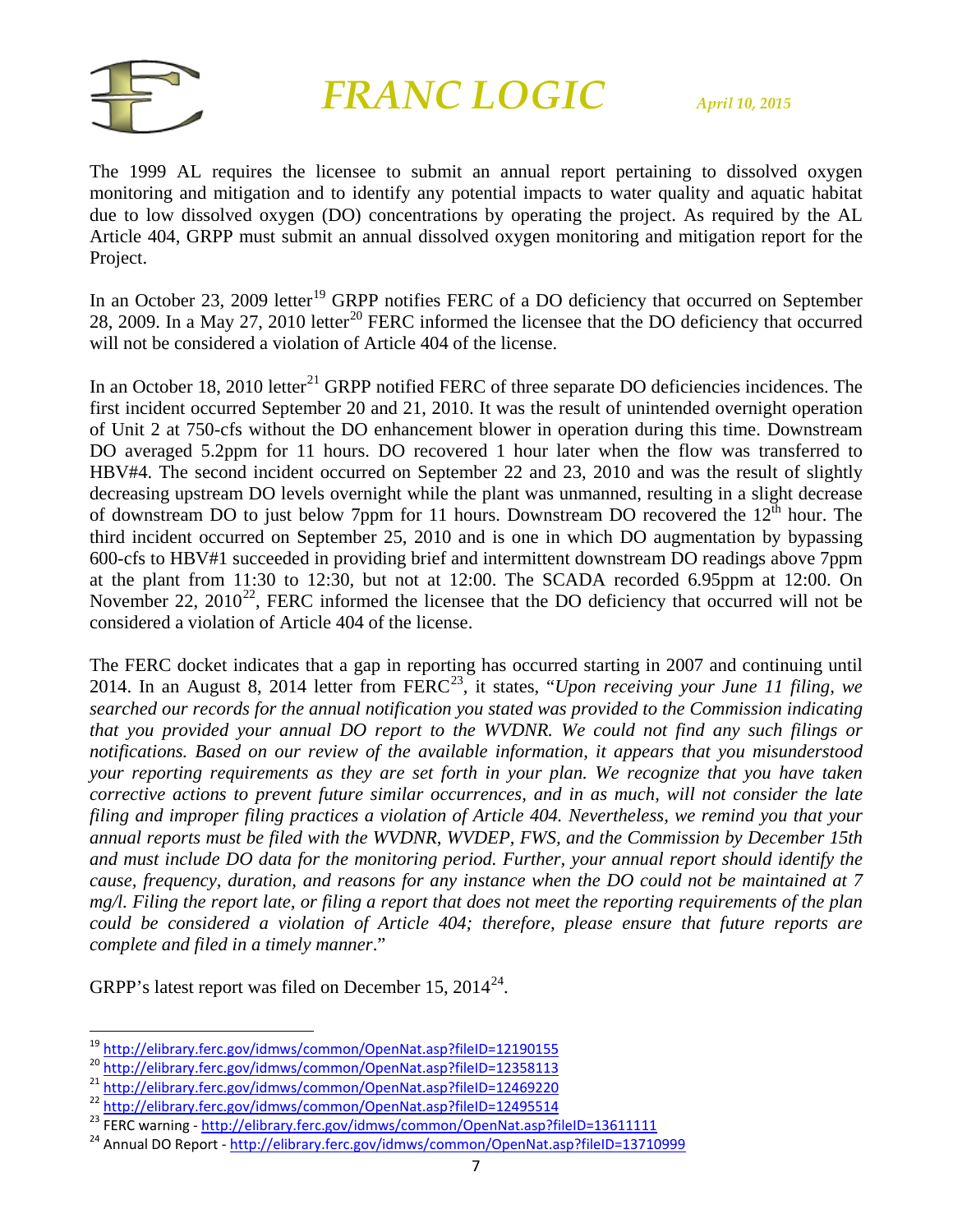

*Throughout the prior LIHI certification period, adherence to article 404 of the FERC license was not met and some DO deficiencies have occurred. Going forward, GRPP is to provide a status update on DO deficiencies and annual report filing as part of its annual filing requirement to LIHI. This status update will contain copies of any pertinent correspondence and documents.* 

#### LIHI Criterion-Fish Passage and Protection

The project has never been issued a mandatory fish passage prescription, nor does the FERC license require fish passage facilities. As stated by the WVDNR in 2005, addition of the hydro project has slightly improves fish mortality conditions since no fish can survive passage through the HBVs at the Corps dam. No fish passage mortality studies have been requested and while fish mortality through turbines depends on various factors such as wicket gates clearance and the leading and trailing edges of the runners, FERC has concluded in their FEA that the overall effect of the project reduces fish mortality somewhat.

Although the 1996 FEA notes the presence of American eel (catadromous) in the Gauley River, the WVDNR is uncertain of their history at the project. As stated by the WVDNR in 2005, the Gauley River is within the historic range of the American eel, but passage was blocked around the turn of the last century by construction of navigation dams on the Mississippi and Ohio Rivers. There are no historic records of anadromous fish movement through the facility area. The Summersville project was constructed decades later; the Corps dam in 1966 and the hydro project added in 2001. There is no resource agency recommendation for upstream and/or downstream fish passage measures for American eel or other species.

The reservoir's fishery is diverse, due to WVDNR stocking efforts, but the population size is small. The Gauley River supports a diversity of warm water and cool water fish species. Releases from the lower levels of the lake provide for continuous cold-to-cool water temperatures that enable the establishment of a year-round cold water fishery for trout and walleye from the dam to the confluence with the Meadow River approximately 5 miles downstream. Also, through stocking, the WVDNR has established a put-and-take trout fishery downstream of the dam in the Gauley River.

Throughout the prior LIHI certification period, no documentation pertaining to any fish passage issues at the Project were found in the FERC docket.

*GRPP has been in compliance with all LIHI Fish Passage and Protection criteria throughout the prior LIHI certification period.*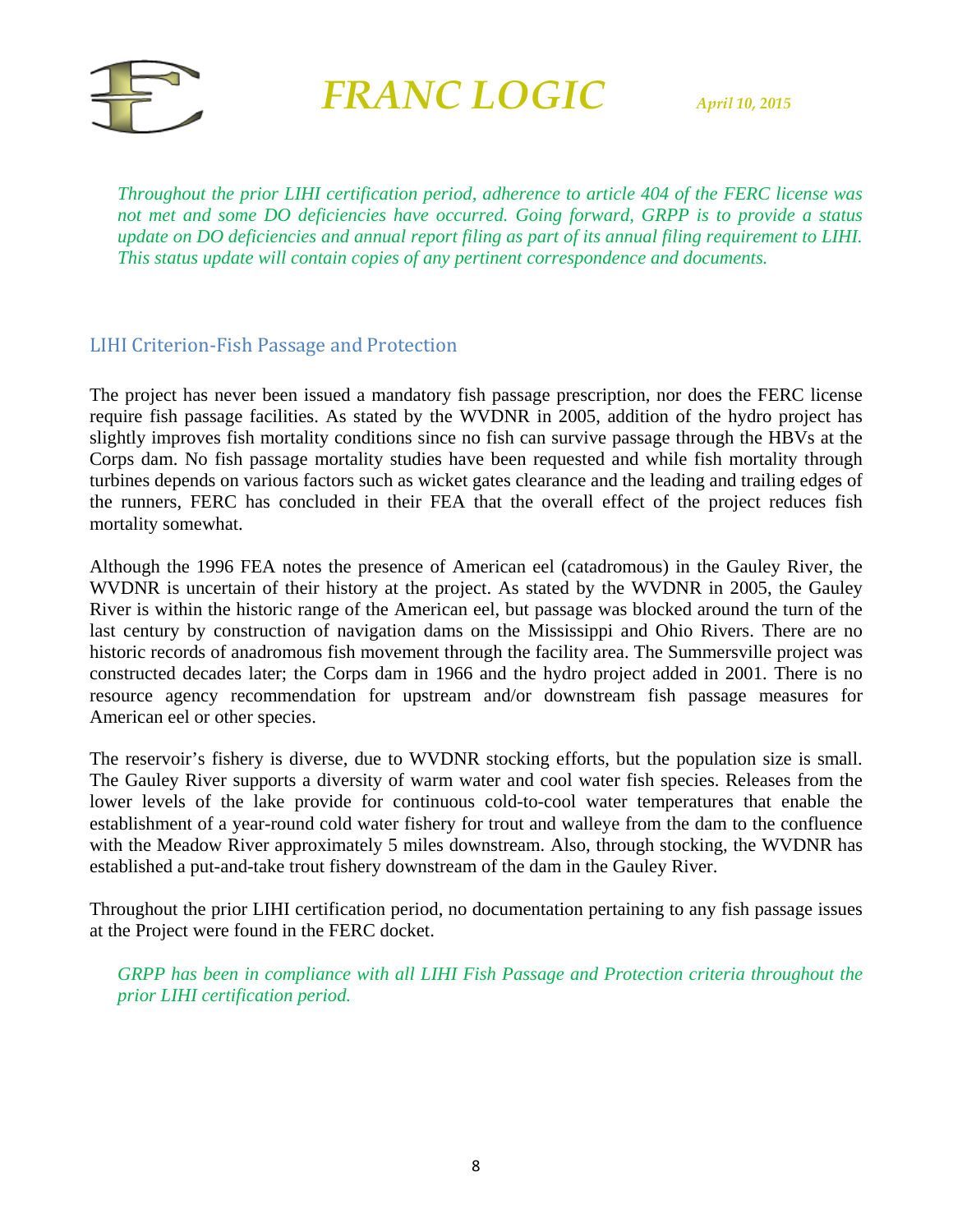

#### LIHI Criterion-Watershed Protection

The Corps manages the Project's shoreline and adjacent lands separately from the Project. Resource agencies have not issued any recommendations, nor required the project to prepare any Shoreline Management Plan.

The FERC license regarding watershed protection related primarily to implementing a sedimentation and erosion control plan prior to construction and locating the transmission line so that it would span identified wetlands and avoid wetland habitat. Visual impacts of the transmission corridor were reduced by using wood poles that tend to blend more with the surrounding forest and narrowing the cleared corridor through sensitive areas. Neither FERC nor the agencies have required additional watershed protection measures. Additionally, no documentation pertaining to any watershed protection issues at the Project were found in the FERC docket.

*A review of the FERC docket indicates that during the prior LIHI certification period, the Project is in compliance with concerns pertaining to watershed protection. Additionally, no new areas of concern have occurred.*

#### LIHI Criterion-Threatened and Endangered Species

Virginia spiraea, a federally listed threatened plant species, is found below the dam along the Gauley River in the vicinity of transmission line corridor and downstream along the reach of the Meadow River. The U.S. Fish and Wildlife Service (USFWS) developed a recovery plan for Virginia spiraea in 1992. The licensee developed an avoidance plan that USFWS approved in August of 1995. The avoidance plan is consistent with the relevant plan recommendation to protect existing populations of Virginia spiraea. Construction of the transmission line avoided populations of Virginia spiraea. Additionally, no incidental take permits have been required.

According to the FEA, there are no known federal or state listed or proposed animal species in the project area. The WVDNR has no record of more recently listed species.

*A review of the FERC docket indicates that during the prior LIHI certification period, the Project is in compliance with both state and federal resource agencies concerns pertaining to threatened and endangered species and that no new areas of concern have occurred.*

#### LIHI Criterion-Cultural Resource Protection

According to the FEA, there are no known historic or archeological sites within the amended project boundaries including the transmission line corridor (letter from West Virginia Division of Culture and History (WVDCH), November 6, 1995 and letter from Corps to Noah Corporation, August 28, 1995). Additionally, no documentation pertaining to any new issues at the Project were found in the FERC docket.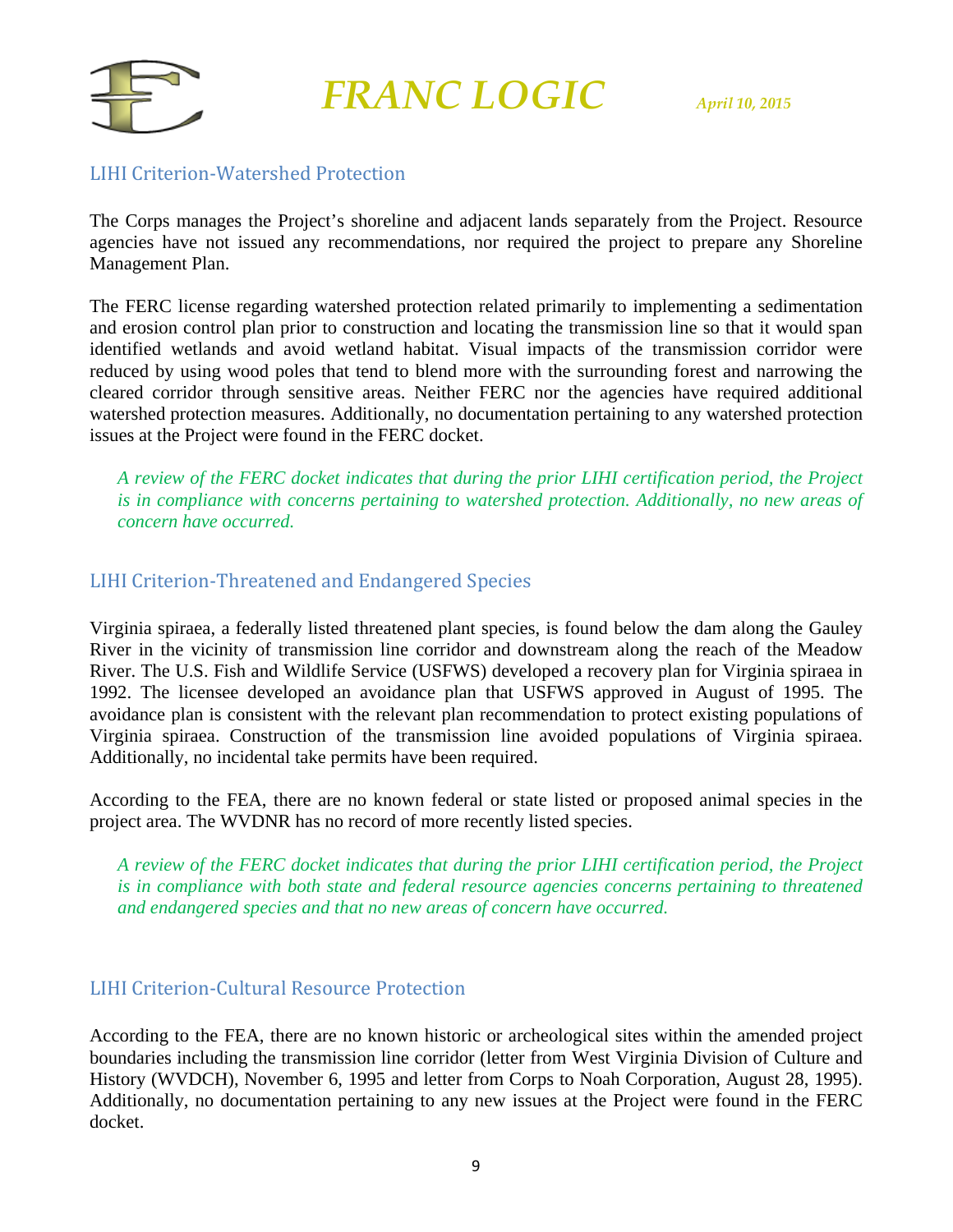

*A review of the FERC docket indicates that during the prior LIHI certification period, no new concerns pertaining to protection of cultural resources have occurred.* 

#### LIHI Criterion-Recreation

The 1992 NL, Article 410 required implementation of recreation improvements as contained in the MOA (amended 1998) between WVNDR, the City, and the NC. Those improvements include such facilities as a boat launch and rest rooms.

License Article 411 required that a plan for monitoring recreation use be developed in consultation with the Corps and the NPS as the administrator of the Gauley River National Recreation Area. Recreation area users were surveyed from 2001-2004 and were generally satisfied with the project recreation facilities. The required facilities are in place and meet the intent of the license and MOA. The applicant charges no fees for use of the project facilities which are located on Corps managed property.

Also, the Corps is required to provide 20 days of whitewater rafting flows each year beginning the first weekend after Labor Day. This requirement continues to be met by the Corps.

In a January 22, 2014 letter<sup>25</sup>, FERC reminding the licensee of their obligation to gather recreation use data for a 12-month period beginning no later than March 15, 2014 (i.e. Revised Form 80) for the Project to be filed no later than April 1, 2015. On March 30, 2015, GRPP respectfully requests an extension of time to June 1, 2015 to file the Form  $80^{26}$ . A FERC response to this request is pending.

*Throughout the prior LIHI certification period, the Project has been in compliance with all requirements regarding recreation protection, mitigation and/or enhancements included in the FERC license. The Project allows access to the reservoir and downstream reaches without fees or charges. The only item of concern is the owner's delay in providing and updated revised Form 80.* 

#### LIHI Criterion-Facilities Recommended for Removal

*A review of the FERC docket indicates that during the prior LIHI certification period, EBH does not have any facility that has been recommended for removal by a natural resource agency.*

<span id="page-9-0"></span><sup>&</sup>lt;sup>25</sup> <http://elibrary.ferc.gov/idmws/common/OpenNat.asp?fileID=13442899><br><sup>26</sup> <http://elibrary.ferc.gov/idmws/common/OpenNat.asp?fileID=13820013>

<span id="page-9-1"></span>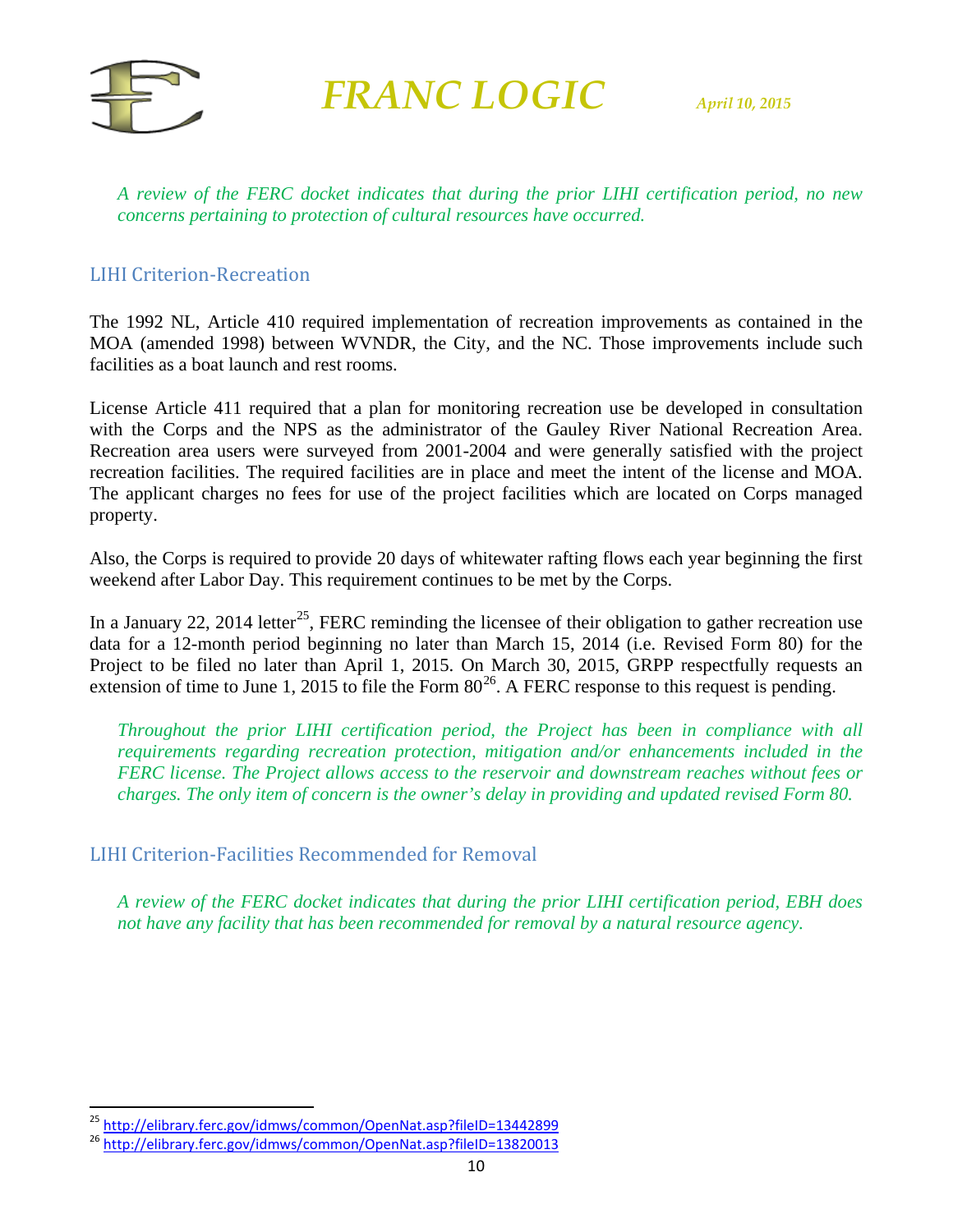



#### RECOMMENDATION

*A review of the recertification application, additional documentation noted herein, public comments submitted in writing or other communications with resource agencies and other entities, and a FERC docket search from the start of the previous LIHI certification, November 10, 2009 to the end of the certification on November 10, 2014 and through March of 2015, shows that the Project is designed to use only those flows provided by the Corps and, therefore, does not affect or have any control over downstream flow. GRPP has generally been proactive regarding environmental issues associated with the Project. The docket search review resulted in some noncompliance issues surfacing in the record.* 

*Issues of concern pertain to DO deficiencies, DO reporting and updating of a revised Form 80 for the Project. Therefore, I recommend that GRPP be issued a conditional LIHI recertification for an additional five years for the Summersville Project, FERC Dockets P-10813 based on two conditions.*

*The first condition is for GRPP to provide a copy of the Revised Form 80, scheduled for completion and submittal to FERC by June 1, 2015 to LIHI no later than July 1, 2015.*

*A second condition is for GRPP to provide a status update on DO deficiencies and annual report filing as part of its annual filing requirement to LIHI. This status update will contain copies of any pertinent correspondence and documents.*

Hary France

*Gary M. Franc*



*Licensing & Compliance Hydropower Consulting & Modeling*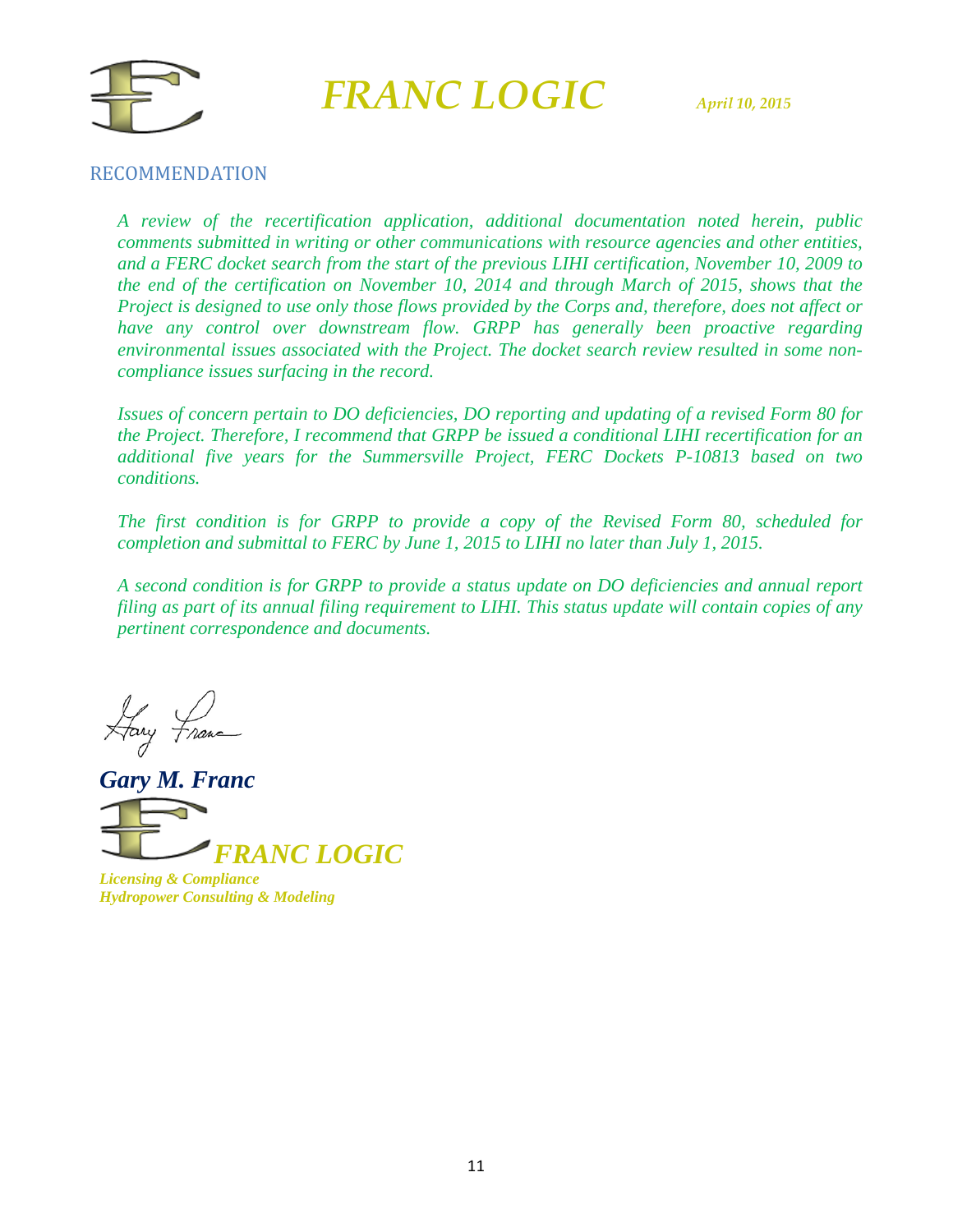



### APPENDIX A PERTINENT DOCUMENTS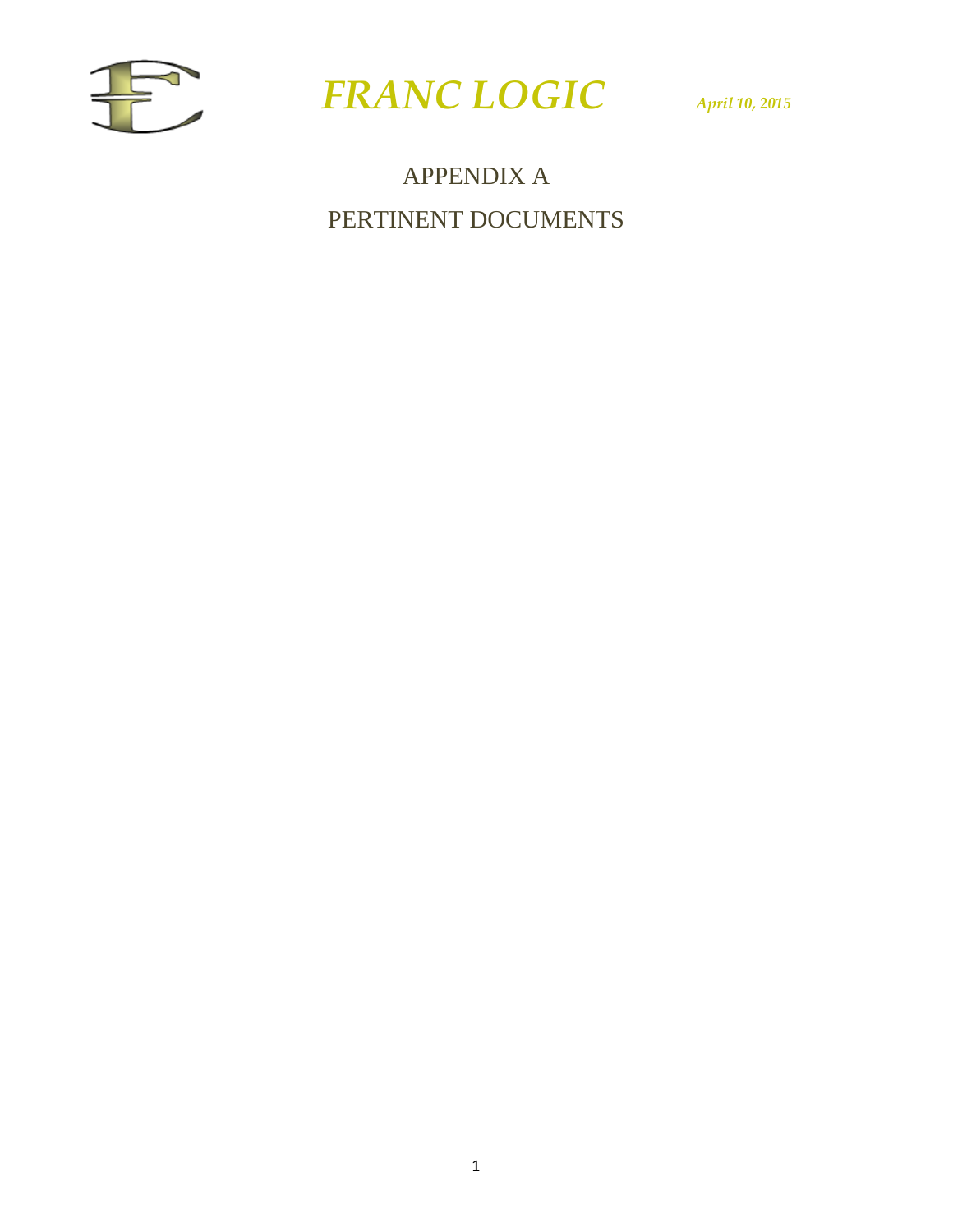

 $FEB - 4$  2002 DIVISION OF WATER RESOURCES

1201 Greenbrier Street Charleston, West Virginia 25311-1088 Telephone Number: 304/558-2107 Fax Number: 304/558-5905

### West Virginia Department of Environmental Protection

Bob Wise Governor

Michael 0. Callaghan Secretary

January 29, 2001

Mr. Bruce Peacock Gauley River Power Partners, L.P. 71 Allen Street, Building A Rutland, Vermont 05701-4570

Dear Mr. Peacock:

The West Virginia Department of Environmental Protection-Division of Water Resources has completed its review of the Memorandum of Agreement with the West Virginia Division of Natural Resources (WVDNR), the January 19, 2001 correspondence from the Chief of WVDNR-Wildlife Resources Section, as well as the September 18, 1991 State 401 Certification that was submitted to the Federal Energy Regulatory Commission.

As indicated in correspondence to Mr. James B. Price, Noah Corporation, by former Chief of Water Resources, Barbara S. Taylor, the certification was amended on October 17, 1997. Your payment of \$500,811.79 to WVDNR appears to satisfy the terms of the amended (December 10, 1998) Memorandum of Agreement and the March 7,1996 State Certification to the U.S. Army Corps of Engineers, CEORH·OR·F 95-65.

Should you need anything further, please do not hesitate to advise.

Sincerely,

We B. Beanett

Lyle B. Bennett, Manager Non-Point Programs

LLB/sas



West Virginia Department of Environmental Protection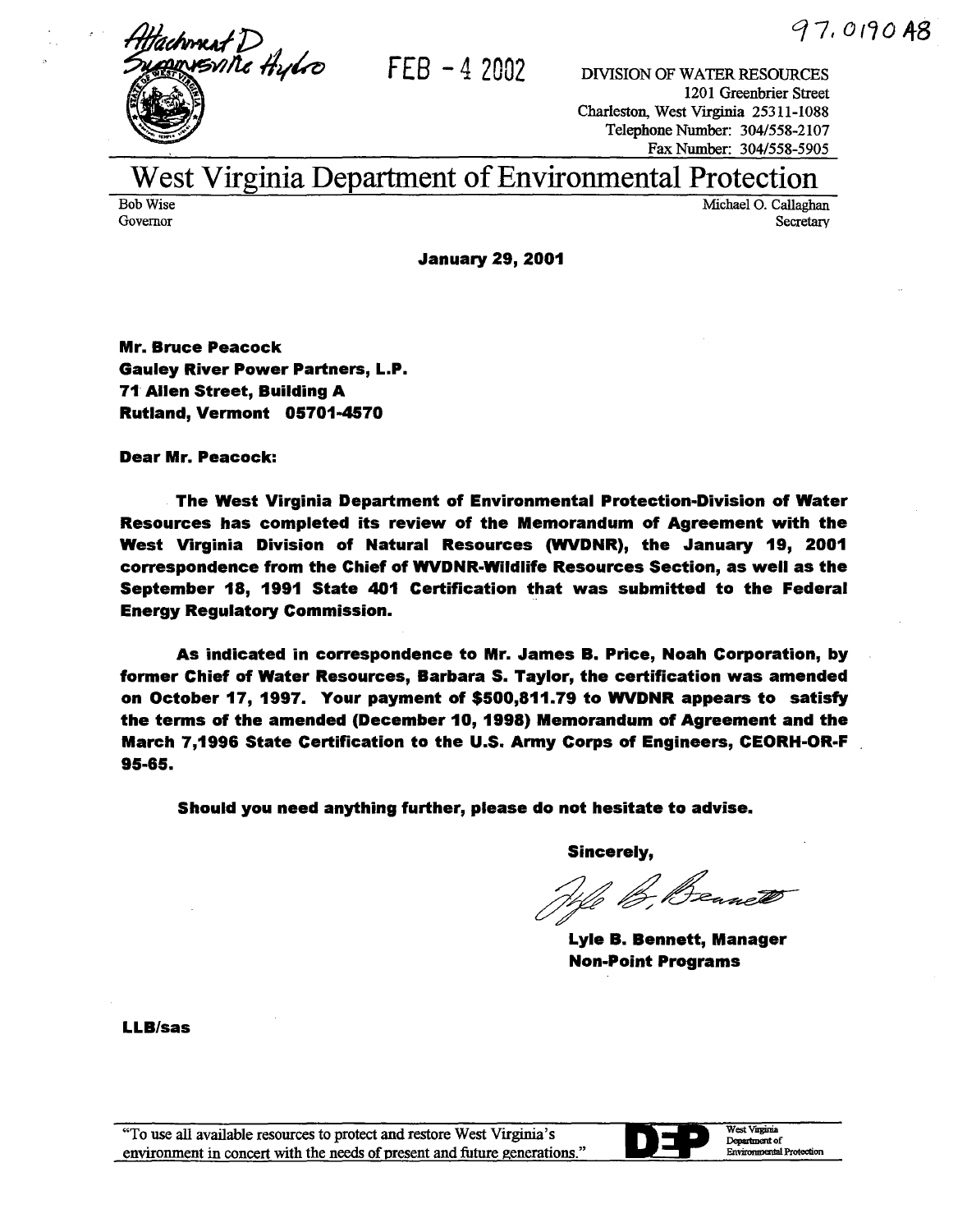Mr. Bruce Peacock Page Two January 29, 2002

Copies provided:

Mr. Robert Grieb Federal Energy Regulatory Commission Mail Stop: PJ-12.3 888 1st Street, N.E. Washington, D.C. 20426 Mr. James Richmond Chief, North Permit Section U.S. Army Corps of Engineers 502 Eighth Avenue Huntington, West Virginia 25701-2070 Curtis Taylor, Chief WVDNR-Wildlife Resources Section WVDEP·Division of Water Resources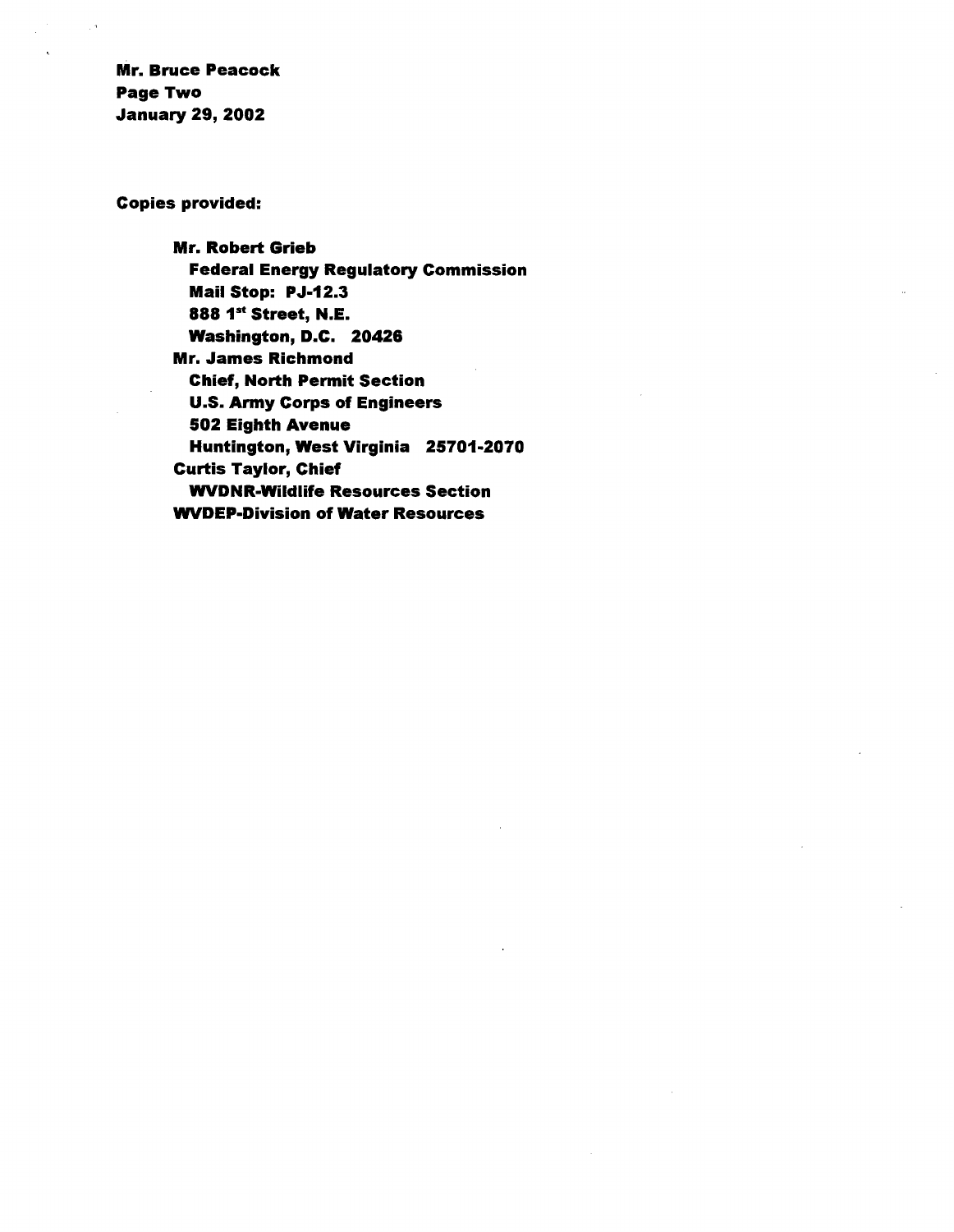



FEB - 4 2002 DIVISION OF WATER RESOURCES 1201 Greenbrier Street Charleston, West Virginia 25311-1088 Telephone Number: 304/558-2107 Fax Number: 304/558-5905

### West Virginia Department of Environmental Protection

Bob Wise Governor

Michael 0. Callaghan Secretary

January 29, 2001

The Secretary Federal Energy Regulatory Commission 888 1<sup>st</sup> Street. N.E. Washington D.C. 20426

Attention: Mr. Robert Grieb Mail Stop: PJ 12.3

Dear Secretary:

The West Virginia Department of Environmental Protection-Division of Water Resources, at the request of Gauley River Power Partners, L.P., for the Summersville Project, FERC No. 10813, has completed its review of the Memorandum of Agreement with the West Virginia Division of Natural Resources (WVDNR), the January 19, 2001 correspondence from the Chief of WVDNR-Wildlife Resources Section, as well as the September 18, 1991 State 401 Certification that was submitted to the Federal Energy Regulatory Commission.

As indicated in correspondence to Mr. James B. Price, Noah Corporation, by former Chief of Water Resources, Barbara S. Taylor, the certification was amended on October 17, 1997. Copies of this Memorandum of Agreement and the State Certification are being provided to you now as it was not forwarded at an earlier date.

Sincerely,

JA. Bennell

Lyle B. Bennett, Manager Non-Point Programs

/sas

#### Enclosures

"To use all available resources to protect and restore West Virginia's environment in concert with the needs of present and future generations."



West Vuginia Department of Enviromnental Protection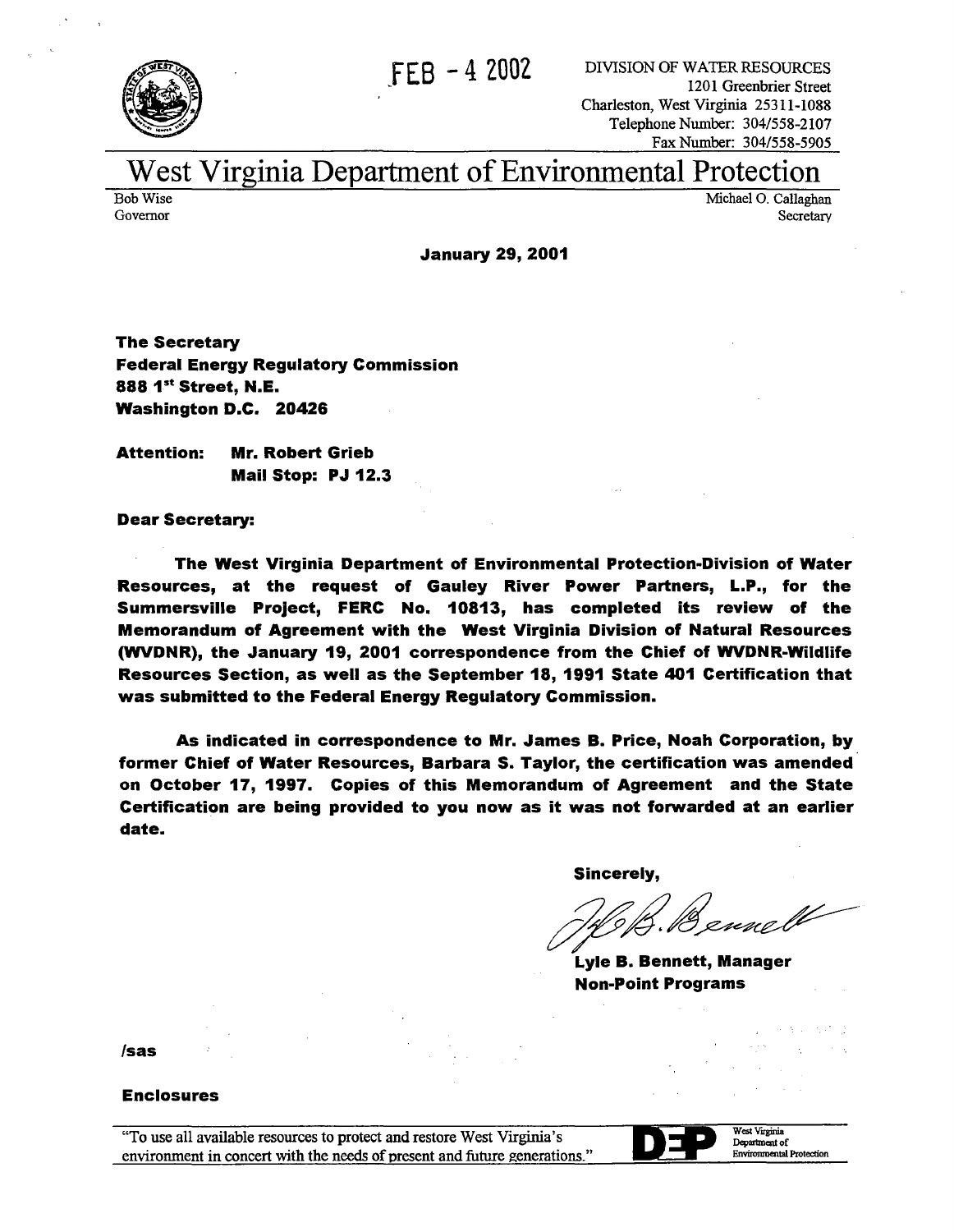The Secretary\_ Page Two January 29, 2002

Copies provided:

Mr. Bruce Peacock  $V$ Gauley River Power Partners, L.P. 71 Allen Street, Building A Rutland, Vermont 05701-4570 Mr. James Richmond Chief, North Permit Section U.S. Army Corps of Engineers 502 Eighth Avenue Huntington, West Virginia 25701-2070 Allyn G. Turner, Director WVDEP-Division of Water Resources Curtis Taylor, Chief WVDNR-Wildlife Resources Section WVDEP-Division of Water Resources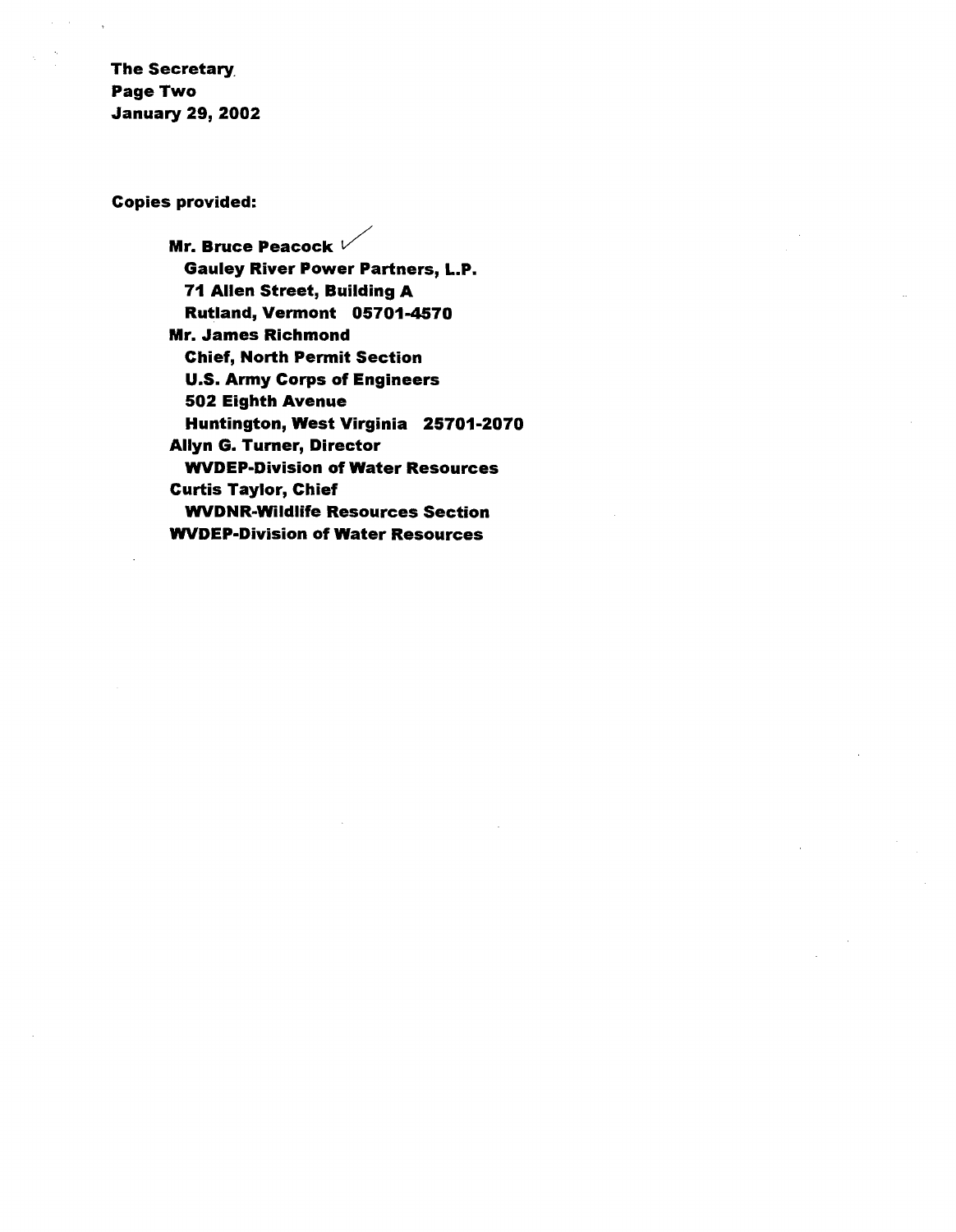Project 10/21



DIVISION OF ENVIRONMENTAL PROTECTION

CECIL H. UNDERWOOD **GOVERNOR** 

1201 Greenbrier Street Charleston, WV 25311-1088

JOHN E. CAFFREY **DIRECTOR** 

October 17, 1997

Mr. James B. Price Noah Corporation 120 Calumet Court Aiken, South Carolina 29803

Dear Mr. Price:

The West Virginia Division of Environmental Protection (WVDEP), with the concurrence of the West Virginia Division of Natural Resources (WVDNR), has reviewed your letter where you explained the reason you wanted the State Certification (originally issued September 18, 1991) amended for the Summersville Hydroelectric Project, FERC Project No. 10813. You stated there are constraints caused by the National Park Service's Gauley River Management Plan and that you will not able to construct the angler access trails and the adminsitrative access road.

Due to these unforseen circumstances, the following are amended:

- 1. 3. Recreation; Phase I; ii-This entire condition should be deleted.
- 2. 3. Recreation; Phase I; vii- This entire condition should be deleted.
- 3. 3. Recreation; Phase II, ii This condition should be moved to Phase I.

This is to advise that all other amendments that have not been amended by the WVDEP, now or previously, are still in force and must be followed.

Sincerely,

OFFICE OF WATER RESOURCES

Barbara S. Taylor, Chief

BST/sas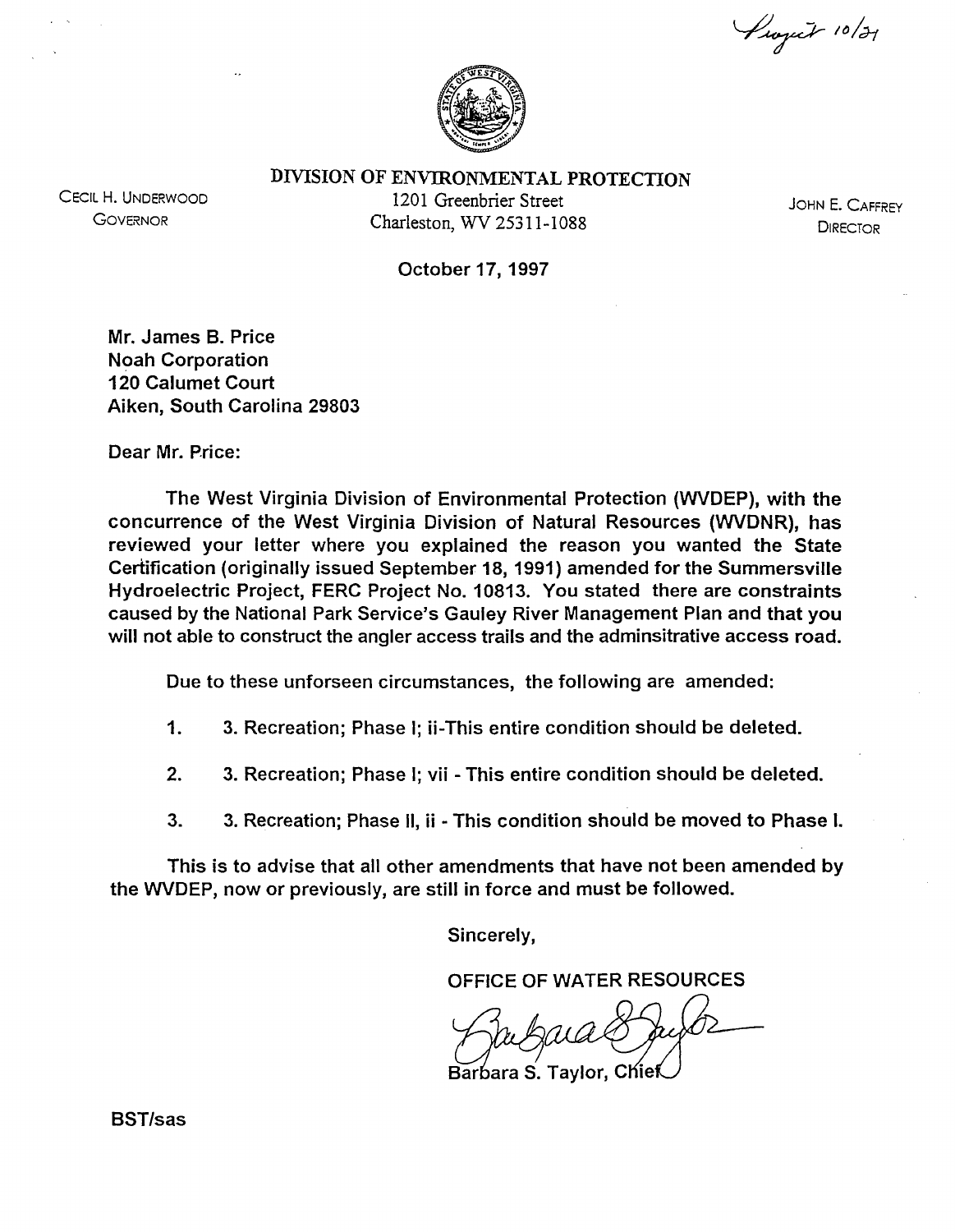Mr. James B. Price Page Two October 17, 1997

Copies provided:

Town of Summersville Federal Energy Regulatory Commission U.S. Army Corps of Engineers (Hunt. Dist.) U.S. Environmental Protection Agency U.S. Fish and Wildlife Service WVDNR-Wildlife Resources Section WVDEP-Office of Environmental And Regulatory Affairs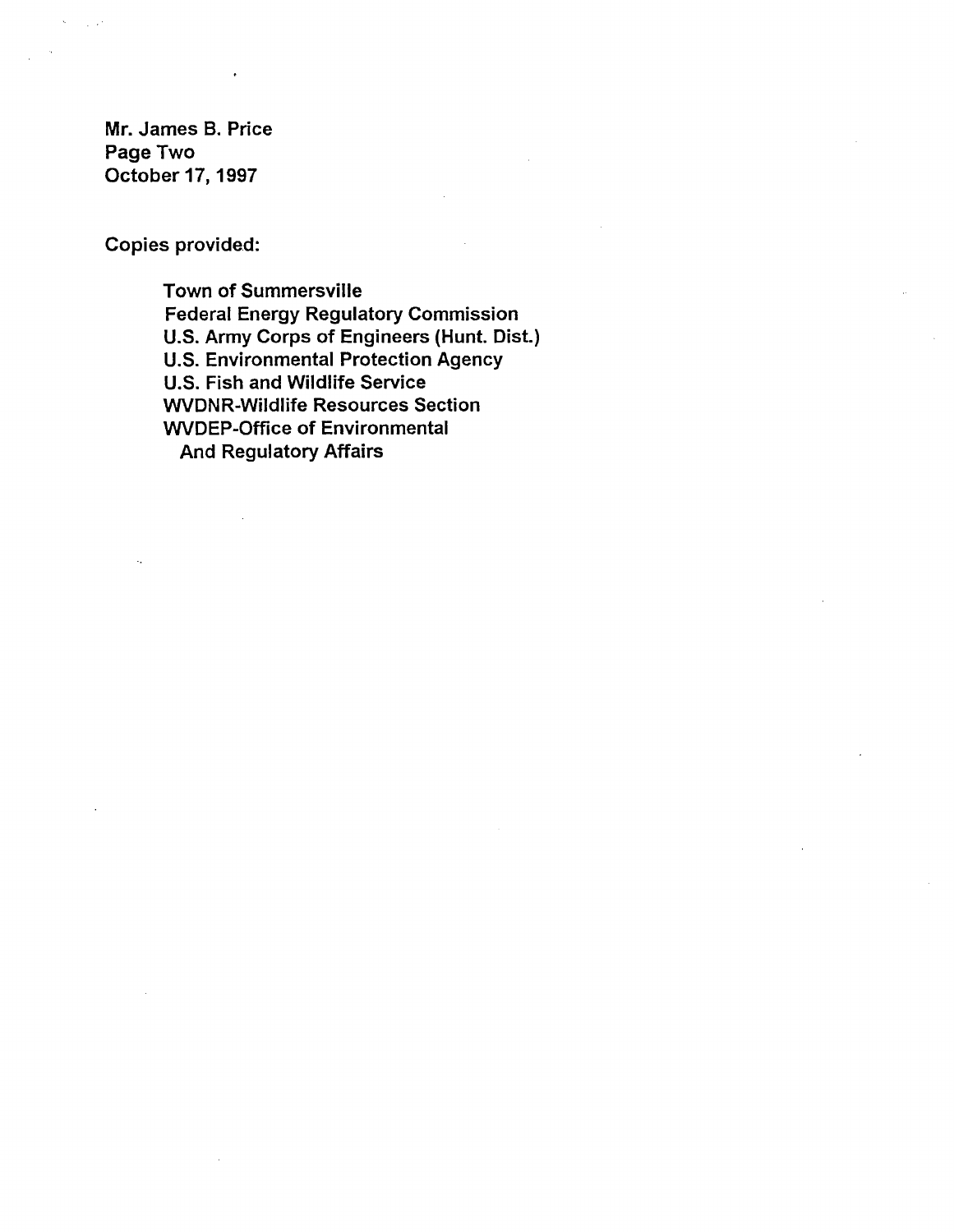#### AMENDMENT TO MEMORANDUM OF AGREEMENT

This AMENDMENT TO MEMORANDUM OF AGREEMENT (the "Amendment") is made and entered into on this  $\sqrt{Q}$ <sup>th</sup>, day of December , 1998, by and among the CITY OF SUMMERSVILLE (the "Licensee"), NOAH CORPORATION. a corporation formed under the laws of South Carolina, as agent for Licensee ('NOAH") and the WEST VIRGINIA DIVISION OF NATURAL RESOURCES ("WVDNR").

#### :R.ECITALS

- A. Licensee, NOAH and WVDNR are parties to a Memorandum of Agreement (the "MOA") dated August 5, 1991 pursuant to which, among other things, the Liecnsee agreed to implement a Mitigation. Compensation and Enhancement Plan for the Summersville Hydrocleetric Station (the 'Plan'') that was attached to the project liconse.
- B. Licensee, NOAH and WVDNR now desire to amend the Plan and consequently the MOA in accordance with the terms and conditions set forth in this Amendment.

NOW THEREFORE, the parties hereto agree as follows:

•  $•1:--$  Amendment to Pian. Item 3 of the Plan shall be deleted in its entirety and the following language shall be substituted in lieu thereof:

3. Recreation - Construction and operation of the proposed facility will impact. Summersville tailwaters. Anticipated impacts are:

- a. Temporary loss of fishing opportunity due to increased turbidity levels during construction;
- b. Loss of fishing opportunity due to restricted and/or loss of access to the plunge pool and portions of the tailwaters during and after construction; and
- c. Loss of fishing opportunity due to the physical presence of the powerhouse and the alteration of the lake's discharge (e.g., plunge pool changes and increased discharge velocities into the river from the powerplant).

The Licensee has agreed to the following mitigation, compensation and/or enhancement measures, which are to be implemented in two construction phases. The location and design of all developments in Phase 1 and Phase II shall be approved by WVDNR prior to installation. Phase I recommendations shall be built or implemented prior to operation of the Summersville Hydroclectric Project. Phase II measures are to be initiated in year 16 of operation. Expenditures for items to be provided in Phase II will be adjusted to reflect their values in 2000 dollars. All Phase I payments. to WVDNR shall be made no later than 2000.

SIOOn'OOQ!j

..

CATAME TWUCKATAJ

2496494209143  $I2:57$ **REALLYST**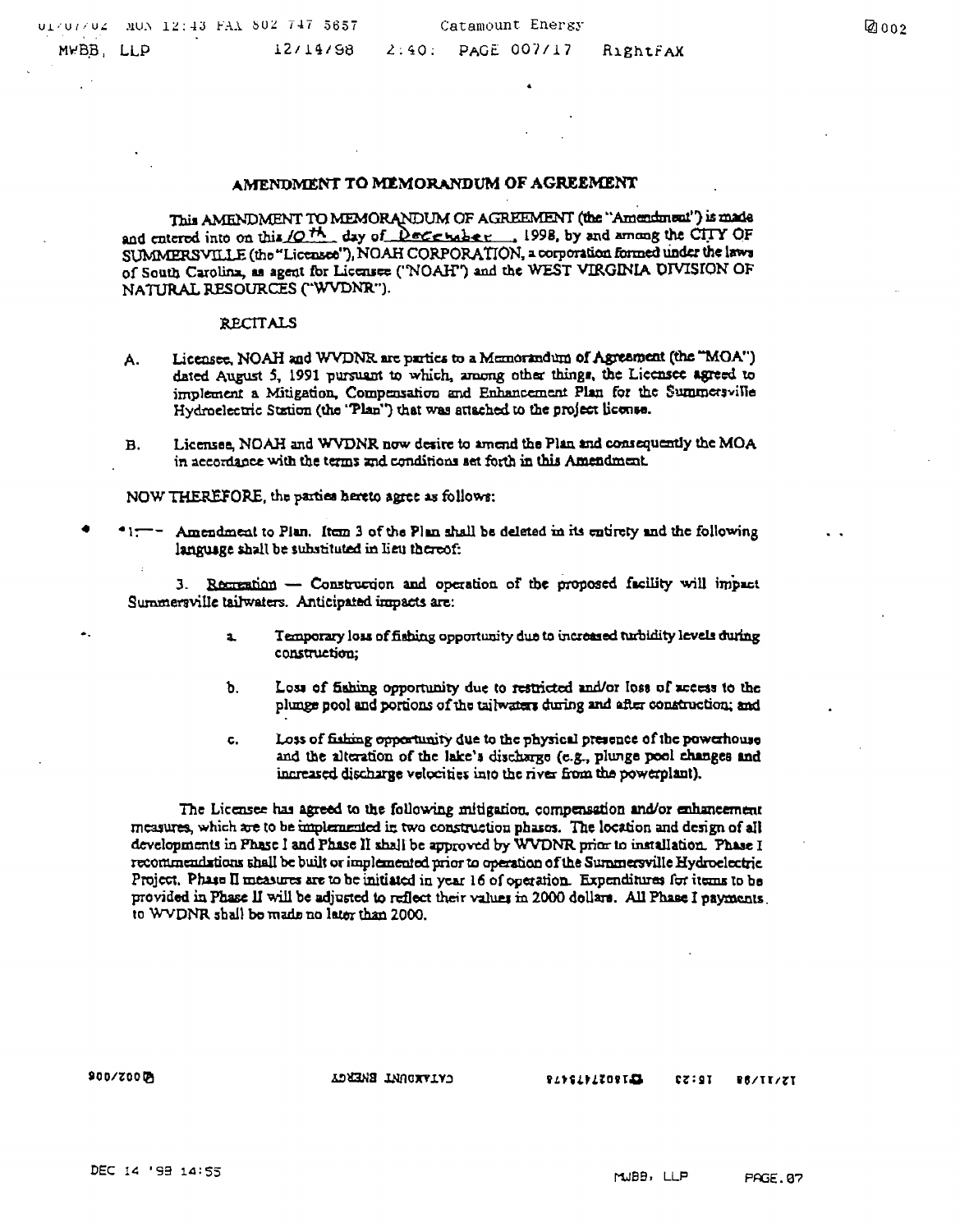The Licensee has agreed to the following measures.

- C. Frior to any construction disturbances (e.g., access roads), the Licensee shall survey these areas for endangered species and/or coordinate with WVDNR and appropriate federal agencies regarding the location of endangered plants (e.g., Virginia spiraes, Spiraea xirginiana) and animals (e.g., Peregrine falcon, Ealco peregrinus).
- D. In addition, the Licensee shall be rasponsible for trash pick-up and maintenance of all recreational developments and signs, except where noted. An immust meeting. scheduled by the Licensee, shall be held with WVDNR to review maintenance requirements for all recreational facilities.
- **B.** Phase I
	- i. The Liccinage shall deaign, erect, and maintain the necessary signs (temporary during construction and permanent after completion) which properly instruct public facility users regarding area rules and safe use of the facilities, and which direct them to parking, fishing areas, restrooms and other ancillary developments. Sign content and location will be subject to approval by WVDNR and, where applicable, the U.S. National Park Service (NPS) and the U.S. Army Corps of Engineers (COE) and, in these instances, will be designed in accordance with the NPS and/or COE atandards.
	- ii. The Liccnsee shall design and construct yet to be specified mitigation at a cost not to exceedS250,000, in or adjacent to Summertivile Lake. This may consist of boat access at Muddlety Creek. a new ramp at Salmon Run, winter courtesy docks at Salmon Run and/or Long Point, improvement of shoreline access to the upstream face of Summersville Dam, construction of a fishing pier on the upstream face of Summersville Dam and/or other angler access developments. The Licensee shall be responsible for trash pick-up and maintenance of these developments. If no such developments are possible, the Licensee shall pay the WVDNR S250,000. If any developments are constructed but the aggregate cost of such developments are less then \$250,000, the Licensee shall pay the WVDNR the difference between the aggregate cost of the developments and  $$250,000$ .
	- ii. The Licensee shall construct a pathway uround the powerhouse to accommodate angler access to both the cast bank of the river and the existing plunge pool. The pathway shall be constructed of concrete and/or macadam and have guard rails. The pathway shall be designed and constructed to facilitate use by handicapped individuals. The location of the pathway shall be on the downstream face of Summersville Dam or be part of the access walkway to the powerhouse that is currently planned to provide access to the tailrace for handicapped individuals.

100/000 12

. .. ..,\_\_

ADHENE INDONYIYO

**BLYSLYLZOPIE**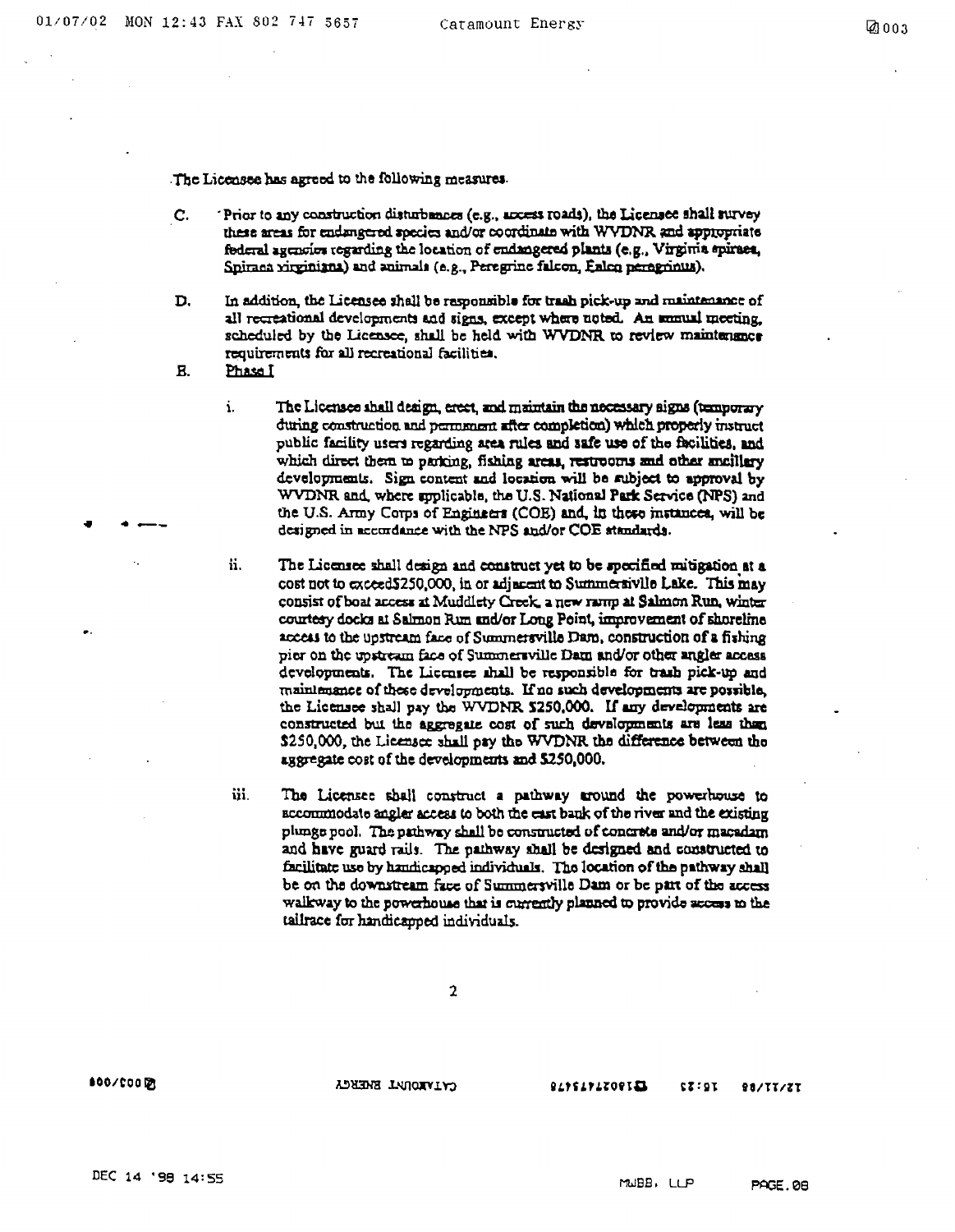• . --

..

iv. The Licenses shall design and construct angler access at Persinger Creek. This work shall include upgrading approximately 1 mile of road (Nicholas County 5/1), which shall include (but is not limited to) widening establishment and maintenance of an all-weather surface, construction of County 5/1), which shall include (but is not limited to) widening<br>establishment and maintenance of an all-weather surface, construction of<br>pull-offs and a turnaround, ditch cleaning, culvcrt placement and other<br>maintenance pull-offs and a turnaround, ditch cleaning, culvert placement and other maintenance. The standards utilized must be sufficient to permit passenger car travel. A parking area with trash receptacles shall also be developed at a location agreed to by WVDNR. Maintenance and trash pick-up shall be performed by the Licensee. Parking area size will be dependent on site ~vailabillty and projected Deed.

v. The Licensee shall design and construct (or provide funds for WVDNR to design and construct) unspecified wildlife management activities or developments, at a cost of \$40,000, on the Summersville Wildlife Management Area. Maintenance of the unspecified wildlife management. activities or developments shall be performed by WVDNR.

vi. The Licensee shall design and construct a boating access to the Gauley River in the Summersville tailwater at the nearest possible locarion to the powarhouse. This facility shall replace the existing tailwater launch area.

vii. The Licensee shall proeure (or construct) and install, to WVDNR specifications, fish attractant structures at a cost of \$10,000 in three areas of Summersville Lake. The maintenance of these structures shall be performed byWVDNR.

viii. The Licensee shall provide the WVDNR \$80,000 to construct unspecified recreational enhancement measures (e.g., a fish cleaning facility) within the immediate project vicinity. The Licensee ahall maintain any such development and provide trash pick-up.

ix. The Liccosee shall design, construct, and make available, for 365 days each year, modem sanitary facilities in the vicinity of the main parking area at the tailwaters (or alternatively, operate and maintain the COE's existing toilet facilities located at the northwest end of the parking area). If new facilities are built, the Licensee shall coordinate this activity with the NPS.

x. Until commencement of Year 16, the Licensee shall annually provide the WVDNR \$30,000 to be dedicated to management of fish and wildlife resources in the project vicinity. Such payment shall be annually adjusted to correspond to changes in the Consumer Price Index for All Urban Consumera.

xi. The Licensee shall design and construct, or provide funds to design and construct, a residence and/or storage building (not to exceed a cost of

800/too **D** 

**CATABOUNT SNERGY** 

#### CIPPIPIZOPTE  $YZ:ST$ **SE/TI/ZI**

MUBB, LLP PAGE.89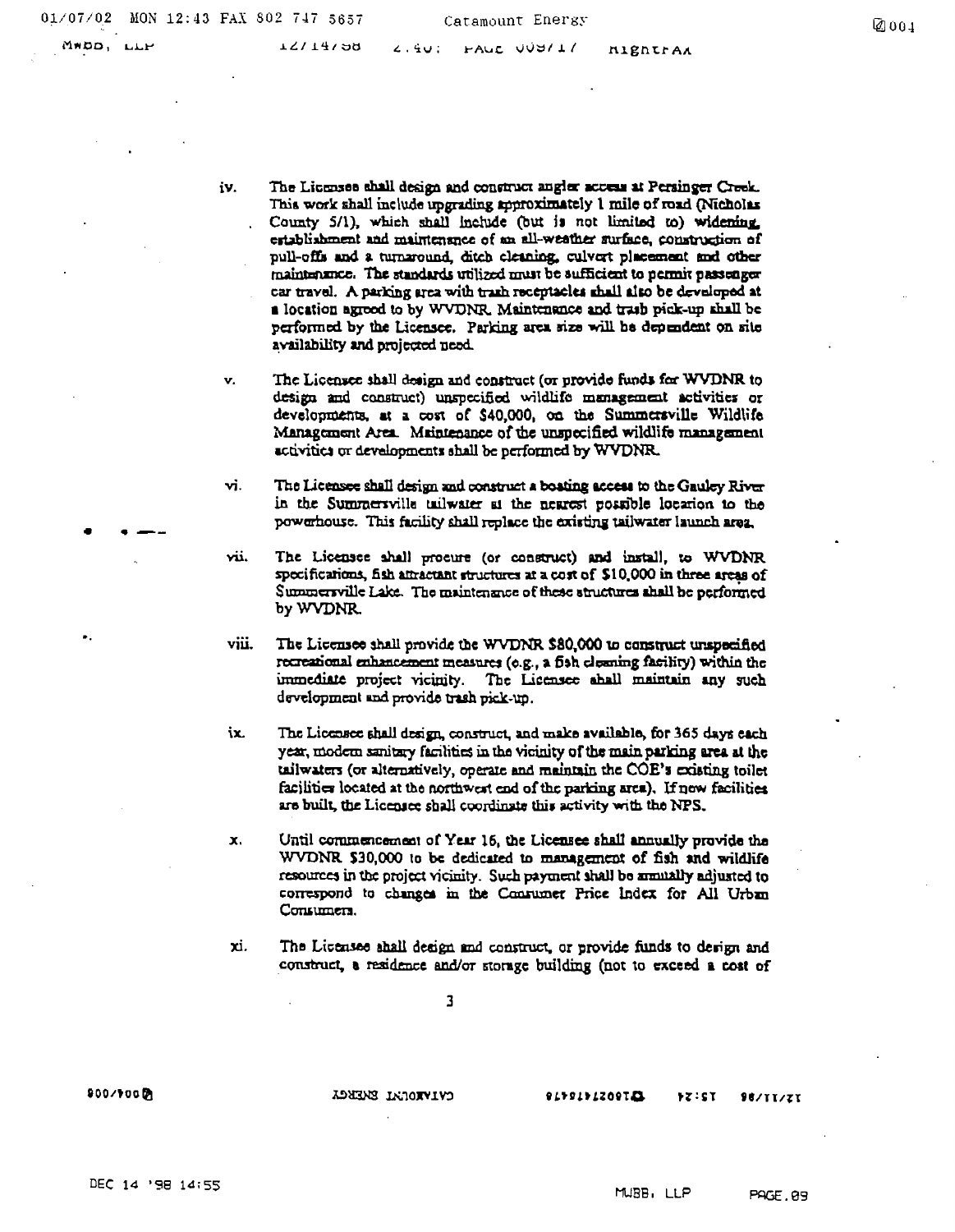••"-...,\_,. *--r·* 

. .. --

 $\cdots$  and  $\cdots$ 

 $\mathbf{r}$ 

 $$100,000$  in 2000 dollars). The design shall bo approved by the WVDNR. The WVDNR will assume the operation and maintenance of this structure  $a$ fter  $constant$ 

- xii. The Licensee shall provide to the WVDNR \$7.000 to purchase certain fishery equipment to be utilized in the fishery management program at Summersville Uke.
- xiii. The Licensee shall provide angler access adjacent to the tailwaters. This area will be designed to be accessible using the existing tailwater path by physically challenged individuals.
- D. Phase II (Year 16)
	- i. Beginning in Year 16, the Licensee shall pay WVDNR an annual amount equal to the sum of \$70,000 (in 2000 dollars) phis the amount paid by Licensee under C.x. above in Year 15 for management of fiah and wildlife. resources in the project vicinity. Such annual payment will thereafter be adjusted to correspond to annual changes in the Consumer Price Index for All Urban Consumers.
	- ii. The Licensee shall provide the necessary funds  $(\$250,000$  in 2000 dollars) to complete unspecified improvements to an existing WVDNR hatchery. Said improvements will increase hatchery production to provide increased stocking allotments for the Summersville Lake tailwaters. Operation and maintenance of said improvements will be assumed by WVDNR.
	- iii. The Licensee shall provide the WVDNR funds necessary (535,000 in 2000) dollars) to purthase certain equipment to be utilized in fiahery and wildlife management programs (e.g., hatchery truck, farm tractor, boat, outboard motor). Operation and maintenance responsibility of said equipment will be assumed by the WVDNR.
- 2. Governing Law. The rights and responsibilities of the parties signing this Amendment shall be governed by the laws of the State of West Virginia.
- 3. Miscellaneous. The MOA together with this Amendment ia the entire agreement between the parties, and no modification or addition to it shall be binding unless signed by all parties hereto. The MOA and the Amendment are binding upon and shall inure to the benefit of the parties hereto and their respective successors and assigns.

4

 $900/500$ 

LYIVNOULL BREECK

#### EIPSIPIIOPIE

$$
\textcolor{blue}{\bullet\textcolor{blue}{\bullet\textcolor{blue}{\bullet}}}
$$

 $52:01$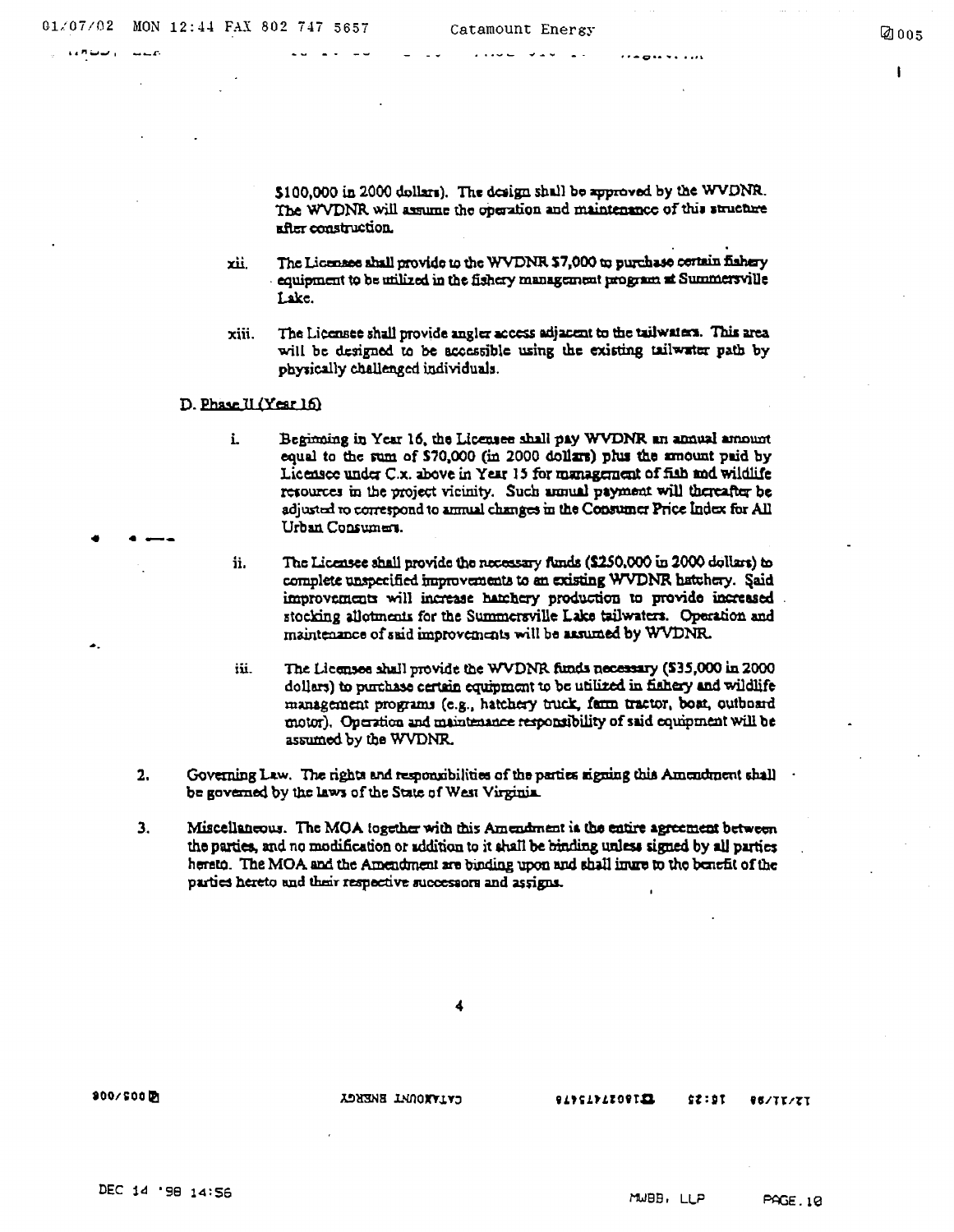$\frac{1}{2}$ 

(4J 006

Mwoo, 1..1..1-'

**TS174198** 

L. SU. PAUL UII/I/

IN WITNESS WHEREOP, the undersigned have caused this Amendment to be executed as of the date *tint* written above.

CITY OF SUMMERSVILLE, WEST VIRGINIA

 $Bv$ Numer July Start LE Ryp Title: MAYN

NOAH CORPORATION

By: 1246 1.0 *Accessome*<br>Name: James B. Price<br>Title: President

WV DIVISION OF NATURAL RESOURCES

 $B_y:$  Name:  $\mathcal{L}$ Title:

 $\overline{\mathbf{5}}$ 

8001800~

CATAMENT ENERGY

**QANALIZATION**  $$7:27$ 

**88/TT/ZT**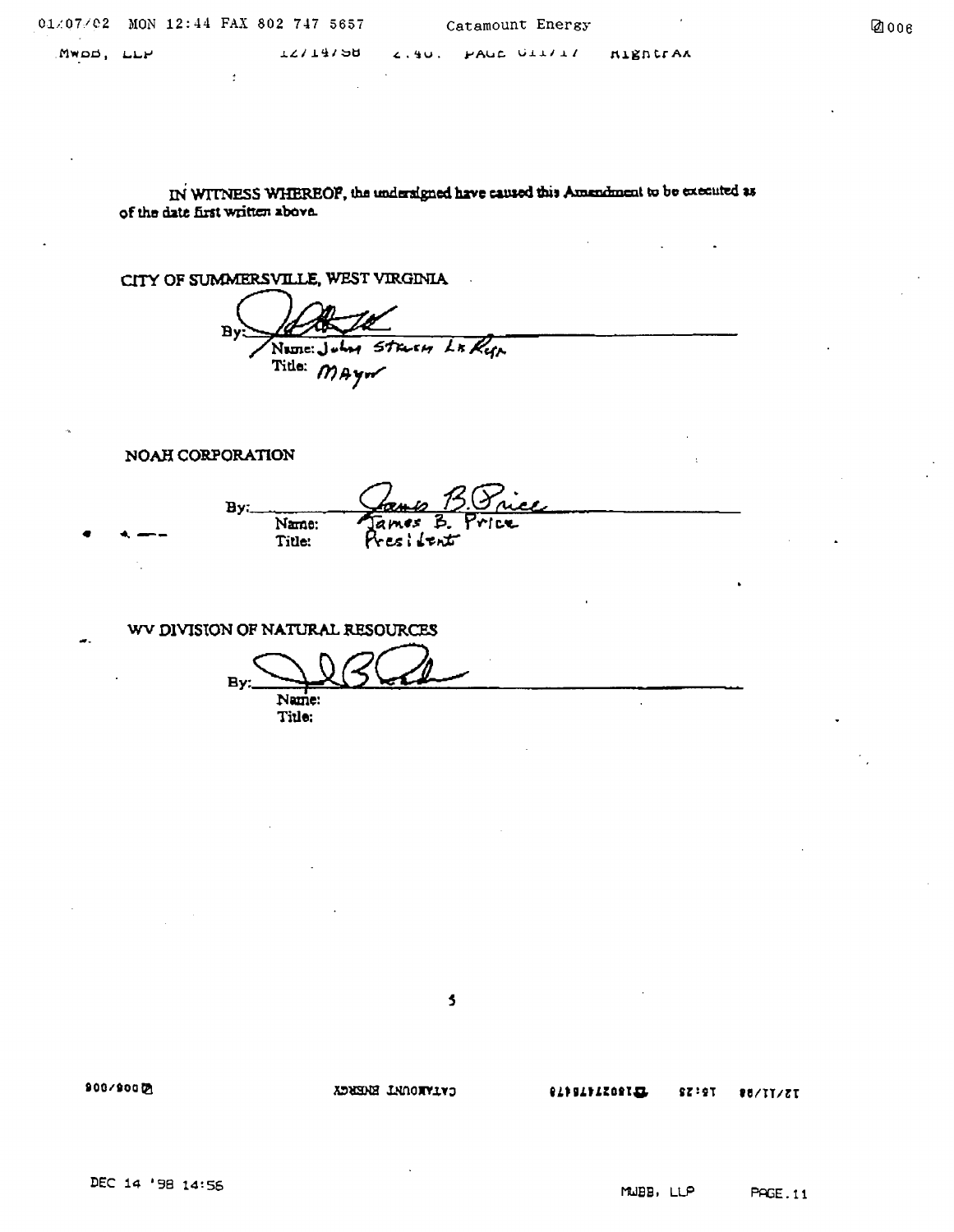



### APPENDIX B

### SUMMARY OF E-LIBRARY SEARCH (REVERSE CHRONOLOGICAL ORDER)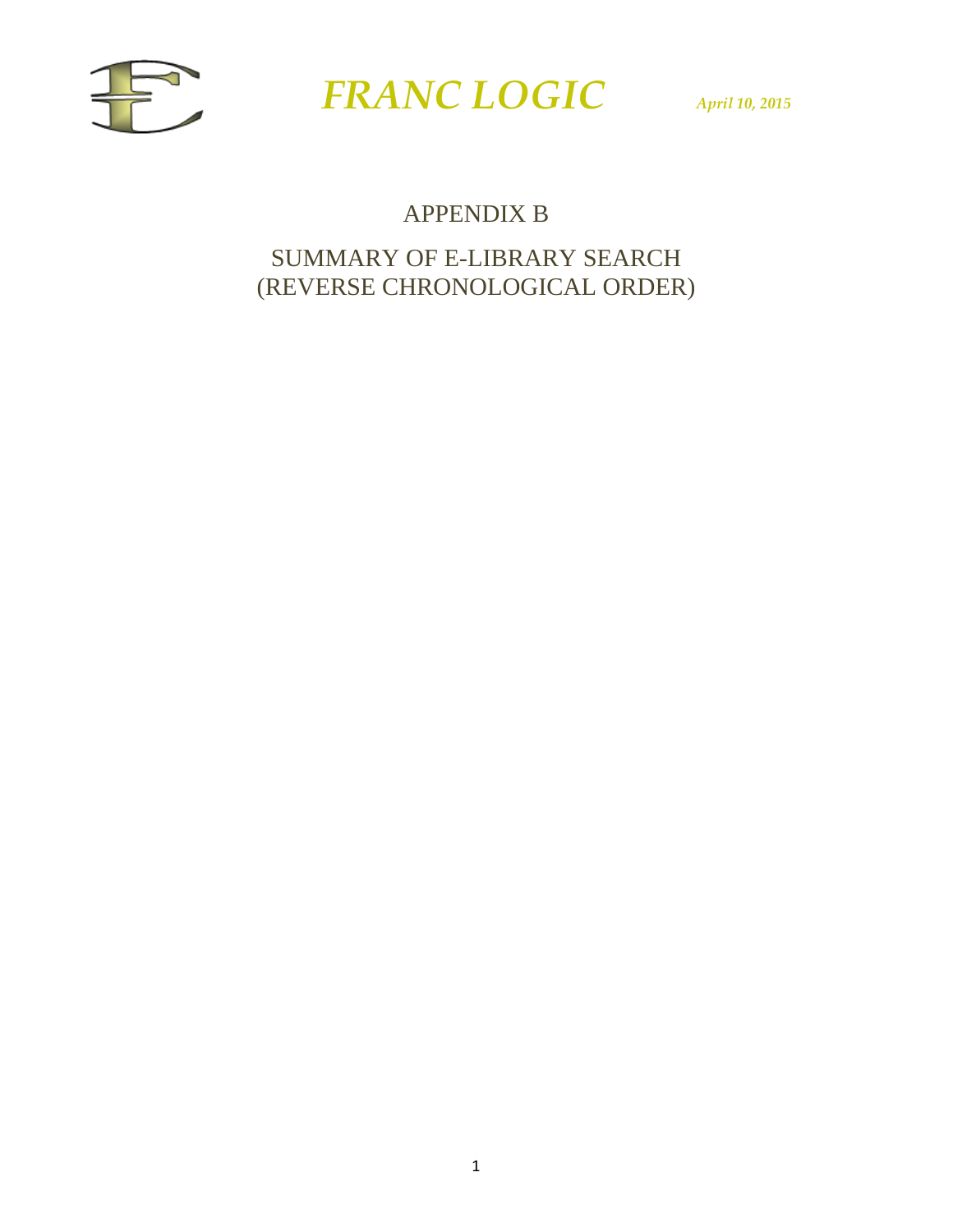|             | Click To Go To FERC elibrary.<br>(Must Be Connected To Web.) |                 | <b>Click To Clear Out</b><br><b>Click To ReFilter List</b><br>Records                                                                                                                                                                                             | <b>VERSION</b>                               | 7/23/2014                                             |                     | Program Functionality Ends On [Monday Jun 01, 2015]                                       |
|-------------|--------------------------------------------------------------|-----------------|-------------------------------------------------------------------------------------------------------------------------------------------------------------------------------------------------------------------------------------------------------------------|----------------------------------------------|-------------------------------------------------------|---------------------|-------------------------------------------------------------------------------------------|
| <b>Date</b> | <b>FERC ID</b>                                               | Category        | Subject                                                                                                                                                                                                                                                           | <b>Class</b>                                 | <b>Type</b>                                           | <b>Availability</b> | <b>Info</b>                                                                               |
| 3/30/2015   | Multiple                                                     | Submittal       | Supplemental Information / Request of Enel Green Power North America, Inc. under P-4114-<br>000, et. al.                                                                                                                                                          | Applicant<br>Correspondence                  | Request for Delay of<br>Action/Extension of<br>Time   | Public              | http://elibrary.ferc.gov/idmws/search/intermediate.asp?link_info=yes&do<br>clist=14317550 |
| 3/30/2015   | Multiple                                                     | Submittal       | Supplemental Information / Request for extension of Enel Green Power North America, Inc.<br>under P-4114, et. al                                                                                                                                                  | Applicant<br>Correspondence                  | Request for Delay of<br>Action/Extension of<br>Time   | Public              | http://elibrary.ferc.gov/idmws/search/intermediate.asp?link_info=yes&do<br>clist=14317716 |
| 3/30/2015   | <b>Multiple</b>                                              | Submittal       | Supplemental Information / Request of Enel Green Power North America, Inc. under P-4114,<br>et. al.                                                                                                                                                               | Applicant<br>Correspondence                  | Request for Delay of<br>Action/Extension of<br>Time   | Public              | http://elibrary.ferc.gov/idmws/search/intermediate.asp?link_info=yes&do<br>clist=14317833 |
| 1/23/2015   | P-10813-000                                                  | Submittal       | Gauley River Power Partners, L.P. submits annual report to Nyro for the Summersville Project<br>under P-10813.                                                                                                                                                    | Report/Form                                  | <b>Project Operations</b><br><b>Compliance Report</b> | Public              | http://elibrary.ferc.gov/idmws/search/intermediate.asp?link_info=yes&do<br>clist=14294209 |
| 1/23/2015   | P-10813-000                                                  | Submittal       | Gauley River Power Partners, L.P. submits annual report to Nyro for the Summersville Project<br>under P-10813.                                                                                                                                                    | Report/Form                                  | <b>Project Operations</b><br><b>Compliance Report</b> | CEII                | http://elibrary.ferc.gov/idmws/search/intermediate.asp?link_info=yes&do<br>clist=14294210 |
| 1/19/2015   | P-10813-000                                                  | Submittal       | Gauley River Power Partners, LLP submits information re the Summersville Hydroelectric<br>Project for the period of 1/1/14 - 12/31/14 under P-10813.                                                                                                              | Report/Form                                  | <b>Annual Water</b><br>Quality/Minimum Flow           | CEII                | http://elibrary.ferc.gov/idmws/search/intermediate.asp?link_info=yes&do<br>clist=14304710 |
| 12/15/2014  | P-10813-074                                                  | Submittal       | Gauley River Power Partners, L.P. submits annual dissolved oxygen monitoring and<br>mitigation report for the Summersville Project under P-10813.                                                                                                                 | Report/Form                                  | <b>Project Safety</b><br><b>Compliance Report</b>     | Public              | http://elibrary.ferc.gov/idmws/search/intermediate.asp?link_info=yes&do<br>clist=14280791 |
| 10/28/2014  | P-10813-000                                                  | Submittal       | Enel Green Power North America Inc. submits the Annual Statement Generation Report for<br>the period of 10/1/13 through 9/30/14 under P-10813.                                                                                                                    | Report/Form                                  | <b>Annual Generation</b><br>Report                    | Public              | http://elibrary.ferc.gov/idmws/search/intermediate.asp?link info=yes&do<br>clist=14269965 |
| 8/8/2014    | P-10813-074                                                  | Issuance        | Letter to Consolidated Hydro Southeast Inc. acknowledging receipt of the 6/11/14 response<br>to the Commission's 5/12/14 additional information request letter re dissolved oxygen<br>monitoring reporting etc. for the Summersville Hydro Project under P-10813. | <b>FERC Correspondence</b><br>With Applicant | General<br>Correspondence                             | Public              | http://elibrary.ferc.gov/idmws/search/intermediate.asp?link_info=yes&do<br>clist=14241235 |
| 7/23/2014   | P-10813-000                                                  | Submittal       | Gauley River Power Partners LLP submits the additional information for the period of 1/1/13 -<br>12/13/13 for the Summersville Hydro Project under P-10813.                                                                                                       | Applicant<br>Correspondence                  | Supplemental/Additio<br>nal Information               | CEII                | http://elibrary.ferc.gov/idmws/search/intermediate.asp?link_info=yes&do<br>clist=14240718 |
| 6/11/2014   | P-10813-074                                                  | Submittal       | Gauley River Power Partners, L.P's 2013 Dissolved Oxygen Report - Article 404 for the<br>Summersville Hydroelectric Project under P-10813.                                                                                                                        | Report/Form                                  | <b>Project Operations</b><br><b>Compliance Report</b> | Public              | http://elibrary.ferc.gov/idmws/search/intermediate.asp?link_info=yes&do<br>clist=14224843 |
| 5/12/2014   | P-10813-074                                                  | Issuance        | Letter requesting Consolidated Hydro Southeast Inc. to provide a response to the items listed<br>w/in 30 days re the 2013 Dissolved Oxygen Report - Article 404 for the Summersville Hydro<br>Project under P-10813.                                              | FERC Correspondence<br>With Applicant        | Compliance Directives                                 | Public              | http://elibrary.ferc.gov/idmws/search/intermediate.asp?link_info=yes&do<br>clist=14215258 |
| 4/9/2014    | P-10813-000                                                  | Submittal       | Gauley River Power Partners, L.P. submits 2013 DO report under Article 404 under P-10813.                                                                                                                                                                         | Report/Form                                  | <b>Project Operations</b><br><b>Compliance Report</b> | Public              | http://elibrary.ferc.gov/idmws/search/intermediate.asp?link_info=yes&do<br>clist=14203330 |
| 1/22/2014   | P-10813-000                                                  | <b>Issuance</b> | Letter reminding Consolidated Hydro Southeast, Inc of their license obligation to gather<br>recreation use data for a 12-month period beginning no later than March 15, 2014, re<br>Revised Form 80 for the Summersville Hydroelectric Project under P-10813.     | <b>FERC Correspondence</b><br>With Applicant | General<br>Correspondence                             | Public              | http://elibrary.ferc.gov/idmws/search/intermediate.asp?link_info=yes&do<br>clist=14179131 |
| 11/22/2013  | P-10813-000                                                  | Issuance        | Letter order accepting Enel Green Power North America Inc's 11/8/13 filing of the Public<br>Safety Plan for the Summersville Project under P-10813.                                                                                                               | Order/Opinion                                | <b>Delegated Order</b>                                | Public              | http://elibrary.ferc.gov/idmws/search/intermediate.asp?link_info=yes&do<br>clist=14194160 |
| 11/8/2013   | P-10813-000                                                  | Submittal       | Gauley River Power Partners, L.P. submits Public Safety Plan for the Summersville Project<br>under P-10813.                                                                                                                                                       | Report/Form                                  | <b>Project Safety</b><br><b>Compliance Report</b>     | Public              | http://elibrary.ferc.gov/idmws/search/intermediate.asp?link_info=yes&do<br>clist=14160566 |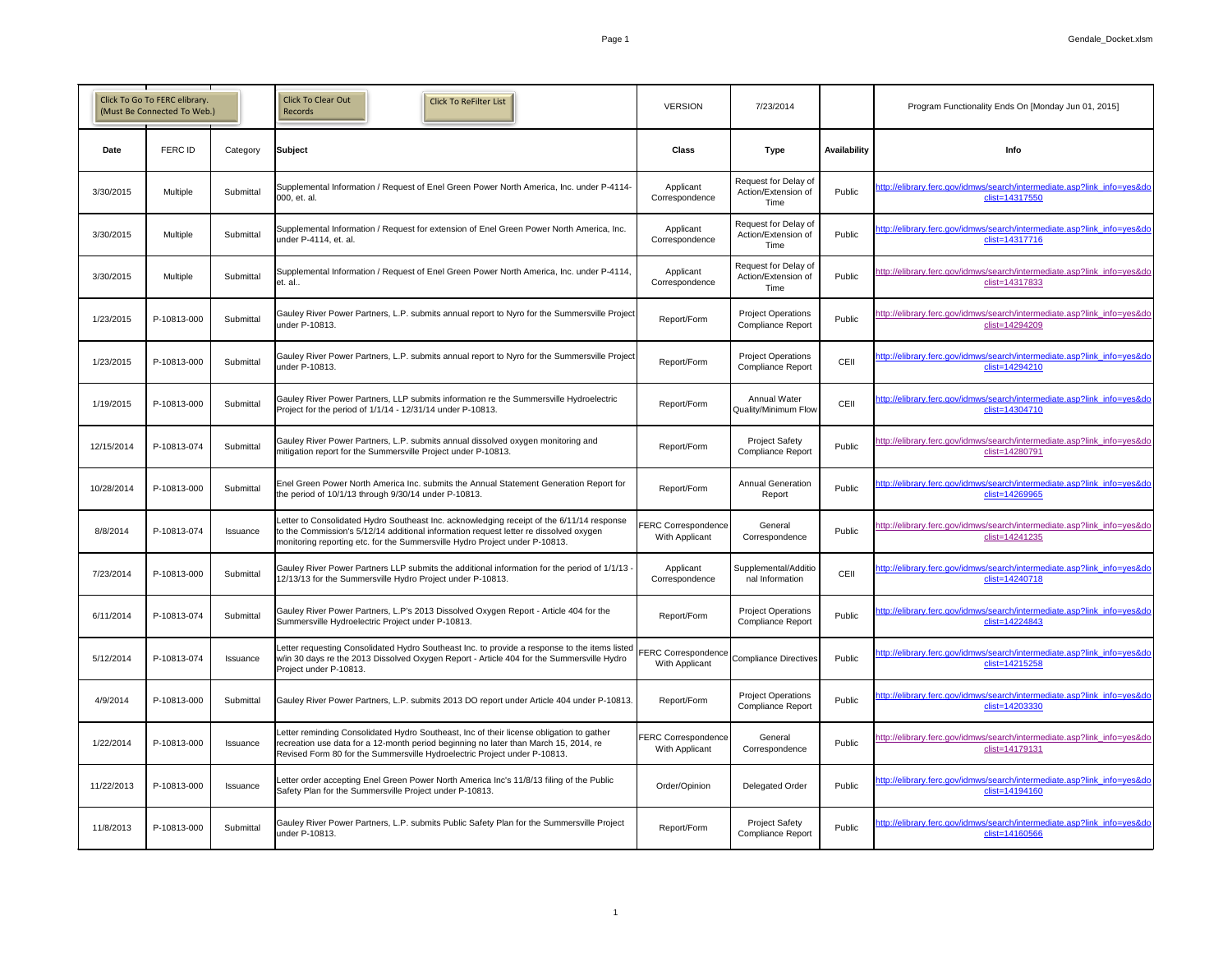| Date       | <b>FERC ID</b> | Category        | Subject                                                                                                                                                                                                                                | <b>Class</b>                                 | <b>Type</b>                                                                 | <b>Availability</b> | <b>Info</b>                                                                               |
|------------|----------------|-----------------|----------------------------------------------------------------------------------------------------------------------------------------------------------------------------------------------------------------------------------------|----------------------------------------------|-----------------------------------------------------------------------------|---------------------|-------------------------------------------------------------------------------------------|
| 11/4/2013  | P-10813-000    | Issuance        | Email dated 11/4/13 from Wai Lee of NYRO to B Harris of Enel approving an extension of 30<br>days to submit the Public Safety Plan for Summersville Hydroelectric Project under P-10813.                                               | <b>FERC Memo</b>                             | Telephone<br>Conversation or<br><b>Electronic Mail Memo</b>                 | Public              | http://elibrary.ferc.gov/idmws/search/intermediate.asp?link_info=yes&do<br>clist=14166147 |
| 10/9/2013  | P-10813-000    | Submittal       | Enel Green Power requests a 30 day extension of time to send a copy of the Public Safety<br>Plan for the Summersville Hydroelectric Project under P-10813.                                                                             | Applicant<br>Correspondence                  | Request for Delay of<br>Action/Extension of<br>Time                         | Public              | http://elibrary.ferc.gov/idmws/search/intermediate.asp?link_info=yes&do<br>clist=14155449 |
| 3/1/2013   | P-10813-000    | Submittal       | Gauley River Power Partners, LLP submits Operations Report for the period of January 1,<br>2012 through December 31, 2012 re the Summersville Hydroelectric Project under P-10813.                                                     | Report/Form                                  | <b>Project Operations</b><br><b>Compliance Report</b>                       | CEII                | http://elibrary.ferc.gov/idmws/search/intermediate.asp?link_info=yes&do<br>clist=14099205 |
| 10/19/2012 | Multiple       | Submittal       | Request to Update Information of Duncan, Weinberg, Genzer & Pembroke PC under P-<br>14380, et al.                                                                                                                                      | Pleading/Motion                              | <b>Procedural Motion</b>                                                    | Public              | http://elibrary.ferc.gov/idmws/search/intermediate.asp?link_info=yes&do<br>clist=14060665 |
| 1/20/2012  | P-10813-000    | Submittal       | Gauley River Power Partner, LLP submits additional information for the period of 1/1/11 -<br>12/31/11 regarding the Summersville Hydroelectric Project under P-10813.                                                                  | Applicant<br>Correspondence                  | Supplemental/Additio<br>nal Information                                     | Public              | http://elibrary.ferc.gov/idmws/search/intermediate.asp?link_info=yes&do<br>clist=13995409 |
| 1/9/2012   | Multiple       | Issuance        | Letter to the parties addressed discussing a wide variety of recreation issues in conjunction<br>with licensing and operation hydropower projects under P-2652 et al.                                                                  | <b>FERC Correspondence</b><br>With Applicant | General<br>Correspondence                                                   | Public              | http://elibrary.ferc.gov/idmws/search/intermediate.asp?link_info=yes&do<br>clist=13991781 |
| 10/27/2011 | P-10813-000    | Submittal       | Gauley River Power Partners, LP submits statement of generation kWh for power under P-<br>10813.                                                                                                                                       | Report/Form                                  | <b>Annual Generation</b><br>Report                                          | Public              | http://elibrary.ferc.gov/idmws/search/intermediate.asp?link_info=yes&do<br>clist=13966917 |
| 11/22/2010 | P-10813-076    | <b>Issuance</b> | Letter to Enel North America, Inc reporting that FERC received their 10/18/10 report informing FERC Correspondence<br>FERC of two periods in Sept. 2010 when dissolved oxygen concentrations in the Gauley<br>River etc under P-10813. | With Applicant                               | General<br>Correspondence                                                   | Public              | http://elibrary.ferc.gov/idmws/search/intermediate.asp?link_info=yes&do<br>clist=13868405 |
| 10/22/2010 | P-10813-000    | Submittal       | Gualey River Power Partners, LP submit Statement of Generation in KWH for the period of<br>10/1/09 through 9/30/10 for the City of Summersville, WV Project under P-10813.                                                             | Report/Form                                  | <b>Annual Generation</b><br>Report                                          | Public              | http://elibrary.ferc.gov/idmws/search/intermediate.asp?link_info=yes&do<br>clist=13859363 |
| 10/18/2010 | P-10813-076    | Submittal       | Enel submits letter re the dissolved oxygen monitoring and maintaining plan - Article 404 of<br>the Summersville Hydroelectric Project under P-10813.                                                                                  | Report/Form                                  | <b>Project Operations</b><br><b>Compliance Report</b>                       | Public              | http://elibrary.ferc.gov/idmws/search/intermediate.asp?link_info=yes&do<br>clist=13857797 |
| 10/8/2010  | P-10813-066    | Submittal       | Enel North America, Inc submits notification of two drowning death which occurred on<br>September 19 - 20, 2010 downstream of the Summersville Hydroelectric Project under P-<br>10813.                                                | Report/Form                                  | <b>Accident Report</b>                                                      | CEII                | http://elibrary.ferc.gov/idmws/search/intermediate.asp?link_info=yes&do<br>clist=13861362 |
| 8/3/2010   | P-10813-000    | Submittal       | Department of the Army submits response to May Robert L Shafer 7/9/10 letter, transmitting<br>a proposal for changes in the winter pool operation of Summerville Lake under P-10813.                                                   | <b>Other Submittal</b>                       | <b>Government Agency</b><br>Submittal                                       | CEII                | http://elibrary.ferc.gov/idmws/search/intermediate.asp?link_info=yes&do<br>clist=13841921 |
| 5/27/2010  | P-10813-067    | Issuance        | Letter informing Consolidated Hydro Southeast, Inc that the Dissolved Oxygen deficiency that<br>occurred on 9/28/09 will not be considered a violation of Article 404 re the Summerville<br>Project under P-10813.                     | <b>FERC Correspondence</b><br>With Applicant | General<br>Correspondence                                                   | Public              | http://elibrary.ferc.gov/idmws/search/intermediate.asp?link_info=yes&do<br>clist=13821655 |
| 12/28/2009 | P-10813-000    | Submittal       | Consolidated Hydro Southeast, Inc submits the 2009 Annual Surveillance and Monitoring<br>Report for the Summerville Hydroelectric Project under P-10813.                                                                               | Report/Form                                  | Dam Safety<br><b>Compliance Report</b>                                      | CEII                | http://elibrary.ferc.gov/idmws/search/intermediate.asp?link_info=yes&do<br>clist=13783741 |
| 10/23/2009 | P-10813-075    | Submittal       | Consolidated Hydro Southeast, Inc submits written report re the dissolved oxygen monitoring<br>and maintaining plan for the Summersville Hydroelectric Facility under P-10813.                                                         | Report/Form                                  | <b>Project Operations</b><br><b>Compliance Report</b>                       | Public              | http://elibrary.ferc.gov/idmws/search/intermediate.asp?link_info=yes&do<br>clist=13766149 |
| 3/27/2009  | P-10813-000    | Submittal       | Enel North America, Inc submits FERC Form 80- Licensed Hydropower Development<br>Recreation Reportfor the year ending 2008 for the Summersville Hydroelectric Project under<br>P-10813.                                                | Report/Form                                  | Form 80 - Licensed<br>Hydropower<br>Development<br><b>Recreation Report</b> | Public              | http://elibrary.ferc.gov/idmws/search/intermediate.asp?link_info=yes&do<br>clist=13709220 |
| 1/28/2009  | P-10813-000    | Submittal       | Conolidated Hydro Southeast, Inc submits reports of planned and unplanned outages for the<br>period of 1/1/08 - 12/31/08 re Summersville Hydroelectric Project under P-10813.                                                          | Report/Form                                  | Environmental and<br>Recreational<br><b>Compliance Report</b>               | CEII                | http://elibrary.ferc.gov/idmws/search/intermediate.asp?link_info=yes&do<br>clist=13692067 |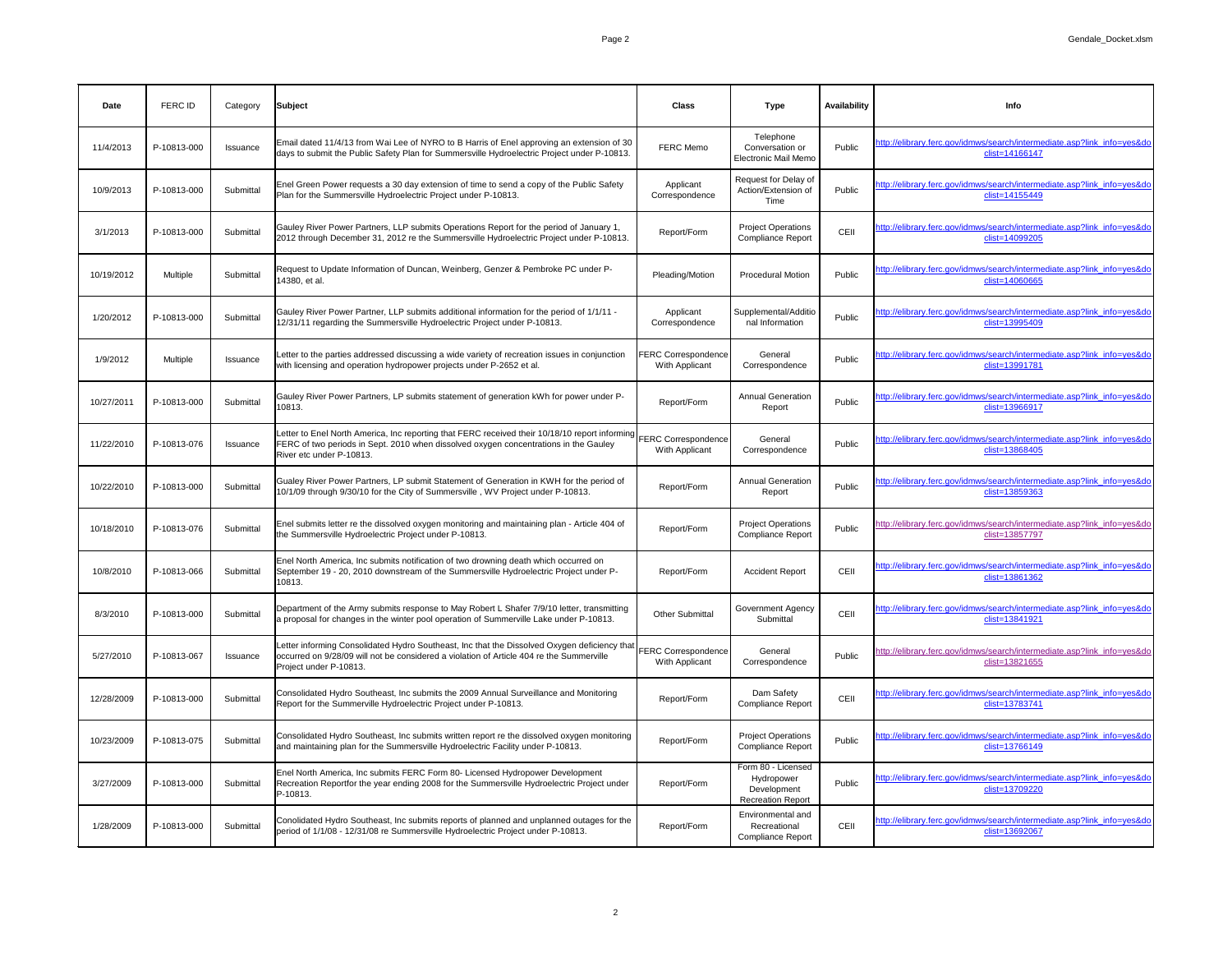| Date       | <b>FERC ID</b> | Category        | Subject                                                                                                                                                                                                                                 | <b>Class</b>                                 | <b>Type</b>                                                   | <b>Availability</b> | <b>Info</b>                                                                               |
|------------|----------------|-----------------|-----------------------------------------------------------------------------------------------------------------------------------------------------------------------------------------------------------------------------------------|----------------------------------------------|---------------------------------------------------------------|---------------------|-------------------------------------------------------------------------------------------|
| 1/6/2009   | P-10813-000    | Issuance        | Letter requesting Town of Summersville to respond no later than 2/5/09 re certifying the<br>number of federal acres within each specific county under P-10813.                                                                          | <b>FERC Correspondence</b><br>With Applicant | General<br>Correspondence                                     | Public              | http://elibrary.ferc.gov/idmws/search/intermediate.asp?link_info=yes&do<br>clist=13691785 |
| 10/29/2008 | P-10813-000    | Submittal       | City of Summersville, WV submits the gross kilowatt hours generated for the period 10/1/07<br>through 9/20/08 under P-10813.                                                                                                            | Report/Form                                  | <b>Annual Generation</b><br>Report                            | Public              | http://elibrary.ferc.gov/idmws/search/intermediate.asp?link_info=yes&do<br>clist=13661452 |
| 9/4/2008   | P-10813-000    | Issuance        | Letter to Consolidated Hydro Southeast Inc to confirm the arrangements made on 8/29/08<br>about the inspection of the Summersville Hydro Project on 9/26/08 under P-10813.                                                              | <b>FERC Correspondence</b><br>With Applicant | General<br>Correspondence                                     | Public              | http://elibrary.ferc.gov/idmws/search/intermediate.asp?link_info=yes&do<br>clist=13647022 |
| 1/24/2008  | P-10813-000    | Submittal       | Consolidated Hydro Southeast, Inc reports the planned outages etc for the period of 1/1/07 -<br>12/31/07 re Summersville Hydroelectric Project under P-10813.                                                                           | Report/Form                                  | <b>Project Operations</b><br><b>Compliance Report</b>         | Public              | http://elibrary.ferc.gov/idmws/search/intermediate.asp?link_info=yes&do<br>clist=13579953 |
| 10/30/2007 | P-10813-000    | Submittal       | History of Development of Summersville Hydroelectric Project from 1980 through 2002 - for<br>information only under P-10813                                                                                                             | Pleading/Motion                              | Production of<br>Document                                     | Public              | http://elibrary.ferc.gov/idmws/search/intermediate.asp?link_info=yes&do<br>clist=13551018 |
| 12/7/2006  | P-10813-000    | Issuance        | Environmental Inspection Report by New York Regional Office for City of Summersville, WV's<br>Summersville Project conducted on 6/13/06 under P-10813.                                                                                  | <b>FERC Report/Study</b>                     | <b>Environmental Report</b>                                   | Public              | http://elibrary.ferc.gov/idmws/search/intermediate.asp?link_info=yes&do<br>clist=4463737  |
| 8/30/2006  | P-10813-074    | Issuance        | Order approving Phase 2 Dissolved Oxygen Monitoring Report and approving and modifying<br>Final Operating Plan pursuant to Article 404 re City of Summersville, West Virginia's<br>Summersville Project under P-10813.                  | Order/Opinion                                | Delegated Order                                               | Public              | http://elibrary.ferc.gov/idmws/search/intermediate.asp?link_info=yes&do<br>clist=4434564  |
| 6/7/2006   | P-10813-000    | <b>Issuance</b> | Letter to Consolidated Hydro Southeast Inc confirming the arrangements made for an<br>Environmenetal Inspection of the Summersville Project to be conducted on 6/13/06 under P-<br>10813.                                               | <b>FERC Correspondence</b><br>With Applicant | General<br>Correspondence                                     | Public              | http://elibrary.ferc.gov/idmws/search/intermediate.asp?link_info=yes&do<br>clist=4415250  |
| 2/22/2006  | Multiple       | Submittal       | Consolidated Hydro Southeast, Inc submits updated contact information re the Ware Shoals<br>Hydroelectric Project et al under P-2416 et al.                                                                                             | Pleading/Motion                              | <b>Procedural Motion</b>                                      | Public              | http://elibrary.ferc.gov/idmws/search/intermediate.asp?link_info=yes&do<br>clist=4381475  |
| 1/27/2006  | P-10813-000    | Submittal       | Consolidated Hydro Southeast Inc submits information for FERC's site visit for the period<br>1/1/05 - 12/31/05 for the Summersville Hydro Project under P-10813.                                                                        | Report/Form                                  | <b>Project Operations</b><br><b>Compliance Report</b>         | Public              | http://elibrary.ferc.gov/idmws/search/intermediate.asp?link_info=yes&do<br>clist=4375522  |
| 1/23/2006  | P-10813-000    | Submittal       | The City of Summersville, WV submits the Permanent Dissolved Oxygen Plan for the<br>Summersville Hydroelectric Project in compliance with Article 404 under P-10813.                                                                    | Report/Form                                  | Environmental and<br>Recreational<br><b>Compliance Report</b> | Public              | http://elibrary.ferc.gov/idmws/search/intermediate.asp?link info=yes&do<br>clist=4374608  |
| 12/30/2005 | Multiple       | Issuance        | Letter to James R Adams Director, Department of Utilities & Energy Management, Cornell<br>University et al enclosing a summary of some of the requirements (primarily from Parts 8 and<br>12 of FERC's Regulations) under P-2323 et al. | <b>FERC Correspondence</b><br>With Applicant | General<br>Correspondence                                     | Public              | http://elibrary.ferc.gov/idmws/search/intermediate.asp?link_info=yes&do<br>clist=4367882  |
| 12/27/2005 | P-10813-000    | Issuance        | Operation Report by New York Regional Office for The City of Summersville, WV's<br>Summersville Project for the period of 3/21/02 - 9/12/05 under P-10813.                                                                              | <b>FERC Report/Study</b>                     | Dam Safety<br>Inspection<br>Report/Operation<br>Report        | CEII                | http://elibrary.ferc.gov/idmws/search/intermediate.asp?link_info=yes&do<br>clist=4371299  |
| 12/13/2005 | P-10813-072    | Issuance        | Letter order accepting Enel North America, Inc's request to delay deadline for filing the Phase<br>2 final operating plan until 1/31/06 for Summerville, WV under P-10813.                                                              | Order/Opinion                                | <b>Delegated Order</b>                                        | Public              | http://elibrary.ferc.gov/idmws/search/intermediate.asp?link_info=yes&do<br>clist=4362922  |
| 11/2/2005  | P-10813-000    | Submittal       | Consolidated Hydro Southeast, Inc forwards the 4/4/05 comment letter as received from<br>West Virginia Division of Natural Resources regarding the Phase II Report filed on 2/28/05<br>under P-10813.                                   | <b>Comments/Protest</b>                      | <b>Comment on Filing</b>                                      | Public              | http://elibrary.ferc.gov/idmws/search/intermediate.asp?link_info=yes&do<br>clist=4352320  |
| 8/29/2005  | P-10813-000    | Submittal       | Consolidated Hydro Southeast Inc informs FERC that they had performed a two-phase study<br>to determine tailrace Dissovled Oxygen levels during the pre Phase I and post Phase II<br>project operation, Article 404 for Proj-10813.     | Report/Form                                  | Environmental and<br>Recreational<br><b>Compliance Report</b> | Public              | http://elibrary.ferc.gov/idmws/search/intermediate.asp?link_info=yes&do<br>clist=4335081  |
| 8/11/2005  | P-10813-000    | Issuance        | Letter to Enel North America Inc confirming the arrangements made during a telephone<br>conversation about the inspectoin of the Summersville Hydro Project scheduled for 9/12/05<br>under P-10813.                                     | <b>FERC Correspondence</b><br>With Applicant | General<br>Correspondence                                     | Public              | http://elibrary.ferc.gov/idmws/search/intermediate.asp?link_info=yes&do<br>clist=4332345  |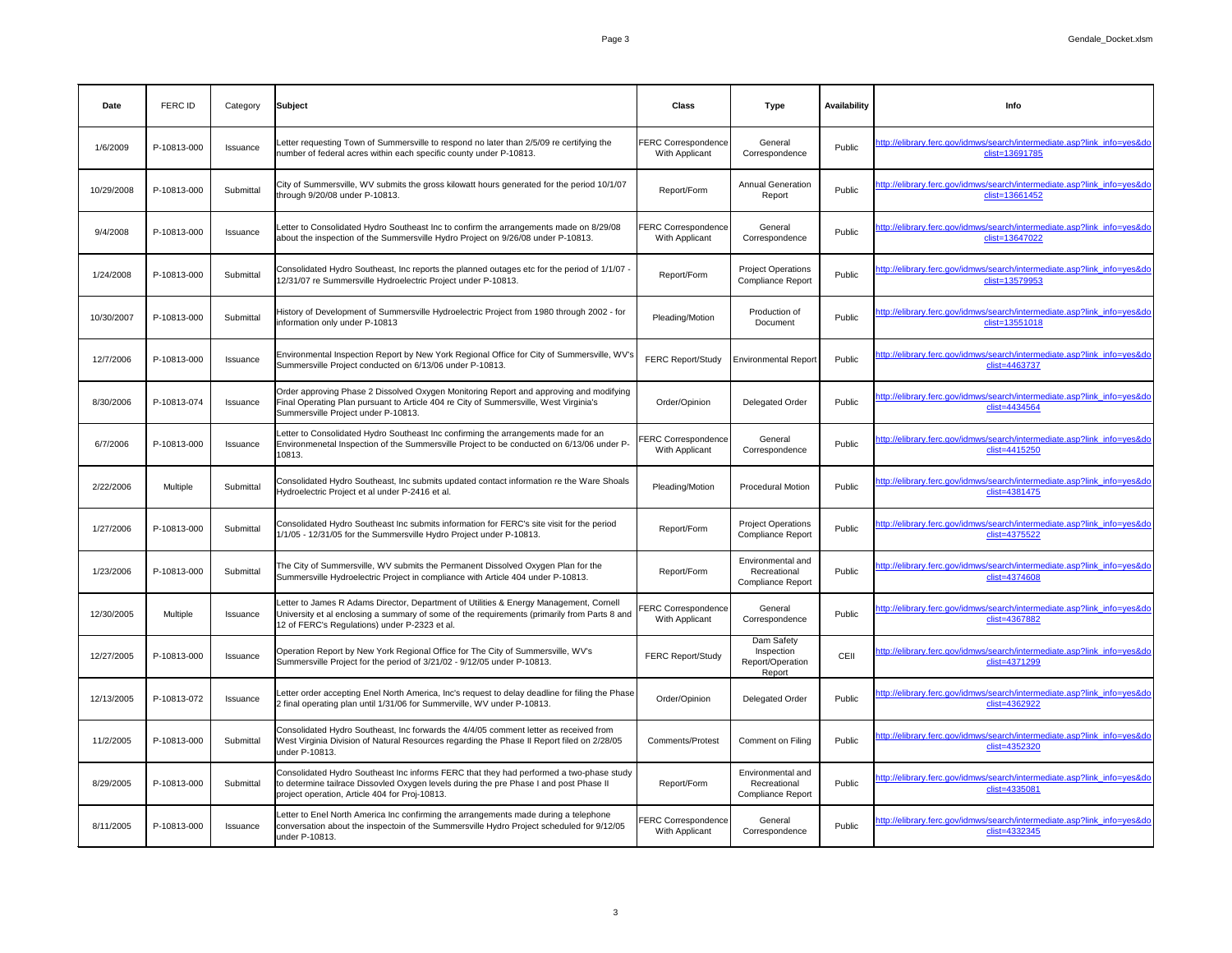| Date       | FERC ID     | Category  | Subject                                                                                                                                                                                                                                       | <b>Class</b>                                 | <b>Type</b>                                                   | <b>Availability</b> | Info                                                                                     |
|------------|-------------|-----------|-----------------------------------------------------------------------------------------------------------------------------------------------------------------------------------------------------------------------------------------------|----------------------------------------------|---------------------------------------------------------------|---------------------|------------------------------------------------------------------------------------------|
| 6/15/2005  | P-10813-000 | Submittal | Consolidated Hydro Southwest, Inc forwards comments received to date from Agencies re<br>the 2004 Recreation Monitoring Survey Report - License Article 411 for the Summersville<br>Hydro Project under P-10813.                              | Report/Form                                  | Environmental and<br>Recreational<br><b>Compliance Report</b> | Public              | http://elibrary.ferc.gov/idmws/search/intermediate.asp?link_info=yes&do<br>clist=4314363 |
| 5/20/2005  | P-10813-000 | Submittal | The US National Park Service comments on the 2004 Recreational Monitoring Survey Report<br>required under Article 411 of FERC's License under P-10813.                                                                                        | <b>Other Submittal</b>                       | <b>Government Agency</b><br>Submittal                         | Public              | http://elibrary.ferc.gov/idmws/search/intermediate.asp?link_info=yes&do<br>clist=4310311 |
| 5/4/2005   | P-10813-073 | Issuance  | Letter order approving Summerville, WV's recreation monitoring report per Article 411 for the<br>Summersville Project submitted on 3/21/05 under P-10813.                                                                                     | Order/Opinion                                | <b>Delegated Order</b>                                        | Public              | http://elibrary.ferc.gov/idmws/search/intermediate.asp?link_info=yes&do<br>clist=4300555 |
| 3/14/2005  | P-10813-000 | Submittal | Gauley River Power Partners' diskette containing its 2004 Recreational Monitoring Data for<br>the Summersville Project under P-10813. Availability: Public                                                                                    | Report/Form                                  | Environmental and<br>Recreational<br><b>Compliance Report</b> |                     | http://elibrary.ferc.gov/idmws/search/intermediate.asp?link_info=yes&do<br>clist=4286249 |
| 3/14/2005  | P-10813-073 | Submittal | Gauley River Power Partners submits the 2004 Recreational Monitoring Survey Report for the<br>Summersville Hydroelectric Project in accordance with License Article 411 under P-10813.                                                        | Report/Form                                  | Environmental and<br>Recreational<br><b>Compliance Report</b> | Public              | http://elibrary.ferc.gov/idmws/search/intermediate.asp?link_info=yes&do<br>clist=4286128 |
| 2/28/2005  | P-10813-072 | Submittal | Consolidated Hydro Southeast, Inc submits the Phase II Report for Dissolved Oxygen in<br>accordance to FERC's 2/1/05 Order, Article 404 re Summersville Hydroelectric Facility under<br>P-10813.                                              | Report/Form                                  | <b>Project Operations</b><br><b>Compliance Report</b>         | Public              | http://elibrary.ferc.gov/idmws/search/intermediate.asp?link_info=yes&do<br>clist=4280609 |
| 2/28/2005  | P-10813-000 | Submittal | City of Summersville, West Virginia submits the Phase II Report for Dissolved Oxygen,<br>including all water quality data collected since 6/1/02 - 10/31/04 pursuant to Article 404 etc<br>under P-10813. Part 1 of 2.                        | Report/Form                                  | Environmental and<br>Recreational<br><b>Compliance Report</b> | Public              | http://elibrary.ferc.gov/idmws/search/intermediate.asp?link_info=yes&do<br>clist=4280625 |
| 2/28/2005  | P-10813-000 | Submittal | City of Summersville, West Virginia submits the Phase II Report for Dissolved Oxygen,<br>including all water quality data collected since 6/1/02 - 10/31/04 pursuant to Article 404 etc<br>under P-10813. Part 2 of 2.                        | Report/Form                                  | Environmental and<br>Recreational<br><b>Compliance Report</b> | Public              | http://elibrary.ferc.gov/idmws/search/intermediate.asp?link_info=yes&do<br>clist=4280702 |
| 2/1/2005   | P-10813-071 | Issuance  | Order granting the City of Summersville, West Virginia an extension of time until 3/1/05 to file<br>Phase 2 dissolved oxygen monitoring report for the Summersville Project under P-10813.                                                    | Order/Opinion                                | <b>Delegated Order</b>                                        | Public              | http://elibrary.ferc.gov/idmws/search/intermediate.asp?link_info=yes&do<br>clist=4272444 |
| 11/29/2004 | P-10813-071 | Submittal | Consolidated Hydro Southeast, Inc requesting FERC to confirm the required submission date<br>of 3/1/04 for the Phase II Report for Dissolved Oxygen in accordance with Article 404 re<br>Summersville Hydro Proj-10813.                       | Applicant<br>Correspondence                  | General<br>Correspondence                                     | Public              | http://elibrary.ferc.gov/idmws/search/intermediate.asp?link_info=yes&do<br>clist=4256397 |
| 9/23/2004  | P-10813-070 | Issuance  | Letter to Enel North America, Inc Corp determining that the deviation to the Operation Plan<br>which occurred on 5/21/04 does not constitute a violation of license Article 308 re the<br>Summersville Hydro Project under P-10813.           | <b>FERC Correspondence</b><br>With Applicant | General<br>Correspondence                                     | Public              | http://elibrary.ferc.gov/idmws/search/intermediate.asp?link info=yes&do<br>clist=4242017 |
| 6/21/2004  | P-10813-070 | Submittal | Enel North America, Inc reports on a deviation where the river dropped off more than the<br>required 1 foot per hour rule etc re Summersville Hydroelectric Facility in accordance with<br>Article 308 under P-10813.                         | Report/Form                                  | <b>Project Operations</b><br><b>Compliance Report</b>         | Public              | http://elibrary.ferc.gov/idmws/search/intermediate.asp?link_info=yes&do<br>clist=4214875 |
| 6/8/2004   | P-10813-069 | Issuance  | Letter informing Enel North America that FERC will consider the request to delete the 2004<br>monitoring requirement for collecting data in 2004 be withdrawn & informing that their next<br>filing is due 4/1/05 re Summersville Proj-10813. | <b>FERC Correspondence</b><br>With Applicant | General<br>Correspondence                                     | Public              | http://elibrary.ferc.gov/idmws/search/intermediate.asp?link_info=yes&do<br>clist=4212282 |
| 6/2/2004   | P-10813-000 | Submittal | US Army Corps of Engineers informs Gauley River Power Partners, LP that the 4/28/04<br>testing of the most recent trial modification to the spray containment cone of Howell Bunger<br>Valve 3 was acceptable etc re Summersville Proj-10813. | <b>Other Submittal</b>                       | <b>Government Agency</b><br>Submittal                         | Public              | http://elibrary.ferc.gov/idmws/search/intermediate.asp?link_info=yes&do<br>clist=4212304 |
| 5/17/2004  | P-10813-000 | Submittal | Enel Energy America submits comments received from agencies re the submittal of the 2003<br>Recreation Monitoring Survey for the Summersville Hydroelectric Projoect pursuant 411<br>under P-10813.                                           | Report/Form                                  | Environmental and<br>Recreational<br><b>Compliance Report</b> | Public              | http://elibrary.ferc.gov/idmws/search/intermediate.asp?link_info=yes&do<br>clist=4206491 |
| 5/17/2004  | P-10813-068 | Issuance  | Letter order accepting Enel North America's recreation monitoring report for the Summersville<br>Project pursuant to Article 411 under P-10813.                                                                                               | Order/Opinion                                | <b>Delegated Order</b>                                        | Public              | http://elibrary.ferc.gov/idmws/search/intermediate.asp?link_info=yes&do<br>clist=4206229 |
| 4/29/2004  | P-10813-000 | Submittal | The National Park Service provides comments on the 2003 Recreational Monitoring Survey<br>Report required by Article 411 of FERC License under P-10813.                                                                                       | <b>Other Submittal</b>                       | <b>Government Agency</b><br>Submittal                         | Public              | http://elibrary.ferc.gov/idmws/search/intermediate.asp?link_info=yes&do<br>clist=4204686 |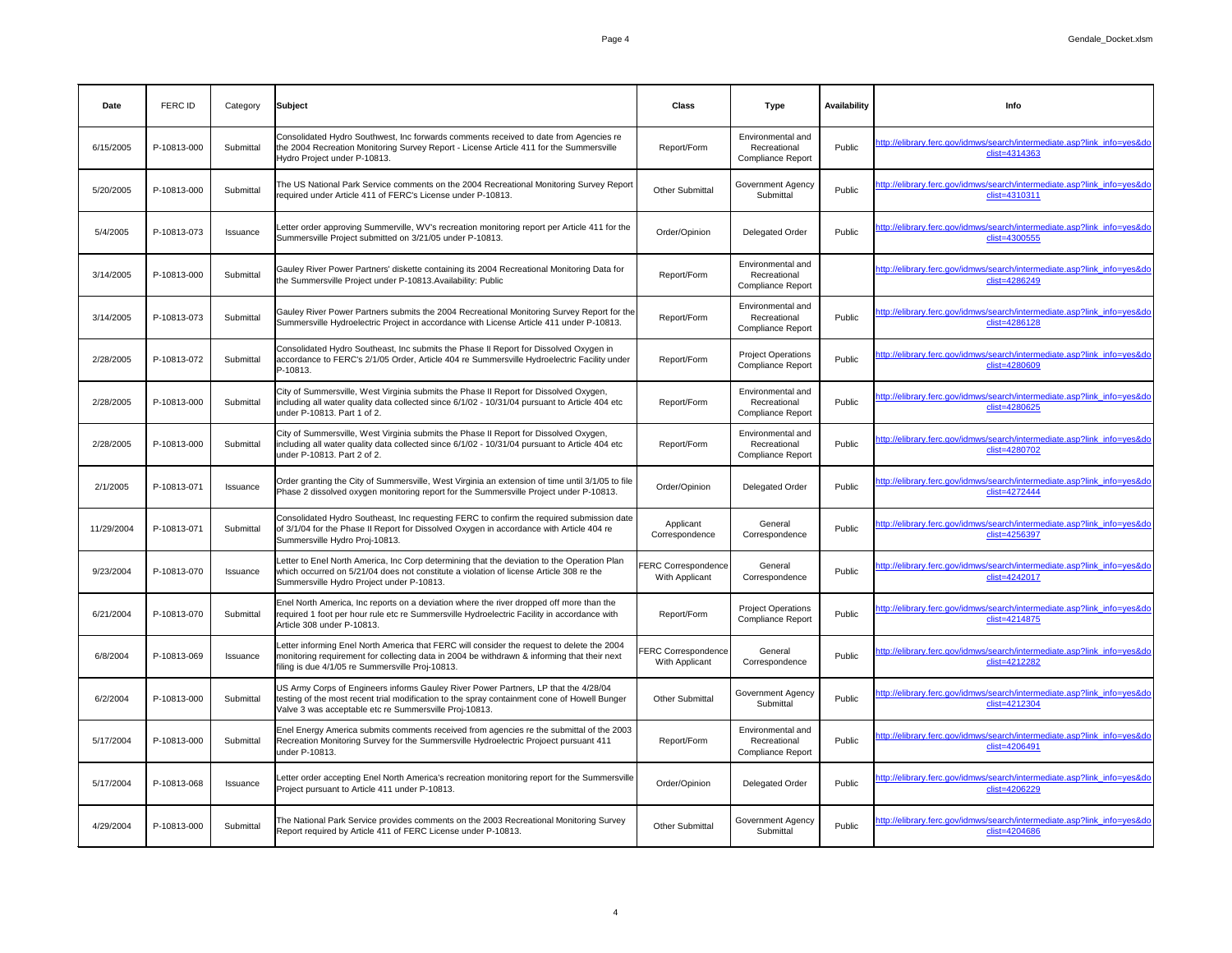| Date       | <b>FERC ID</b>  | Category        | Subject                                                                                                                                                                                                                                       | <b>Class</b>                                 | <b>Type</b>                                                   | <b>Availability</b> | <b>Info</b>                                                                              |
|------------|-----------------|-----------------|-----------------------------------------------------------------------------------------------------------------------------------------------------------------------------------------------------------------------------------------------|----------------------------------------------|---------------------------------------------------------------|---------------------|------------------------------------------------------------------------------------------|
| 3/15/2004  | P-10813-000     | Submittal       | Enel North America, Inc's diskette containing its Gauley 2003 survey data regarding the<br>Summersville Hydro Proj-10813 pursuant to Article 411. Availability: Public                                                                        | Report/Form                                  | Environmental and<br>Recreational<br><b>Compliance Report</b> |                     | http://elibrary.ferc.gov/idmws/search/intermediate.asp?link_info=yes&do<br>clist=4187824 |
| 3/15/2004  | <b>Multiple</b> | Submittal       | Enel North America, Inc submits the 2003 Recreational Monitoring Survey Report in<br>accordance with License Article 411 re Summersville Hydroelectric Project under P-10813.                                                                 | Report/Form                                  | Environmental and<br>Recreational<br><b>Compliance Report</b> | Public              | http://elibrary.ferc.gov/idmws/search/intermediate.asp?link_info=yes&do<br>clist=4187604 |
| 12/9/2003  | P-10813-067     | Issuance        | Letter informing Enel North America, Inc that the incidents on 7/23 and 7/24/03 do not<br>constitute violations of license Article 404 or the FERC's September 25, 1996 Order under P-<br>10813.                                              | <b>FERC Correspondence</b><br>With Applicant | General<br>Correspondence                                     | Public              | http://elibrary.ferc.gov/idmws/search/intermediate.asp?link_info=yes&do<br>clist=4162260 |
| 10/26/2003 | P-10813-000     | Submittal       | Gauley River Power Partners, LP request all future correspondence for Catamount Energy be<br>directed to Victor Engel & Beth E Harris, and remove Gary Normoyle et al re the<br>Summersville Hydro Project under P-10813.                     | Pleading/Motion                              | <b>Procedural Motion</b>                                      | Public              | http://elibrary.ferc.gov/idmws/search/intermediate.asp?link_info=yes&do<br>clist=4147681 |
| 9/11/2003  | P-10813-066     | Issuance        | Order granting City of Summersville, West Virginia's extension of time until 11/30/04 to file a<br>Phase 2 Dissolved Oxygen Monitoring Report re Summersville Project under P-10813.                                                          | Order/Opinion                                | <b>Delegated Order</b>                                        | Public              | http://elibrary.ferc.gov/idmws/search/intermediate.asp?link_info=yes&do<br>clist=4135665 |
| 9/8/2003   | P-10813-000     | Submittal       | The Corps of Engineers's letter granting Gauley River Power Partners, LP authorization to<br>install the modification at the Howell Bunger Valve regarding the Summersville Hydro Project<br>under P-10813.                                   | <b>Other Submittal</b>                       | <b>Government Agency</b><br>Submittal                         | CEII                | http://elibrary.ferc.gov/idmws/search/intermediate.asp?link_info=yes&do<br>clist=4136893 |
| 8/18/2003  | P-10813-067     | Submittal       | CHI Energy, Inc submits Phase I to establish pre-Project conditions & Phase II to study the<br>dissolved oxygen levels during the first 2 years of the project operation, pursuant to Article<br>404 of the Summersville Facility Proj-10813. | Report/Form                                  | Environmental and<br>Recreational<br><b>Compliance Report</b> | Public              | http://elibrary.ferc.gov/idmws/search/intermediate.asp?link_info=yes&do<br>clist=4131794 |
| 8/13/2003  | P-10813-000     | Submittal       | Correspondence from US Army Corps of Engineers concerning the excessive backsplash for<br>Howell Bunger Valve #3 re Summersville Hydroelectric Project under P-10813.                                                                         | <b>Other Submittal</b>                       | <b>Government Agency</b><br>Submittal                         | CEII                | http://elibrary.ferc.gov/idmws/search/intermediate.asp?link_info=yes&do<br>clist=4131194 |
| 6/23/2003  | P-10813-000     | Submittal       | Army Corps of Engineers discussing the excessive penstock flexing & vibration for<br>Summersville Hydropower Project under P-10813.                                                                                                           | <b>Other Submittal</b>                       | <b>Government Agency</b><br>Submittal                         | CEII                | http://elibrary.ferc.gov/idmws/search/intermediate.asp?link_info=yes&do<br>clist=4114901 |
| 6/19/2003  | P-10813-064     | Issuance        | Letter informing Gauley River Management Corp that the minimum dissolved oxygen incident<br>will not be considered a violation of the Monitoring Plan pursuant to Article 404 for the<br>Summersville Hydroelectric Project under P-10813.    | <b>FERC Correspondence</b><br>With Applicant | General<br>Correspondence                                     | Public              | http://elibrary.ferc.gov/idmws/search/intermediate.asp?link_info=yes&do<br>clist=4112824 |
| 5/22/2003  | P-10813-065     | <b>Issuance</b> | Letter order informing Noah Corp that it's Recreation Monitoring Report for the Summersville<br>Project meets the requirements of ordering Paragraph (c) under P-10813.                                                                       | Order/Opinion                                | <b>Delegated Order</b>                                        | Public              | http://elibrary.ferc.gov/idmws/search/intermediate.asp?link_info=yes&do<br>clist=4106558 |
| 4/21/2003  | Multiple        | Submittal       | Request for Change in Service List of AJS Hydro Corp. under P-6641 ET AL. Change mailing<br>address only from 120 Calumet Ct., Aiken, SC 29803 to P.O. Box 5550, Aiken, SC 29804.                                                             | Pleading/Motion                              | <b>Procedural Motion</b>                                      | Public              | http://elibrary.ferc.gov/idmws/search/intermediate.asp?link_info=yes&do<br>clist=4095005 |
| 3/28/2003  | P-10813-065     | Submittal       | The City of Sumersville submits its 2002 Recreational Monitoring Survey Report for the<br>Summersville Hydroelectric Project for FERC's review & comment under P-10813.                                                                       | Report/Form                                  | Environmental and<br>Recreational<br><b>Compliance Report</b> | Public              | http://elibrary.ferc.gov/idmws/search/intermediate.asp?link_info=yes&do<br>clist=4088974 |
| 3/17/2003  | P-10813-000     | Submittal       | CHI Energy, Inc submits a letter dated 2/5/02 from ENSR to Don Jarrett addressing<br>questions, comments and issues of the proposed model study of the 3 Howell Bunger Valve<br>at Summersville Hydro Project under P-10813.                  | <b>Comments/Protest</b>                      | Comment on Filing                                             | CEII                | http://elibrary.ferc.gov/idmws/search/intermediate.asp?link_info=yes&do<br>clist=4087072 |
| 1/24/2003  | P-10813-000     | Issuance        | Special Inspection Report by NYRO for the City of Summersville, WV's Summersville Project<br>for the period 3/21/02 to 11/12/02 under P-10813.                                                                                                | <b>FERC Report/Study</b>                     | Special Inspection<br>Report                                  | CEII                | http://elibrary.ferc.gov/idmws/search/intermediate.asp?link_info=yes&do<br>clist=4073251 |
| 12/20/2002 | P-10813-000     | Issuance        | Letter acknowledging Huntington District, Corps of Engineers' Operating Agreement for the<br>Summerville Powerhouse as required by Article 308 under P-10813.                                                                                 | <b>FERC Correspondence</b><br>With Applicant | General<br>Correspondence                                     | Public              | http://elibrary.ferc.gov/idmws/search/intermediate.asp?link_info=yes&do<br>clist=4060965 |
| 12/17/2002 | P-10813-066     | Submittal       | Summerville Hydro requests a one-year extension for data collection & changes to Phase II<br>of the Dissolved Oxygen Monitoring Plan under P-10813.                                                                                           | Applicant<br>Correspondence                  | Request for Delay of<br>Action/Extension of<br>Time           | Public              | http://elibrary.ferc.gov/idmws/search/intermediate.asp?link_info=yes&do<br>clist=4062200 |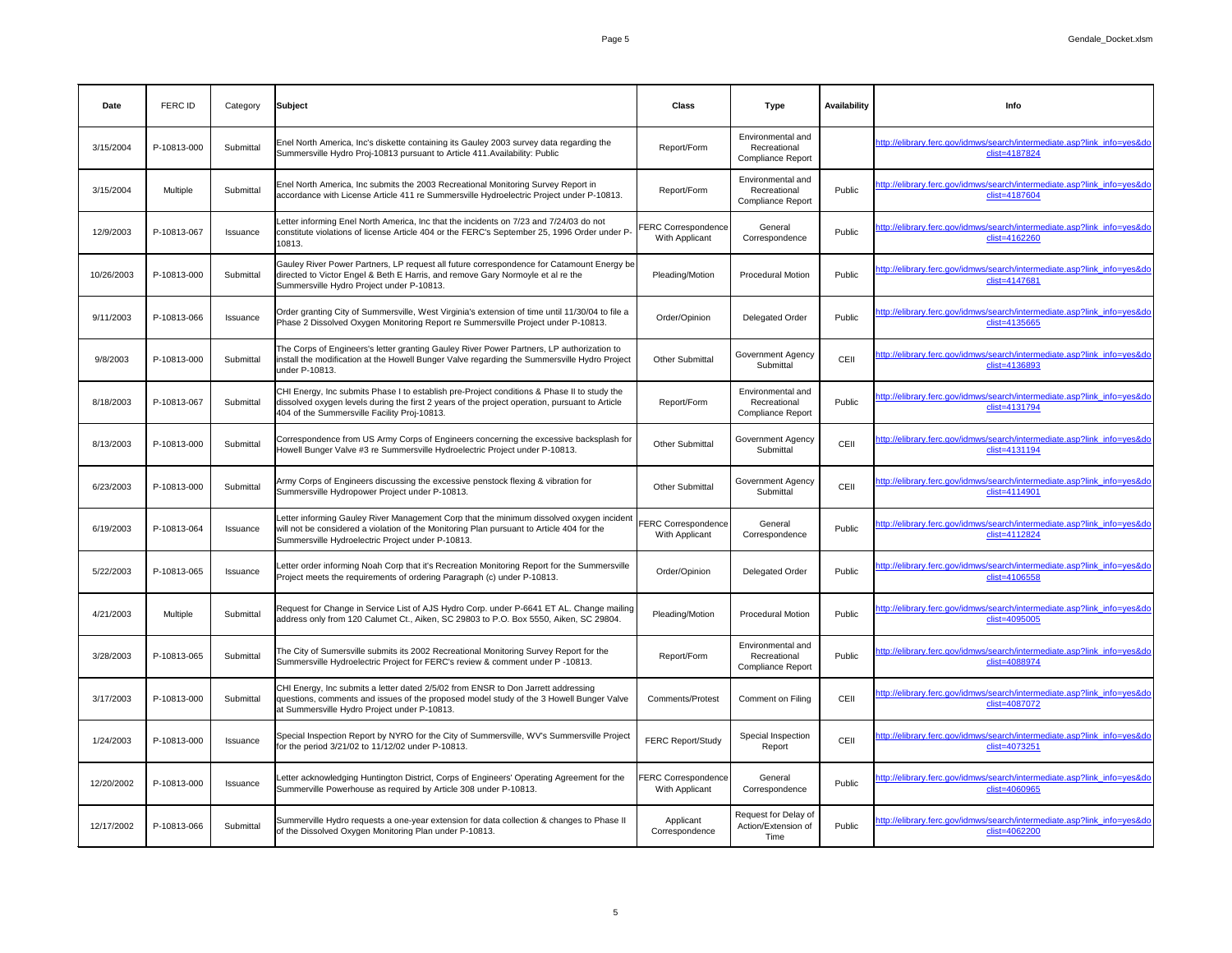| Date       | FERC ID     | Category  | Subject                                                                                                                                                                                                                                          | <b>Class</b>                                               | <b>Type</b>                                                            | <b>Availability</b> | <b>Info</b>                                                                              |
|------------|-------------|-----------|--------------------------------------------------------------------------------------------------------------------------------------------------------------------------------------------------------------------------------------------------|------------------------------------------------------------|------------------------------------------------------------------------|---------------------|------------------------------------------------------------------------------------------|
| 12/4/2002  | P-10813-000 | Submittal | Gauley River Power Partners, LP advises FERC of a its new contact information list for future<br>correspondence re Summersville Hydroelectric Proj-10813.                                                                                        | Applicant<br>Correspondence                                | General<br>Correspondence                                              | Public              | http://elibrary.ferc.gov/idmws/search/intermediate.asp?link_info=yes&do<br>clist=4056784 |
| 10/31/2002 | P-10813-057 | Issuance  | Order approving Revised Exhibits A, F & G re Gauley River Power Partners, LP on behalf of<br>the City of Summersville's Summersville Hydroelectric Project under P-10813.                                                                        | Order/Opinion                                              | <b>Delegated Order</b>                                                 | Public              | http://elibrary.ferc.gov/idmws/search/intermediate.asp?link_info=yes&do<br>clist=4046177 |
| 10/30/2002 | P-10813-000 | Submittal | Gauley River Power Partners LP on behalf of the City of Summersville, WV submits an<br>operating Memorandum of Agreement with the US Corps of Engineers as required by Article<br>308 for the Summersville Hydro Proj-10813.                     | Agreement/Understand   Understanding(MOU)/<br>ing/Contract | Memoranda of<br>Memoranda of<br>Agreement (MOA)                        | Public              | http://elibrary.ferc.gov/idmws/search/intermediate.asp?link info=yes&do<br>clist=4047009 |
| 10/30/2002 | P-10813-000 | Submittal | Gauley River Power Partners LP o/b/of Summersville, WV submits an operating<br>Memorandum of Agreement with the US Corps of Engineers as required by Article 308 for<br>the Summersville Proj-10813. LARGE FORMAT ONLY.Availability: CEII        | Agreement/Understand<br>ing/Contract                       | Memoranda of<br>Understanding(MOU)/<br>Memoranda of<br>Agreement (MOA) |                     | http://elibrary.ferc.gov/idmws/search/intermediate.asp?link_info=yes&do<br>clist=4113503 |
| 10/28/2002 | P-10813-000 | Submittal | The Department of Army submits an Operating Agreement with the City of Summersville, WV<br>to the satisfaction of the Huntington District pursuant to Article 308 of the License for the<br>Summersville NonFederal Hydro Project under P-10813. | Report/Form                                                | <b>Project Operations</b><br><b>Compliance Report</b>                  | Public              | http://elibrary.ferc.gov/idmws/search/intermediate.asp?link_info=yes&do<br>clist=4047839 |
| 10/7/2002  | P-10813-000 | Submittal | Gauley River Power Partners, LP submits Penstock Monitoring Plan for the Summersville<br>Hydroelectric Project in compliance with Article 308 & 310 under P-10813.                                                                               | Report/Form                                                | <b>Project Operations</b><br><b>Compliance Report</b>                  | Public              | http://elibrary.ferc.gov/idmws/search/intermediate.asp?link_info=yes&do<br>clist=4042290 |
| 10/7/2002  | P-10813-000 | Submittal | Gauley River Power Partners, LP submits Penstock Monitoring Plan for the Summersville<br>Hydroelectric Project in compliance with Article 308 & 310 under P-10813. LARGE FORMAT<br><b>ONLY.Availability: CEII</b>                                | Report/Form                                                | <b>Project Operations</b><br><b>Compliance Report</b>                  |                     | http://elibrary.ferc.gov/idmws/search/intermediate.asp?link info=yes&do<br>clist=4185598 |
| 10/4/2002  | P-10813-062 | Submittal | American Whitewater requests that John T Gangemi be removed from the service list for the<br>City of Summersville Project under P-10813.                                                                                                         | Pleading/Motion                                            | <b>Procedural Motion</b>                                               | Public              | http://elibrary.ferc.gov/idmws/search/intermediate.asp?link_info=yes&do<br>clist=4040615 |
| 10/3/2002  | P-10813-000 | Submittal | Response of Gauley River Power Partners, LP to FERC's 9/18/02 letter concerning penstock<br>vibration at the Summersville Project under P-10813.                                                                                                 | Applicant<br>Correspondence                                | Supplemental/Additio<br>nal Information                                | Public              | http://elibrary.ferc.gov/idmws/search/intermediate.asp?link_info=yes&do<br>clist=4041926 |
| 10/1/2002  | P-10813-063 | Submittal | Gauley River Power Partners, LP notifies FERC that the Dissolved Oxygen level below the<br>project fell below 7.0 mg/l on September 26, 2002 under P-10813.                                                                                      | Report/Form                                                | <b>Project Operations</b><br><b>Compliance Report</b>                  | Public              | http://elibrary.ferc.gov/idmws/search/intermediate.asp?link_info=yes&do<br>clist=4039549 |
| 9/30/2002  | P-10813-000 | Issuance  | Environmetal Inspection Report by NYRO for City of Summersville's Summersville Project<br>under P-10813 re 5/21/02 Inspection.                                                                                                                   | <b>FERC Report/Study</b>                                   | <b>Environmental Report</b>                                            | Public              | http://elibrary.ferc.gov/idmws/search/intermediate.asp?link info=yes&do<br>clist=4046709 |
| 9/18/2002  | P-10813-000 | Submittal | Gauley River Power Partners, LP thanks West Virginia Division of Natural Resources for<br>arranging the meeting at the Summersville Hydroelectric Project to discuss the handicapped<br>accessible fishing platform under P-10813.               | Applicant<br>Correspondence                                | General<br>Correspondence                                              | Public              | http://elibrary.ferc.gov/idmws/search/intermediate.asp?link_info=yes&do<br>clist=4035110 |
| 9/18/2002  | P-10813-000 | Issuance  | Letter requesting Gauley River Management Corp to submit within 30 days, a plan &<br>schedule to address the Summersville Project's Penstock vibration problems etc under P-<br>10813.                                                           | FERC Correspondence<br>With Applicant                      | Compliance Directives                                                  | Public              | http://elibrary.ferc.gov/idmws/search/intermediate.asp?link_info=yes&do<br>clist=4035070 |
| 9/12/2002  | P-10813-062 | Issuance  | Order granting City of Summersville extension of time of the existing deadline to enter into an<br>operating Memorandum of Agreement w/the US Corps of Army Engineers, required by Article<br>308 of the license, P-10813.                       | Order/Opinion                                              | <b>Delegated Order</b>                                                 | Public              | http://elibrary.ferc.gov/idmws/search/intermediate.asp?link_info=yes&do<br>clist=4031444 |
| 9/4/2002   | P-10813-060 | Submittal | Gauley River Power Partners on behalf of the City of Summerville, submits the revised<br>Exhibit F-1, F-2 and F-3 drawings for the Summersville Hydroelectric Project under P-10813.                                                             | Drawing/Maps                                               | Drawing/Maps                                                           | Public              | http://elibrary.ferc.gov/idmws/search/intermediate.asp?link_info=yes&do<br>clist=4031584 |
| 8/22/2002  | P-10813-000 | Issuance  | Order approving Gauley River Power Partners, LP's on behalf of the City of Summersville<br>filing of revised Exhibit F drawings for the Summersvilley Hydroelectric Project under P-<br>10813.                                                   | Order/Opinion                                              | <b>Delegated Order</b>                                                 | Public              | http://elibrary.ferc.gov/idmws/search/intermediate.asp?link_info=yes&do<br>clist=4025298 |
| 8/22/2002  | P-10813-000 | Issuance  | Order approving Revised Exhibit F Drawing re the City of Summerville under P-10813.                                                                                                                                                              | Order/Opinion                                              | <b>Delegated Order</b>                                                 | Public              | http://elibrary.ferc.gov/idmws/search/intermediate.asp?link_info=yes&do<br>clist=4025161 |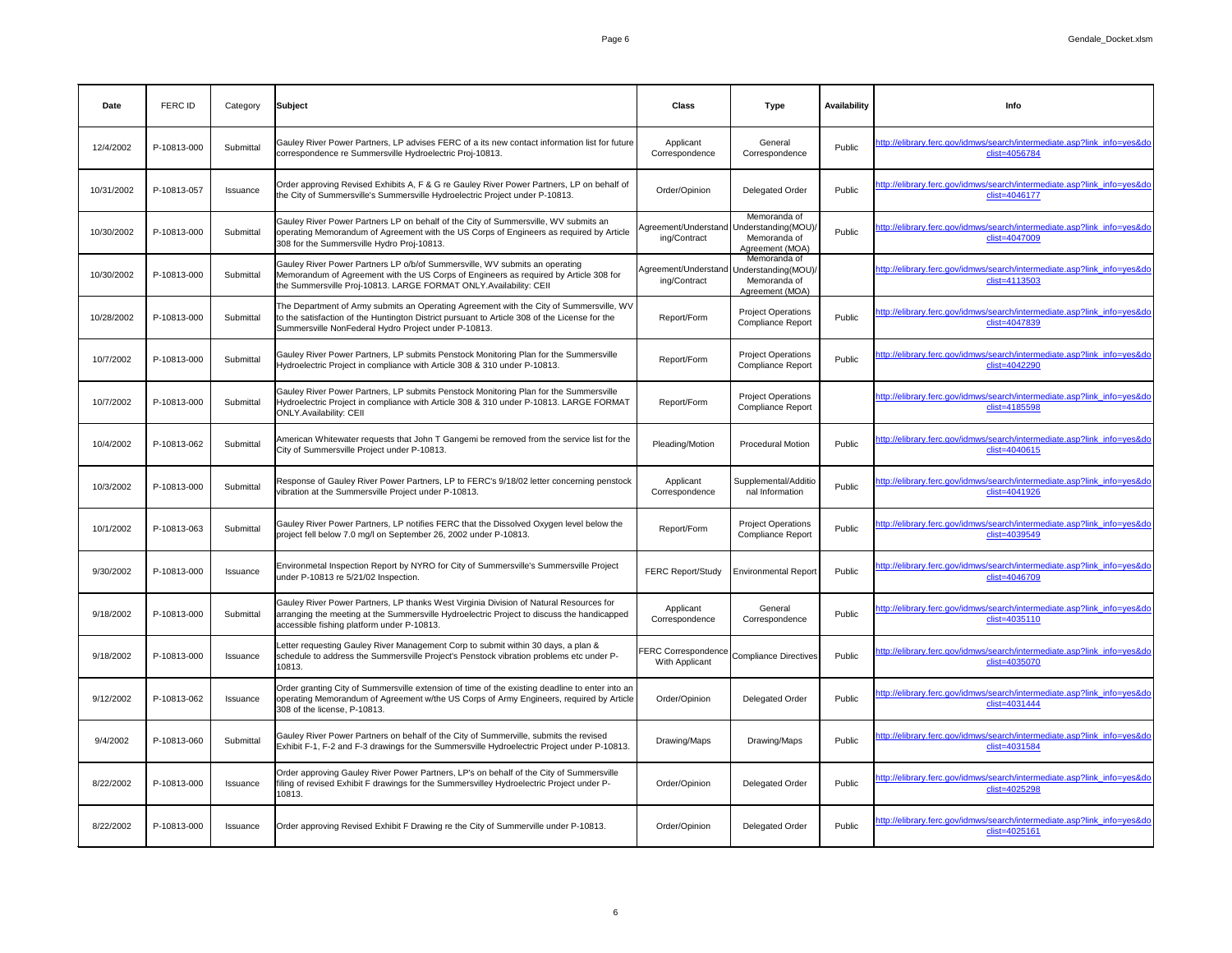| <b>Date</b> | FERC ID     | Category  | Subject                                                                                                                                                                                                                                                      | <b>Class</b>                | <b>Type</b>                                                   | <b>Availability</b> | Info                                                                                     |
|-------------|-------------|-----------|--------------------------------------------------------------------------------------------------------------------------------------------------------------------------------------------------------------------------------------------------------------|-----------------------------|---------------------------------------------------------------|---------------------|------------------------------------------------------------------------------------------|
| 8/21/2002   | P-10813-000 | Submittal | Gauley River Power Partners, LP responds to Alfred Branch's letter of 8/16/02 to FERC's<br>NYRO re the Corp's position that the operation of Conduit 3 has discharged in excess of<br>4500 cfs is unacceptable etc.                                          | Applicant<br>Correspondence | General<br>Correspondence                                     | Public              | http://elibrary.ferc.gov/idmws/search/intermediate.asp?link_info=yes&do<br>clist=4029812 |
| 8/9/2002    | P-10813-060 | Submittal | Gualey River Power Partners, LP submits revised Exhibit F-1 & F-3 drawings under P-10813.                                                                                                                                                                    | Drawing/Maps                | Drawing/Maps                                                  | CEII                | http://elibrary.ferc.gov/idmws/search/intermediate.asp?link_info=yes&do<br>clist=4041418 |
| 8/9/2002    | P-10813-060 | Submittal | Gualey River Power Partners, LP submits revised Exhibit F-1 & F-3 drawings under P-10813.<br>LARGE FORMATS ONLY. Availability: CEII                                                                                                                          | Drawing/Maps                | Drawing/Maps                                                  |                     | http://elibrary.ferc.gov/idmws/search/intermediate.asp?link_info=yes&do<br>clist=4192538 |
| 7/19/2002   | P-10813-000 | Submittal | Gauley River Power Partners, LP submits the Penstock Monitoring Plan dated July 19, 2002<br>in accordance with Article 308 re Summerville Hydroelectric Project under P-10813.                                                                               | Report/Form                 | Environmental and<br>Recreational<br><b>Compliance Report</b> | Public              | http://elibrary.ferc.gov/idmws/search/intermediate.asp?link_info=yes&do<br>clist=4077144 |
| 7/19/2002   | P-10813-000 | Submittal | Gauley River Power Partners, LP submits the Penstock Monitoring Plan dated July 19, 2002<br>in accordance with Article 308 re Summerville Hydroelectric Project under P-10813. LARGE<br>FORMAT ONLY .Availability: Public                                    | Report/Form                 | Environmental and<br>Recreational<br><b>Compliance Report</b> |                     | http://elibrary.ferc.gov/idmws/search/intermediate.asp?link_info=yes&do<br>clist=4142947 |
| 7/9/2002    | P-10813-000 | Submittal | The Department of Army Hunington District provides comments on the draft of the Proposed<br>Penstock Monitoring Plan that is to be incorporated into the final operating plan for the<br>Summerville Hydropower Project under P-10813.                       | <b>Other Submittal</b>      | <b>Government Agency</b><br>Submittal                         | Public              | http://elibrary.ferc.gov/idmws/search/intermediate.asp?link_info=yes&do<br>clist=4113671 |
| 7/1/2002    | P-10813-000 | Submittal | Gauley River Power Partners on behalf of the City of Summersville West Virginia request that<br>the deadline for entering into an operating Memorandum of Agreement with the US Army<br>Corps of Engineers be extended until October 31, 2002 under P-10813. | Applicant<br>Correspondence | Request for Delay of<br>Action/Extension of<br>Time           | Public              | http://elibrary.ferc.gov/idmws/search/intermediate.asp?link_info=yes&do<br>clist=2301755 |
| 7/1/2002    | P-10813-000 | Submittal | Gauley River Power Partners, LP on behalf of City of Summersville, WV request that the<br>deadline for entering into an operating Memorandum of Agreement w/US Army Corps of<br>Engineers required by Article 308 be extended to 10/31/02, P-10813.          | Applicant<br>Correspondence | Request for Delay of<br>Action/Extension of<br>Time           | Public              | http://elibrary.ferc.gov/idmws/search/intermediate.asp?link_info=yes&do<br>clist=4112959 |
| 6/25/2002   | P-10813-061 | Issuance  | Letter order accepting Noah Corporation's 6/17/02 filing of Recreation Monitoring Report for<br>the Summersville Project which meets the requirements of Ordering Paragraph (C) under P-<br>10813.                                                           | Order/Opinion               | <b>Delegated Order</b>                                        | Public              | http://elibrary.ferc.gov/idmws/search/intermediate.asp?link_info=yes&do<br>clist=2293249 |
| 6/14/2002   | P-10813-061 | Submittal | Gauley River Power Partners, LP submits June 2002 report containing results of the<br>recreational monitoring surveys for the Summersville Hydroelectric Project for April-November<br>2001 under P-10813.                                                   | Report/Form                 | <b>Project Operations</b><br><b>Compliance Report</b>         | Public              | http://elibrary.ferc.gov/idmws/search/intermediate.asp?link_info=yes&do<br>clist=2291396 |
| 5/31/2002   | P-10813-000 | Issuance  | Operation Report, by MYRO, for City of Summersville's Summersville Project, P-10813-WV<br>for 2002 March 21                                                                                                                                                  | <b>FERC Report/Study</b>    | Dam Safety<br>Inspection<br>Report/Operation<br>Report        | CEII                | http://elibrary.ferc.gov/idmws/search/intermediate.asp?link_info=yes&do<br>clist=2284719 |
| 5/2/2002    | P-10813-000 | Submittal | Department of the Army, Corps of Engineers discusses excessive vibration of the penstock<br>and vacuum breakers located inside of the COE valve structure etc re the Summerville<br>Hydroelectric Project under P-10813.                                     | <b>Other Submittal</b>      | <b>Government Agency</b><br>Submittal                         | Public              | http://elibrary.ferc.gov/idmws/search/intermediate.asp?link_info=yes&do<br>clist=2281983 |
| 4/19/2002   | P-10813-000 | Submittal | Corps of Engineers submits comments on the report on inspection & evaluation of Howell<br>Valve #3, dated 3/12/02 re Summersville Hydropower Project under P-10813.                                                                                          | Other Submittal             | <b>Government Agency</b><br>Submittal                         | Public              | http://elibrary.ferc.gov/idmws/search/intermediate.asp?link_info=yes&do<br>clist=2270664 |
| 4/12/2002   | P-10813-000 | Submittal | Nuttall LLC requests that FERC change the address of John Nuttall under P-10813.                                                                                                                                                                             | Applicant<br>Correspondence | General<br>Correspondence                                     | Public              | http://elibrary.ferc.gov/idmws/search/intermediate.asp?link_info=yes&do<br>clist=2266661 |
| 4/4/2002    | P-10813-000 | Issuance  | City of Summersville. Order Granting Extension Of Time To Complete Const                                                                                                                                                                                     | Order/Opinion               | Untyped during<br>conversion                                  | Public              | http://elibrary.ferc.gov/idmws/search/intermediate.asp?link_info=yes&do<br>clist=3136964 |
| 3/28/2002   | P-10813-000 | Submittal | US Corp of Engineers, Huntington District submits Summersville Hydro Project-revised<br>PunchList of Outstanding Items for project completion, identified as of 3/22/02 under P-<br>10813.                                                                   | <b>Other Submittal</b>      | <b>Government Agency</b><br>Submittal                         | Public              | http://elibrary.ferc.gov/idmws/search/intermediate.asp?link_info=yes&do<br>clist=2294711 |
| 3/15/2002   | P-10813-059 | Issuance  | Order approving revised signage plan pursuant to Article 410 re City of Summersville Project<br>under P-10813.                                                                                                                                               | Order/Opinion               | <b>Delegated Order</b>                                        | Public              | http://elibrary.ferc.gov/idmws/search/intermediate.asp?link_info=yes&do<br>clist=2254483 |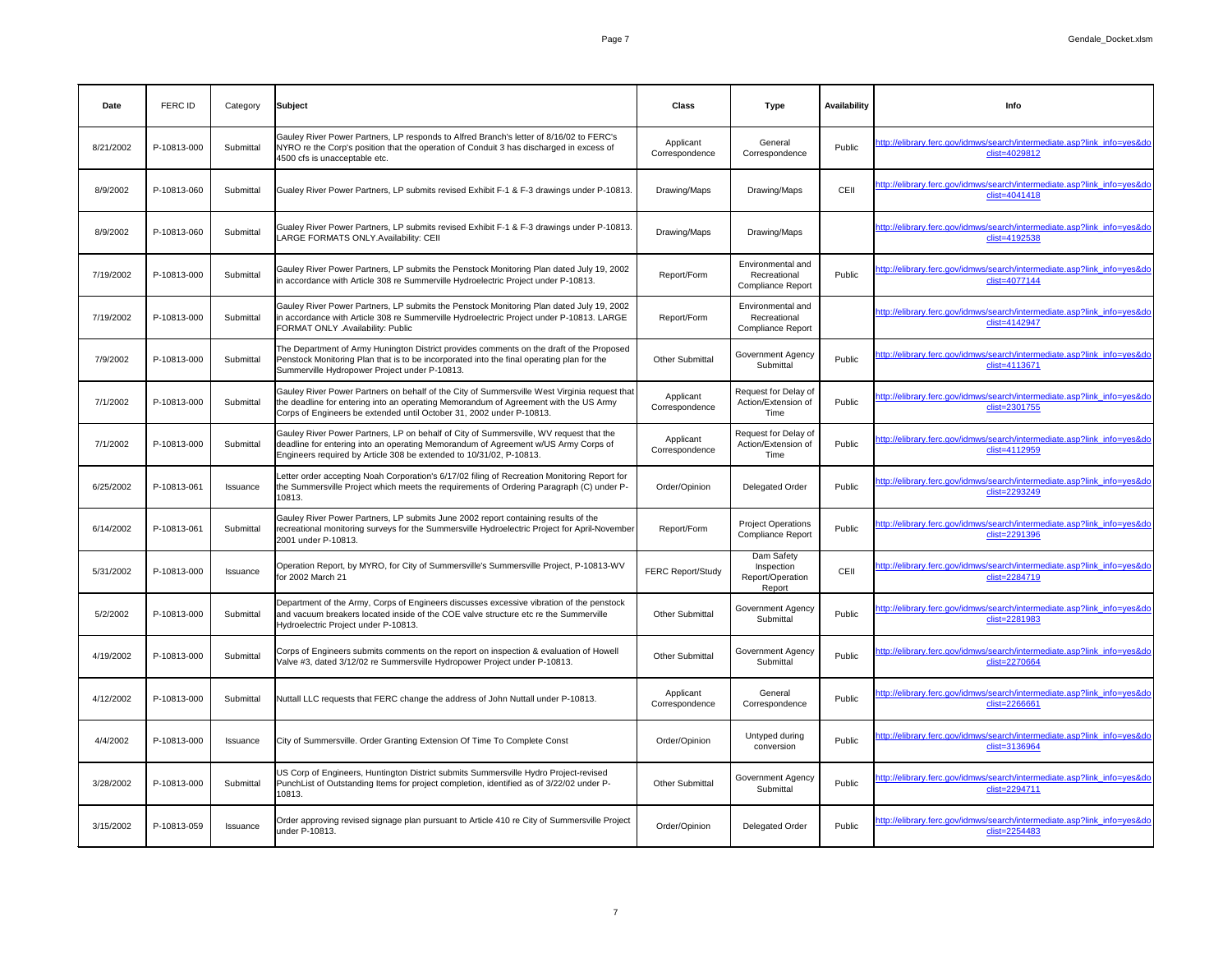| Date      | <b>FERC ID</b>  | Category  | Subject                                                                                                                                                                                                                                                            | <b>Class</b>                                 | <b>Type</b>                                         | <b>Availability</b> | <b>Info</b>                                                                              |
|-----------|-----------------|-----------|--------------------------------------------------------------------------------------------------------------------------------------------------------------------------------------------------------------------------------------------------------------------|----------------------------------------------|-----------------------------------------------------|---------------------|------------------------------------------------------------------------------------------|
| 2/22/2002 | P-10813-053     | Submittal | American Whitewater request that Phyllis Horowitz be removed from the official mailing list<br>for the Gauley Project under P-10813.                                                                                                                               | Pleading/Motion                              | <b>Procedural Motion</b>                            | Public              | http://elibrary.ferc.gov/idmws/search/intermediate.asp?link_info=yes&do<br>clist=2260053 |
| 2/22/2002 | Multiple        | Submittal | American Whitewater request FERC to add Kevin Colburn to their mailing list for Harris<br>Project et al under P-2142 et al.                                                                                                                                        | Applicant<br>Correspondence                  | General<br>Correspondence                           | Public              | http://elibrary.ferc.gov/idmws/search/intermediate.asp?link_info=yes&do<br>clist=2260055 |
| 2/22/2002 | Multiple        | Submittal | American Whitewater request FERC to add Risa Shimoda to their mailing list for Harris<br>Project et al under P-2142 et al.                                                                                                                                         | Pleading/Motion                              | <b>Procedural Motion</b>                            | Public              | http://elibrary.ferc.gov/idmws/search/intermediate.asp?link_info=yes&do<br>clist=2260084 |
| 2/5/2002  | P-10813-000     | Submittal | The City of Summerville submits the Final Sign Plan which consist of two drawings, Sheet 2<br>of 17 and 17 of 17 pursuant to Article 410 for the Proj-10813.                                                                                                       | Drawing/Maps                                 | Drawing/Maps                                        | CEII                | http://elibrary.ferc.gov/idmws/search/intermediate.asp?link_info=yes&do<br>clist=2243908 |
| 2/1/2002  | P-10813-000     | Submittal | Gauley River Power Partners, LP on behalf of the City of Summersville, WV submits revised<br>Exhibit F drawings, pursuant to Article 315 re Summersville Hydroelectric Project under P-<br>10813.                                                                  | Drawing/Maps                                 | Drawing/Maps                                        | CEII                | http://elibrary.ferc.gov/idmws/search/intermediate.asp?link_info=yes&do<br>clist=2242972 |
| 2/1/2002  | Multiple        | Submittal | Gauley River Power Partners, LP submits revised Exhibit F drawings, pursuant to Article 315<br>under P-10813.                                                                                                                                                      | Drawing/Maps                                 | Drawing/Maps                                        | CEII                | http://elibrary.ferc.gov/idmws/search/intermediate.asp?link_info=yes&do<br>clist=2703900 |
| 2/1/2002  | P-10813-060     | Submittal | Gauley River Power Partners, LP submits revised Exhibit F drawings, pursuant to Article 315<br>under P-10813.                                                                                                                                                      | Drawing/Maps                                 | Drawing/Maps                                        | CEII                | http://elibrary.ferc.gov/idmws/search/intermediate.asp?link info=yes&do<br>clist=2251929 |
| 1/17/2002 | Multiple        | Issuance  | Letter providing a copy of a Form 80 and instructions on how and when to file the completed<br>forms etc.                                                                                                                                                          | <b>FERC Correspondence</b><br>With Applicant | General<br>Correspondence                           | Public              | http://elibrary.ferc.gov/idmws/search/intermediate.asp?link_info=yes&do<br>clist=2244434 |
| 1/15/2002 | P-10813-050     | Submittal | Gauley River Power Partners, LP submits Revised Exhibit A- transmission lines as-built<br>drawing, et al as required by Article 315 re Summerville Hydroelectric Project under P-10813.                                                                            | Drawing/Maps                                 | Drawing/Maps                                        | CEII                | http://elibrary.ferc.gov/idmws/search/intermediate.asp?link_info=yes&do<br>clist=2237542 |
| 1/10/2002 | Multiple        | Issuance  | Letter to Domtar Maine Corp forwarding summary of some of the requirements (primarily from FERC Correspondence<br>Parts 8 and 12 of the FERC Regulations) for the Wood Mill Projectet al under P-7254 et al.                                                       | With Applicant                               | General<br>Correspondence                           | Public              | http://elibrary.ferc.gov/idmws/search/intermediate.asp?link_info=yes&do<br>clist=2275983 |
| 1/9/2002  | Multiple        | Submittal | AJS Hydro Corp request changes to the official service list under P-2724 et al.                                                                                                                                                                                    | Pleading/Motion                              | <b>Procedural Motion</b>                            | Public              | http://elibrary.ferc.gov/idmws/search/intermediate.asp?link_info=yes&do<br>clist=2250439 |
| 1/7/2002  | Multiple        | Submittal | The American Whitewater requests FERC to remove Risa Shimoda from its maililng list and<br>service list for correspondence re the Rock Creek-Cresta Project et al under P-2204.                                                                                    | Pleading/Motion                              | <b>Procedural Motion</b>                            | Public              | http://elibrary.ferc.gov/idmws/search/intermediate.asp?link_info=yes&do<br>clist=2249474 |
| 1/7/2002  | P-10813-053     | Submittal | American Whitewater requests FERC to remove Phyllis Horogitz from its mail list and service<br>list for all notices perataing to the Gauley Project et al under P-10813.                                                                                           | Pleading/Motion                              | <b>Procedural Motion</b>                            | Public              | http://elibrary.ferc.gov/idmws/search/intermediate.asp?link_info=yes&do<br>clist=2249477 |
| 1/7/2002  | <b>Multiple</b> | Submittal | American Whitewater requests that FERC add Kevin colburn to the mail list for all notices<br>pertaining to FERC projects under P-2142 et al.                                                                                                                       | Pleading/Motion                              | <b>Procedural Motion</b>                            | Public              | http://elibrary.ferc.gov/idmws/search/intermediate.asp?link_info=yes&do<br>clist=2249779 |
| 1/3/2002  | P-10813-000     | Issuance  | City of Summersville, West Virginia. Order Granting Extensions Of Time To File Memorand                                                                                                                                                                            | Order/Opinion                                | Untyped during<br>conversion                        | Public              | http://elibrary.ferc.gov/idmws/search/intermediate.asp?link_info=yes&do<br>clist=3131660 |
| 11/9/2001 | P-10813-000     | Submittal | Gauley River Power Partners, on behalf of the City of Summersville, West Virginia, requests<br>FERC that the deadline for entering into an operating Memo of Agreement with the US Corps<br>of Engineers required by Art 308 of the lic be extended until 7/31/02. | Applicant<br>Correspondence                  | Request for Delay of<br>Action/Extension of<br>Time | Public              | http://elibrary.ferc.gov/idmws/search/intermediate.asp?link_info=yes&do<br>clist=2236637 |
| 11/9/2001 | P-10813-055     | Submittal | Gauley River Power Partners, LP on behalf of the City of Summersville, WV requests that the<br>license be extended until 7/31/02 for entering into an operating Memorandum of Agreement<br>with US Army Corps of Engineers under P-10813.                          | Applicant<br>Correspondence                  | Request for Delay of<br>Action/Extension of<br>Time | Public              | http://elibrary.ferc.gov/idmws/search/intermediate.asp?link_info=yes&do<br>clist=2234063 |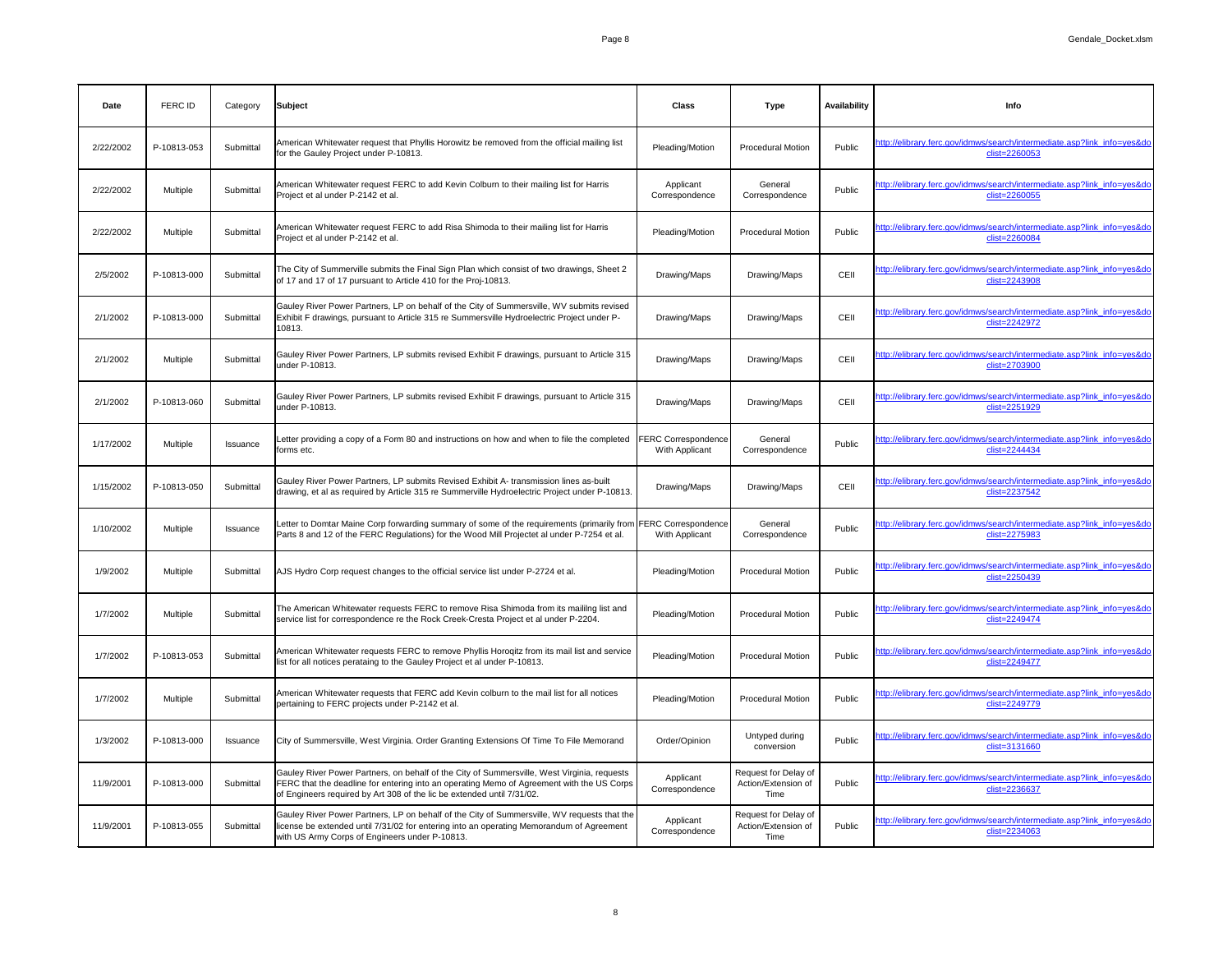| <b>Date</b> | FERC ID     | Category  | Subject                                                                                                                                                                                                                                                                           | <b>Class</b>                                 | <b>Type</b>                                           | <b>Availability</b> | <b>Info</b>                                                                              |
|-------------|-------------|-----------|-----------------------------------------------------------------------------------------------------------------------------------------------------------------------------------------------------------------------------------------------------------------------------------|----------------------------------------------|-------------------------------------------------------|---------------------|------------------------------------------------------------------------------------------|
| 11/1/2001   | P-10813-000 | Submittal | Gauley River Power Partners, LP sumits the gross generation amount for the Summerville<br>Hydro Facility for the period 10/1/00 through 9/30/01 was 42,845,000 KWh under P-10813.                                                                                                 | Report/Form                                  | <b>Annual Generation</b><br>Report                    | Public              | http://elibrary.ferc.gov/idmws/search/intermediate.asp?link_info=yes&do<br>clist=2245790 |
| 10/17/2001  | P-10813-053 | Issuance  | Order approving as-built transmssion line drawing under Article 315 re City of Summersville's<br>Summerville Hydro Project under P-10813.                                                                                                                                         | Order/Opinion                                | <b>Delegated Order</b>                                | Public              | http://elibrary.ferc.gov/idmws/search/intermediate.asp?link_info=yes&do<br>clist=2216368 |
| 10/3/2001   | P-10813-053 | Submittal | Gauley River Power Partners, LP submits a copy of letter dated 3/27/01 concerning Jack C<br>McClung's agreement re the City of Summersville, WV under P-10813.                                                                                                                    | Applicant<br>Correspondence                  | General<br>Correspondence                             | Public              | http://elibrary.ferc.gov/idmws/search/intermediate.asp?link_info=yes&do<br>clist=2216880 |
| 10/2/2001   | P-10813-000 | Submittal | City of Summersville, WV submits a letter from West Virginia Division of Natural Resources<br>dated September 26,2001 requesting a one year delay in constructing the handicapped<br>tailrace fishing facility re the Summersville Proj-10813.                                    | Applicant<br>Correspondence                  | General<br>Correspondence                             | Public              | http://elibrary.ferc.gov/idmws/search/intermediate.asp?link_info=yes&do<br>clist=2213622 |
| 10/1/2001   | P-10813-000 | Submittal | Gualey River Power Partners, LP submits revised Final Draft of the Operating Plan and<br>revised Final Draft of the Operating Agreement in compliance with Article 308 re the<br>Summersville Hydroelectric Project under P-10813.                                                | Report/Form                                  | <b>Project Operations</b><br><b>Compliance Report</b> | Public              | http://elibrary.ferc.gov/idmws/search/intermediate.asp?link_info=yes&do<br>clist=4120032 |
| 10/1/2001   | P-10813-000 | Submittal | Gualey River Power Partners, LP submits revised Final Draft of the Operating Plan and<br>revised Final Draft of the Operating Agreement in compliance with Article 308 re the<br>Summersville Hydroelectric Project under P-10813.LARGE FORMATS ONLY.Availability:<br><b>CEIL</b> | Report/Form                                  | <b>Project Operations</b><br><b>Compliance Report</b> |                     | http://elibrary.ferc.gov/idmws/search/intermediate.asp?link_info=yes&do<br>clist=4128241 |
| 9/19/2001   | P-10813-000 | Submittal | The Corp of Engineers submits comments on the proposed lighting scheme for the diversion<br>tunnel & punch list of items that have been noted to date that remain to be completed.                                                                                                | <b>Other Submittal</b>                       | <b>Government Agency</b><br>Submittal                 | Public              | http://elibrary.ferc.gov/idmws/search/intermediate.asp?link_info=yes&do<br>clist=4116499 |
| 9/14/2001   | P-10813-000 | Submittal | US Department of Army, Corps of Engineers submits an outline of what is considered to be<br>the COE's minimum requirements for the repair & repaving of the access road re<br>Summersville Hydropower Proj-10813.                                                                 | <b>Other Submittal</b>                       | <b>Government Agency</b><br>Submittal                 | Public              | http://elibrary.ferc.gov/idmws/search/intermediate.asp?link info=yes&do<br>clist=4116485 |
| 8/21/2001   | P-10813-813 | Submittal | Gauley River Power Partners, LP response to 7/30/01 letter discussing area of concerns that<br>have been caused by the current operation & configuration of the GRPP Hydro Power<br>Project, & will submit a written schedule for automating #1/#2 HBVs etc, P-10813.             | Applicant<br>Correspondence                  | Supplemental/Additio<br>nal Information               | Public              | http://elibrary.ferc.gov/idmws/search/intermediate.asp?link_info=yes&do<br>clist=2250616 |
| 8/8/2001    | P-10813-000 | Submittal | Catamount Energy Corp informs FERC of the new direct-dial phone and fax numbers under<br>P-10813.                                                                                                                                                                                 | Applicant<br>Correspondence                  | General<br>Correspondence                             | Public              | http://elibrary.ferc.gov/idmws/search/intermediate.asp?link_info=yes&do<br>clist=2208681 |
| 7/30/2001   | P-10813-000 | Submittal | Corps of Engineers submits letter to convey their current thoughts & concerns re the<br>operation of the hydroelectric plant & the relocated Howell Bunger Valve #3 re the<br>Summersville Hydropower Project under P-10813.                                                      | <b>Other Submittal</b>                       | <b>Government Agency</b><br>Submittal                 | Public              | http://elibrary.ferc.gov/idmws/search/intermediate.asp?link_info=yes&do<br>clist=2254765 |
| 6/27/2001   | P-10813-000 | Issuance  | Letter to Catamount Energy & Gauley River Partners discussing the recent transmittals<br>documenting field testing of post-tensioned anchors, penstock sections & failure analysis of a<br>anchor-rod coupler etc at the Summersville Proj-10813.                                 | <b>FERC Correspondence</b><br>With Applicant | General<br>Correspondence                             | Public              | http://elibrary.ferc.gov/idmws/search/intermediate.asp?link_info=yes&do<br>clist=2276172 |
| 5/29/2001   | P-10813-035 | Submittal | Gauley River Power Partners, LP submits revised Transmission Line As-Built drawing etc<br>under P-10813.                                                                                                                                                                          | Drawing/Maps                                 | Drawing/Maps                                          | CEII                | http://elibrary.ferc.gov/idmws/search/intermediate.asp?link_info=yes&do<br>clist=2703193 |
| 5/10/2001   | P-10813-000 | Submittal | Corps of Engineers comments requesting approval to water-up the penstock at the<br>Summersville Hydropower Project under P-10813.                                                                                                                                                 | <b>Comments/Protest</b>                      | <b>Comment on Filing</b>                              | Public              | http://elibrary.ferc.gov/idmws/search/intermediate.asp?link_info=yes&do<br>clist=2211160 |
| 4/26/2001   | P-10813-000 | Submittal | Gauley River Project Partners, LP submits proposed operating agreement et al with United<br>States of America for the Summersville Project per requirements of License Articles 308 &<br>310 under P-10813.                                                                       | Report/Form                                  | <b>Project Operations</b><br><b>Compliance Report</b> | Public              | http://elibrary.ferc.gov/idmws/search/intermediate.asp?link_info=yes&do<br>clist=2149412 |
| 4/13/2001   | P-10813-000 | Submittal | The City of Summersville notifies FERC that their consultant Black & Veatch will not re-paint<br>the #3 Howell-Bunger Valve re Summersville Project under P-10813.                                                                                                                | Report/Form                                  | <b>Project Operations</b><br><b>Compliance Report</b> | Public              | http://elibrary.ferc.gov/idmws/search/intermediate.asp?link_info=yes&do<br>clist=2200909 |
| 4/6/2001    | P-10813-000 | Issuance  | Special Environmental Inspection Report, by NYRO, for City of Summersville's Summersville<br>Project, P-10813-WV, inspected on 2001 March 14                                                                                                                                      | <b>FERC Report/Study</b>                     | Special Inspection<br>Report                          | CEII                | http://elibrary.ferc.gov/idmws/search/intermediate.asp?link_info=yes&do<br>clist=2150149 |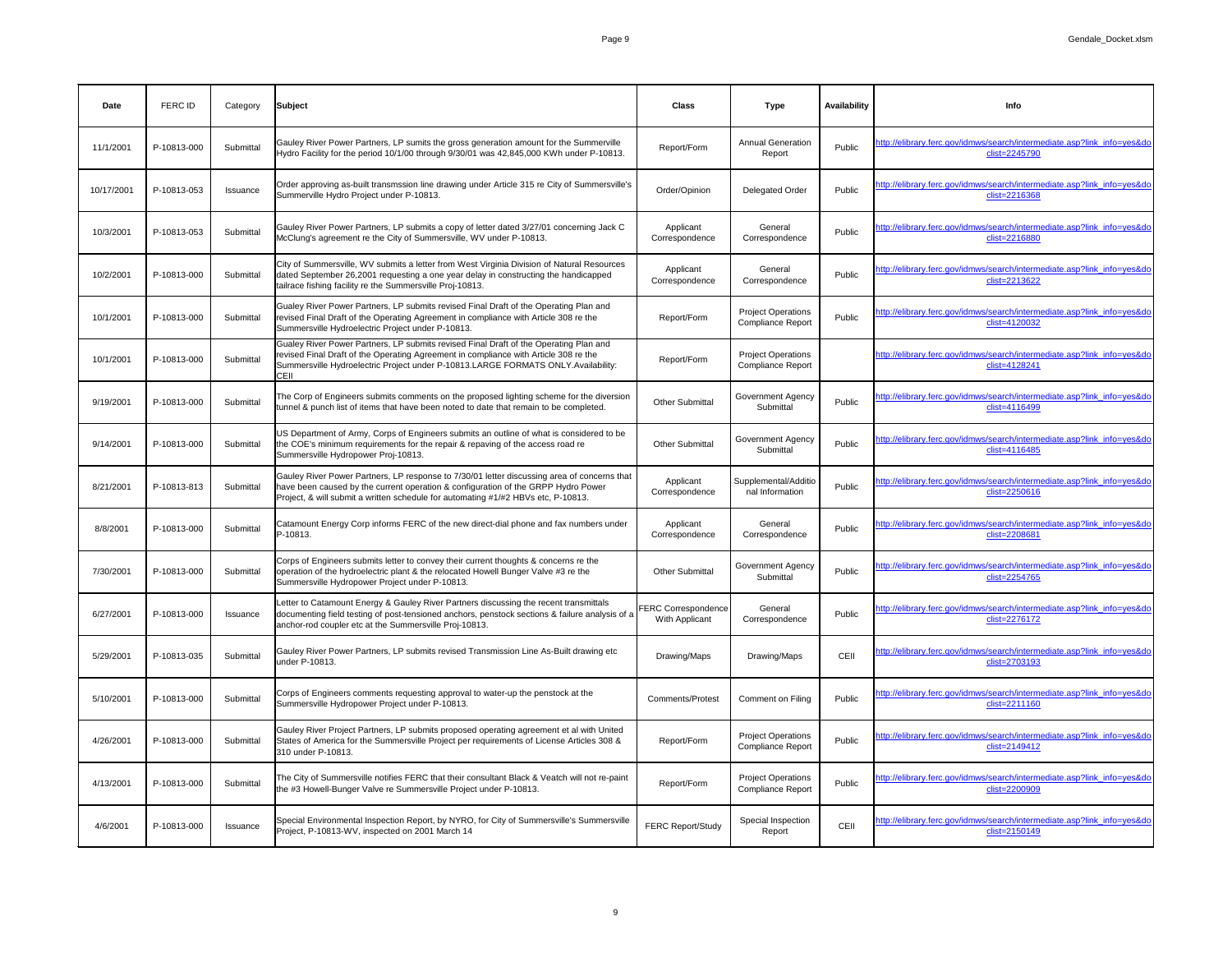| Date       | FERC ID     | Category  | Subject                                                                                                                                                                                                                                                   | <b>Class</b>                                                | <b>Type</b>                                                   | <b>Availability</b> | Info                                                                                     |
|------------|-------------|-----------|-----------------------------------------------------------------------------------------------------------------------------------------------------------------------------------------------------------------------------------------------------------|-------------------------------------------------------------|---------------------------------------------------------------|---------------------|------------------------------------------------------------------------------------------|
| 3/19/2001  | P-10813-052 | Submittal | Gauley River Power Partners, LP's January 2001 report containing results of the Recreational<br>Surveys performed for the Summersville Hydro Project, pursuant to Article 411 under P-<br>10813.                                                          | Report/Form                                                 | Environmental and<br>Recreational<br><b>Compliance Report</b> | Public              | http://elibrary.ferc.gov/idmws/search/intermediate.asp?link_info=yes&do<br>clist=2136604 |
| 2/21/2001  | P-10813-000 | Issuance  | City Of Summersville, West Virginia. 94 FERC 61,143; Order Granting Intervention And D                                                                                                                                                                    | Order/Opinion                                               | Untyped during<br>conversion                                  | Public              | http://elibrary.ferc.gov/idmws/search/intermediate.asp?link_info=yes&do<br>clist=3116534 |
| 2/21/2001  | P-10813-051 | Issuance  | Order granting intervention & denying rehearing re City of Summersville, West Virginia under<br>P-10813.                                                                                                                                                  | Order/Opinion                                               | Commission<br>Order/Opinion                                   | Public              | http://elibrary.ferc.gov/idmws/search/intermediate.asp?link_info=yes&do<br>clist=2126502 |
| 2/5/2001   | P-10813-000 | Submittal | Elizabeth Sweetow request FERC to change the address for John Nuttall under P-10813.                                                                                                                                                                      | Pleading/Motion                                             | <b>Procedural Motion</b>                                      | Public              | http://elibrary.ferc.gov/idmws/search/intermediate.asp?link_info=yes&do<br>clist=2187844 |
| 1/29/2001  | P-10813-000 | Submittal | The West Virginia Department of Environmental Protection advises Gauley River Partners,<br>LP that its payment appears to satisfy the terms of the amended December 10, 1998<br>Memorandum Agreement etc to the US Army Corps of Engineers under P-10813. | <b>Other Submittal</b>                                      | <b>Government Agency</b><br>Submittal                         | Public              | http://elibrary.ferc.gov/idmws/search/intermediate.asp?link info=yes&do<br>clist=2249613 |
| 1/24/2001  | P-10813-051 | Submittal | Motion of Jack C McClung for late intervention and request for rehearing of December 27,<br>2000, order approving as-built transmission line drawings re City of Summerville, West<br>Virginia under P-10813.                                             | Intervention                                                | Motion to Intervene<br>Out of Time                            | Public              | http://elibrary.ferc.gov/idmws/search/intermediate.asp?link_info=yes&do<br>clist=2120002 |
| 1/11/2001  | P-10813-000 | Submittal | Black & Veatch reports results of five exploratory borings in the new Howell-Bumger Valve<br>Structure area re Summersville Hydroelectric Project-10813.                                                                                                  | Report/Form                                                 | <b>Project Operations</b><br><b>Compliance Report</b>         | Public              | http://elibrary.ferc.gov/idmws/search/intermediate.asp?link_info=yes&do<br>clist=2131067 |
| 1/9/2001   | P-10813-000 | Submittal | Gauley River Power Partners submits two letters pertaining to hyrostatic penstock testing re<br>the Summersville Hydroelectric Project under P-10813.                                                                                                     | Report/Form                                                 | <b>Project Operations</b><br><b>Compliance Report</b>         | Public              | http://elibrary.ferc.gov/idmws/search/intermediate.asp?link_info=yes&do<br>clist=2122381 |
| 12/27/2000 | P-10813-000 | Issuance  | City of Summersville. 93 FERC 62,243; Order Approving As-Built Transmis                                                                                                                                                                                   | Order/Opinion                                               | Untyped during<br>conversion                                  | Public              | http://elibrary.ferc.gov/idmws/search/intermediate.asp?link_info=yes&do<br>clist=3113984 |
| 12/27/2000 | P-10813-050 | Issuance  | Order approving as-built transmission line drawings under Article 315 re City of<br>Summersville's Summersville Proj-10813.                                                                                                                               | Order/Opinion                                               | <b>Delegated Order</b>                                        | Public              | http://elibrary.ferc.gov/idmws/search/intermediate.asp?link_info=yes&do<br>clist=2113035 |
| 12/22/2000 | P-10813-000 | Submittal | West Virginia Divison of Natural Resources Wildlife Resorces Section submits comments on<br>the mitigation, compensation & enhancement plan, proposed fishing pier re Gauley River<br>Power Partners, LP's Summersville Proj-10813.                       | <b>Other Submittal</b>                                      | <b>Government Agency</b><br>Submittal                         | Public              | http://elibrary.ferc.gov/idmws/search/intermediate.asp?link_info=yes&do<br>clist=2115958 |
| 12/20/2000 | P-10813-000 | Submittal | Gauley River Power Partners, LP submits its report concerning a tailrace blasting incident on<br>November 16, 2000 Proj-10813.                                                                                                                            | Report/Form                                                 | <b>Project Operations</b><br><b>Compliance Report</b>         | Public              | http://elibrary.ferc.gov/idmws/search/intermediate.asp?link_info=yes&do<br>clist=2125812 |
| 12/14/2000 | P-10813-000 | Submittal | Department of the Army, Corps of Engineers informs Black & Veatch LLP that Staff has found<br>the structural drawings for the penstock supports etc satisfactory & approving construction.                                                                | Report/Form                                                 | <b>Project Operations</b><br><b>Compliance Report</b>         | Public              | http://elibrary.ferc.gov/idmws/search/intermediate.asp?link_info=yes&do<br>clist=2120682 |
| 12/11/2000 | P-10813-000 | Submittal | Corps of Engineers responds to Black & Veatch's November 15,2000 letter providing<br>responses, to review comments on the HBV spray cone and cylinder submittals.                                                                                         | <b>Other Submittal</b>                                      | <b>Government Agency</b><br>Submittal                         | Public              | http://elibrary.ferc.gov/idmws/search/intermediate.asp?link_info=yes&do<br>clist=2120681 |
| 12/5/2000  | P-10813-000 | Issuance  | Letter requesting Catamount Energy Corporation & Gauley River Power Partners to submit<br>initial details of the 11/16/00 Tailrace Blasting Incident as per section 12.10 within 10 days, P-<br>10813.                                                    | FERC Correspondence Compliance Directives<br>With Applicant |                                                               | Public              | http://elibrary.ferc.gov/idmws/search/intermediate.asp?link_info=yes&do<br>clist=2117720 |
| 11/30/2000 | P-10813-000 | Submittal | Corps of Engineers reports that submission & approval of this plan to fully remedy the<br>foundation for the Howell Bunger Valve structure is required before the Corps will consider<br>initiation of the removal of Valve #3, P-10813.                  | <b>Other Submittal</b>                                      | <b>Government Agency</b><br>Submittal                         | Public              | http://elibrary.ferc.gov/idmws/search/intermediate.asp?link_info=yes&do<br>clist=2117066 |
| 11/6/2000  | P-10813-000 | Submittal | Corps of Engineers submits letter re the submittal packages & communications pertaining the<br>Summersville Hydroelectric Project-10813.                                                                                                                  | <b>Other Submittal</b>                                      | <b>Government Agency</b><br>Submittal                         | Public              | http://elibrary.ferc.gov/idmws/search/intermediate.asp?link_info=yes&do<br>clist=2112387 |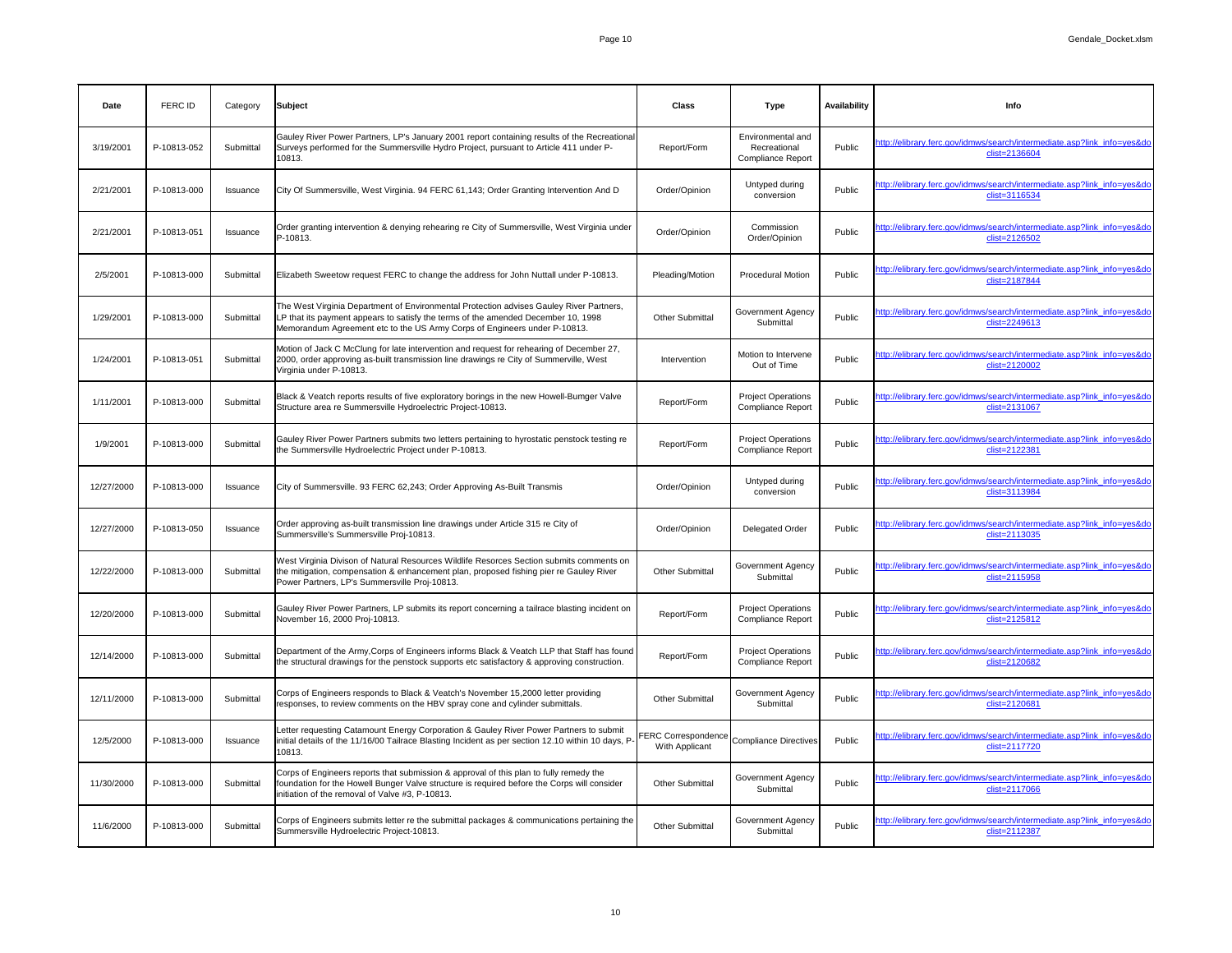| Date       | <b>FERC ID</b> | Category  | <b>Subject</b>                                                                                                                                                                                                                                      | <b>Class</b>                          | <b>Type</b>                                           | <b>Availability</b> | Info                                                                                     |
|------------|----------------|-----------|-----------------------------------------------------------------------------------------------------------------------------------------------------------------------------------------------------------------------------------------------------|---------------------------------------|-------------------------------------------------------|---------------------|------------------------------------------------------------------------------------------|
| 10/31/2000 | P-10813-000    | Issuance  | Letter to Catamount Energy & Gauley River Power Partners requesting information on the<br>methods used to prevent tremie concrete from flowing under sheet piles etc re Summerville<br>Hydroelectric Project pursuant to Article 310 under P-10813. | FERC Correspondence<br>With Applicant | Compliance Directives                                 | Public              | http://elibrary.ferc.gov/idmws/search/intermediate.asp?link_info=yes&do<br>clist=2110961 |
| 10/25/2000 | P-10813-000    | Submittal | West Virginia Division of Natural Resources submits comments on the amendment to<br>memorandum of agreement, approved 12/18/98, etc for Summersville Hydro Proj-10813.                                                                              | <b>Other Submittal</b>                | <b>Government Agency</b><br>Submittal                 | Public              | http://elibrary.ferc.gov/idmws/search/intermediate.asp?link_info=yes&do<br>clist=2101512 |
| 10/25/2000 | P-10813-000    | Submittal | West Virgina's Wildlife Resources Section states their opinion that the slope would be highly<br>erodible, and recommends that it be surfaced with concrete of macadam to reduce<br>maintanence etc re Summersville Hydroelectric Proj-10813.       | <b>Other Submittal</b>                | <b>Government Agency</b><br>Submittal                 | Public              | http://elibrary.ferc.gov/idmws/search/intermediate.asp?link_info=yes&do<br>clist=2110679 |
| 10/25/2000 | P-10813-050    | Submittal | Gauley River Power Partners, LP on behalf of City of Summersville submits the transmission<br>line as-built drawings for Summersville Hydroelectric Proj-10813-.                                                                                    | Drawing/Maps                          | Drawing/Maps                                          | CEII                | http://elibrary.ferc.gov/idmws/search/intermediate.asp?link_info=yes&do<br>clist=2702628 |
| 10/23/2000 | P-10813-000    | Submittal | Gauley River Power Partners, LP submits copy of the first draft (October 17, 2000) of the<br>proposed Operating Agreement between City of Summerville and the United States of<br>Amercica for the operation of the Summerville Proj-10813.         | Applicant<br>Correspondence           | General<br>Correspondence                             | Public              | http://elibrary.ferc.gov/idmws/search/intermediate.asp?link_info=yes&do<br>clist=2099162 |
| 9/28/2000  | P-10813-000    | Issuance  | City Of Summersville. 92 FERC 62,276; Order Approving Revised Exhibits                                                                                                                                                                              | Order/Opinion                         | Untyped during<br>conversion                          | Public              | http://elibrary.ferc.gov/idmws/search/intermediate.asp?link_info=yes&do<br>clist=3110007 |
| 9/28/2000  | P-10813-048    | Issuance  | Order approving the City of Summerville's April 7, 2000 filing of revised exhibit-G drawings re<br>Summerville Hydroelectric Project under P-10813.                                                                                                 | Order/Opinion                         | <b>Delegated Order</b>                                | Public              | http://elibrary.ferc.gov/idmws/search/intermediate.asp?link_info=yes&do<br>clist=2092295 |
| 8/22/2000  | P-10813-000    | Submittal | Gauley River Power Partners, LP on behalf of City of Summersville, WV submits second draft<br>of the proposed operating plan dated August 18, 2000 re the Summersville Hydroelectric<br>Project under P-10813.                                      | Report/Form                           | <b>Project Operations</b><br><b>Compliance Report</b> | Public              | http://elibrary.ferc.gov/idmws/search/intermediate.asp?link_info=yes&do<br>clist=2084518 |
| 8/17/2000  | P-10813-000    | Issuance  | Letter order to Catamount Energy & Gauley River Power Partners authorizing them to began<br>placement of three sections of reinforced leveling (mud) mat to support the HBV Structure etc<br>under P-10813.                                         | Order/Opinion                         | <b>Delegated Order</b>                                | Public              | http://elibrary.ferc.gov/idmws/search/intermediate.asp?link_info=yes&do<br>clist=2092109 |
| 7/7/2000   | P-10813-000    | Issuance  | Letter to Catamount Energy & Gauley River Power Partners accepting drawings E8000,<br>E8001 and S5041 and requesting the fluid capacity of the transformer and the pad sump<br>capacity with 15 days under P-10813.                                 | FERC Correspondence<br>With Applicant | Compliance Directives                                 | Public              | http://elibrary.ferc.gov/idmws/search/intermediate.asp?link_info=yes&do<br>clist=2080489 |
| 6/15/2000  | P-10813-000    | Submittal | Gauley River Power Partners, LP submits written responses to the seven items listed in cover<br>letter dated May 15, 2000 re supplemental recreation plan under P-10813.                                                                            | Applicant<br>Correspondence           | General<br>Correspondence                             | Public              | http://elibrary.ferc.gov/idmws/search/intermediate.asp?link_info=yes&do<br>clist=2070574 |
| 5/25/2000  | P-10813-000    | Submittal | Department of the Army, Corps of Engineers discusses the 4/10/01 letter on the Penstock<br>Hydrostatic Test Results et al under P-10813.                                                                                                            | <b>Other Submittal</b>                | <b>Government Agency</b><br>Submittal                 | Public              | http://elibrary.ferc.gov/idmws/search/intermediate.asp?link_info=yes&do<br>clist=2263656 |
| 4/6/2000   | Multiple       | Submittal | Gauley River Power Partners, LP submits revised Exhibit G-1, & revised Exhibit G-2 re<br>Summersville Proj-10813.                                                                                                                                   | Report/Form                           | <b>Project Operations</b><br><b>Compliance Report</b> | Public              | http://elibrary.ferc.gov/idmws/search/intermediate.asp?link_info=yes&do<br>clist=2702091 |
| 4/6/2000   | Multiple       | Submittal | Gauley River Power Partners, LP submits revised Exhibit G-1, & revised Exhibit G-2 re<br>Summersville Proj-10813.                                                                                                                                   | Report/Form                           | <b>Project Operations</b><br><b>Compliance Report</b> | CEII                | http://elibrary.ferc.gov/idmws/search/intermediate.asp?link_info=yes&do<br>clist=2045322 |
| 3/30/2000  | P-10813-046    | Issuance  | Order approving City of Summersville, WV's supplemental recreation plan for the<br>Summersville Proj-10813.                                                                                                                                         | Order/Opinion                         | <b>Delegated Order</b>                                | Public              | http://elibrary.ferc.gov/idmws/search/intermediate.asp?link_info=yes&do<br>clist=2043252 |
| 3/21/2000  | P-10813-047    | Issuance  | Letter order accepting Noah Corp's recreation monitoring report for the City of<br>Summersville, WV's Proj-10813.                                                                                                                                   | Order/Opinion                         | <b>Delegated Order</b>                                | Public              | http://elibrary.ferc.gov/idmws/search/intermediate.asp?link_info=yes&do<br>clist=2066200 |
| 2/24/2000  | P-10813-000    | Issuance  | Special Report by NYRO for City of Summersbille's Summersville Project P-10813-WV<br>inspected on 2000 February 16                                                                                                                                  | <b>FERC Report/Study</b>              | Special Inspection<br>Report                          | CEII                | http://elibrary.ferc.gov/idmws/search/intermediate.asp?link_info=yes&do<br>clist=2046050 |